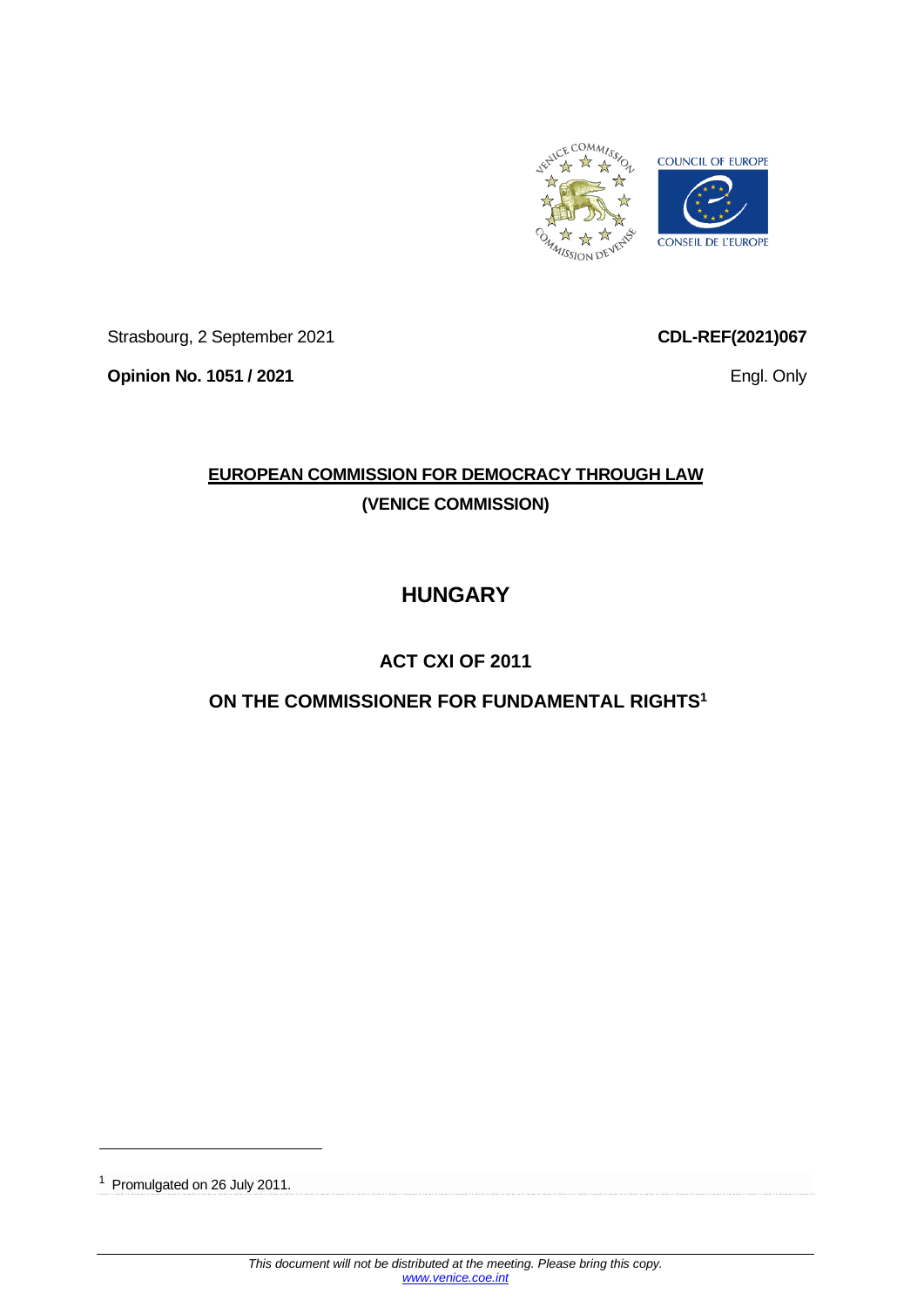## *Chapter I*

## *General provisions*

1. The tasks and competences of the Commissioner for Fundamental Rights and of his/her **Deputies** 

**Section 1** (1)<sup>[\[2\]](file://///obh/dfs/AJBH_NTK_Foosztaly/NemzetkÃ¶zi%20OsztÃ¡ly/HÃ¡tterek,%20tÃ¡jÃ©koztatÃ³%20anyagok,Ã¶sszefoglalÃ³k/TÃ¶rvÃ©nyek,szabÃ¡lyzatok-EN/The%20Ombudsman%20Act_EN_20210223%20(002).docx%23_ftn2)</sup> The Commissioner for Fundamental Rights shall – in addition to his/her tasks and competences specified in the Fundamental Law – perform the tasks and exercise the competences laid down in this Act.

(2) In the course of his/her activities the Commissioner for Fundamental Rights shall pay special attention, especially by conducting proceedings ex officio, to the protection of

*a)* the rights of the child,

*b)* the values determined in Article *P* of the Fundamental Law (hereinafter referred to as "the interests of future generations"),

*c)* the rights determined in Article XXIX of the Fundamental Law (hereinafter referred to as "the rights of nationalities living in Hungary"), and

*d)* the rights of the most vulnerable social groups.

 $(3)^{[3]}$  $(3)^{[3]}$  $(3)^{[3]}$  In the course of his/her activities the Commissioner for Fundamental Rights shall – especially by conducting proceedings ex officio – pay special attention to assisting, protecting and supervising the implementation of the Convention on the Rights of Persons with Disabilities, promulgated by Act XCII of 2007.

**Section 2** (1)<sup>[\[4\]](file://///obh/dfs/AJBH_NTK_Foosztaly/NemzetkÃ¶zi%20OsztÃ¡ly/HÃ¡tterek,%20tÃ¡jÃ©koztatÃ³%20anyagok,Ã¶sszefoglalÃ³k/TÃ¶rvÃ©nyek,szabÃ¡lyzatok-EN/The%20Ombudsman%20Act_EN_20210223%20(002).docx%23_ftn4) [\[5\]](file://///obh/dfs/AJBH_NTK_Foosztaly/NemzetkÃ¶zi%20OsztÃ¡ly/HÃ¡tterek,%20tÃ¡jÃ©koztatÃ³%20anyagok,Ã¶sszefoglalÃ³k/TÃ¶rvÃ©nyek,szabÃ¡lyzatok-EN/The%20Ombudsman%20Act_EN_20210223%20(002).docx%23_ftn5)</sup> The Commissioner for Fundamental Rights shall survey and analyse the situation of fundamental rights in Hungary, and shall prepare statistics on those infringements of rights in Hungary which are related to fundamental rights. At the request of the Commissioner for Fundamental Rights, *the public administration organ monitoring the enforcement of the requirement of equal treatment, the National Authority for Data Protection and Freedom of Information*, **the National Authority for Data Protection and Freedom of Information**, and the Commissioner for Educational Rights shall supply aggregate data not containing personal data for the purpose of statistical reports.

(2) The Commissioner for Fundamental Rights shall give an opinion on the draft legislation affecting his/her tasks and competences, on long-term development and spatial planning plans and concepts, and on plans and concepts otherwise directly affecting the quality of life of future generations, and may make proposals for the amendment and drafting of legislation affecting fundamental rights, and the expression of consent to be bound by an international treaty.

(3)<sup>[\[6\]](file://///obh/dfs/AJBH_NTK_Foosztaly/NemzetkÃ¶zi%20OsztÃ¡ly/HÃ¡tterek,%20tÃ¡jÃ©koztatÃ³%20anyagok,Ã¶sszefoglalÃ³k/TÃ¶rvÃ©nyek,szabÃ¡lyzatok-EN/The%20Ombudsman%20Act_EN_20210223%20(002).docx%23_ftn6)</sup> The Commissioner for Fundamental Rights may initiate at the Constitutional Court the review of legislation as to their conformity with the Fundamental Law, the interpretation of the Fundamental Law and, within thirty day after their promulgation, the review of the adherence to the procedural requirements stipulated by the Fundamental Law as regards the adoption and promulgation of the Fundamental Law and its amendments.

(4) The Commissioner for Fundamental Rights shall participate in the preparation of national reports based on international treaties relating to his/her tasks and competences, and shall monitor and evaluate the enforcement of these treaties under Hungarian jurisdiction.

 $(5)^{7}$  The Commissioner for Fundamental Rights shall promote the enforcement and protection of fundamental rights. In doing so, he/she shall engage in social awareness raising and information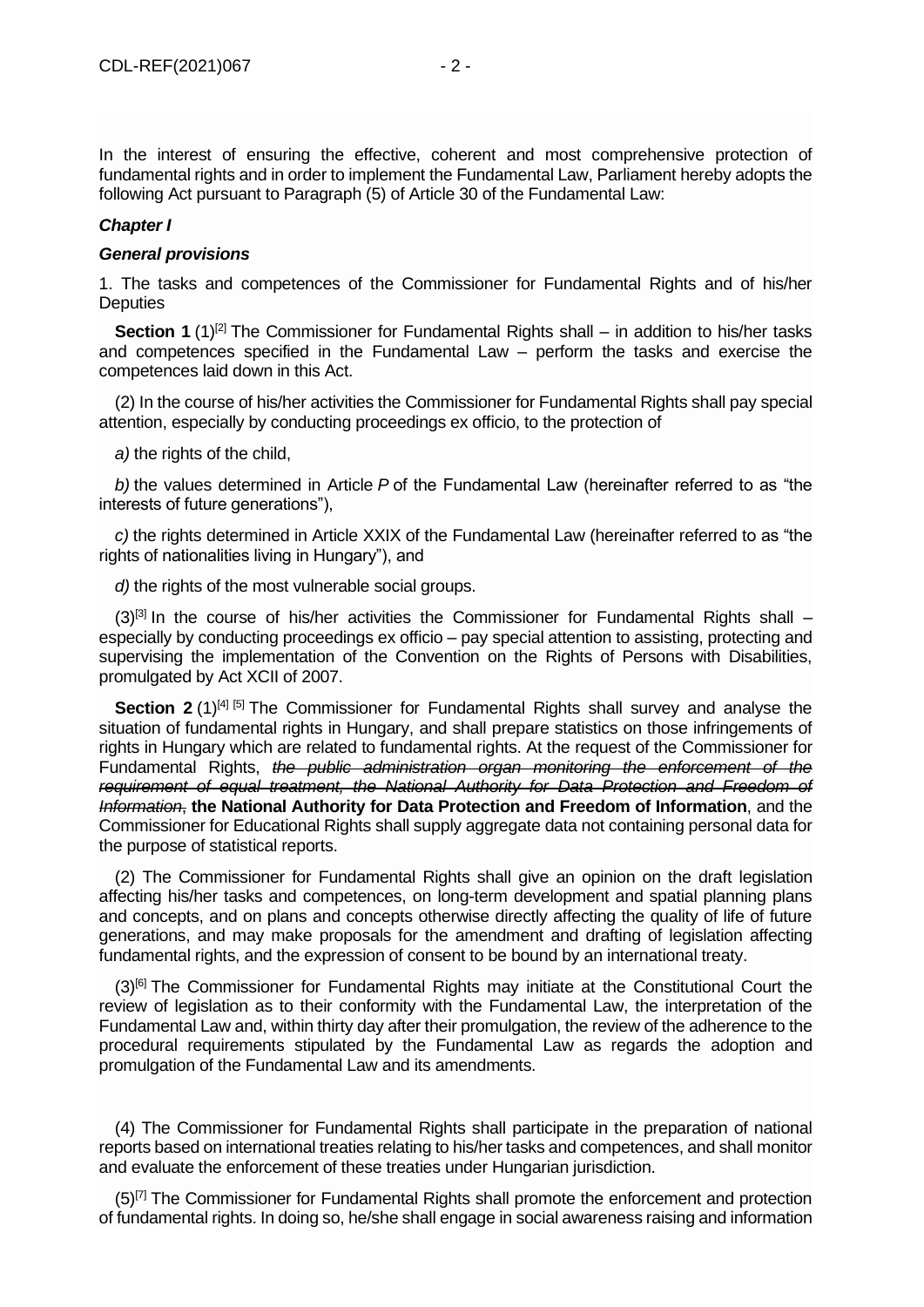activities and cooperate with organisations and national institutions aiming at the promotion of the protection of fundamental rights.

(6)<sup>[\[8\]](file://///obh/dfs/AJBH_NTK_Foosztaly/NemzetkÃ¶zi%20OsztÃ¡ly/HÃ¡tterek,%20tÃ¡jÃ©koztatÃ³%20anyagok,Ã¶sszefoglalÃ³k/TÃ¶rvÃ©nyek,szabÃ¡lyzatok-EN/The%20Ombudsman%20Act_EN_20210223%20(002).docx%23_ftn8)</sup> The Commissioner for Fundamental Rights shall perform the tasks related to the National Preventive Mechanism pursuant to Article 3 of the Optional Protocol of the Convention against Torture and other Inhuman or Degrading Treatment or Punishment, promulgated by Act CXLIII of 2011.

 $(7)^{9}$  With a view to the adherence to fundamental rights and a more efficient protection thereof, the Commissioner for Fundamental Rights may propose that the national police chief of Hungary, the director general of the organ in charge of internal crime prevention and criminal investigation, the director general of the counter-terrorism unit, and the director general of the Hungarian immigration office issue, amend or repeal an instruction.

**(8)[\[10\]](file://///obh/dfs/AJBH_NTK_Foosztaly/NemzetkÃ¶zi%20OsztÃ¡ly/HÃ¡tterek,%20tÃ¡jÃ©koztatÃ³%20anyagok,Ã¶sszefoglalÃ³k/TÃ¶rvÃ©nyek,szabÃ¡lyzatok-EN/The%20Ombudsman%20Act_EN_20210223%20(002).docx%23_ftn10) The Commissioner for Fundamental Rights shall perform the tasks laid down in Act CXXV of 2003 on equal treatment and the promotion of equal opportunities (hereinafter referred to as "Ebktv.").**

**Section 3** (1) The Deputy Commissioner for Fundamental Rights responsible for the protection of the interests of future generations shall monitor the enforcement of the interests of future generations, and

*a)*[\[11\]](file://///obh/dfs/AJBH_NTK_Foosztaly/NemzetkÃ¶zi%20OsztÃ¡ly/HÃ¡tterek,%20tÃ¡jÃ©koztatÃ³%20anyagok,Ã¶sszefoglalÃ³k/TÃ¶rvÃ©nyek,szabÃ¡lyzatok-EN/The%20Ombudsman%20Act_EN_20210223%20(002).docx%23_ftn11) shall regularly inform the Commissioner for Fundamental Rights, the institutions concerned and the public of his/her experience regarding the enforcement of the interests of future generations,

 $b^{[12]}$  $b^{[12]}$  $b^{[12]}$  shall draw the attention of the Commissioner for Fundamental Rights, the institutions concerned and the public to the danger of infringement of rights affecting a larger group of natural persons, the future generations in particular,

*c)* may propose that the Commissioner for Fundamental Rights institute proceedings ex officio,

*d)* shall participate in the inquiries of the Commissioner for Fundamental Rights,

*e)* may propose that the Commissioner for Fundamental Rights turn to the Constitutional Court,

*f)*[\[13\]](file://///obh/dfs/AJBH_NTK_Foosztaly/NemzetkÃ¶zi%20OsztÃ¡ly/HÃ¡tterek,%20tÃ¡jÃ©koztatÃ³%20anyagok,Ã¶sszefoglalÃ³k/TÃ¶rvÃ©nyek,szabÃ¡lyzatok-EN/The%20Ombudsman%20Act_EN_20210223%20(002).docx%23_ftn13) shall monitor the implementation of the sustainable development strategy adopted by the Parliament,

 $q^{[14]}$  $q^{[14]}$  $q^{[14]}$  may propose the adoption and amendment of legislation on the rights of future generations, and

*h)*[\[15\]](file://///obh/dfs/AJBH_NTK_Foosztaly/NemzetkÃ¶zi%20OsztÃ¡ly/HÃ¡tterek,%20tÃ¡jÃ©koztatÃ³%20anyagok,Ã¶sszefoglalÃ³k/TÃ¶rvÃ©nyek,szabÃ¡lyzatok-EN/The%20Ombudsman%20Act_EN_20210223%20(002).docx%23_ftn15) shall promote, through his/her international activities, the presentation of the merits of domestic institutions related to the interests of future generations.

(2) The Deputy Commissioner for Fundamental Rights responsible for the protection of the rights of nationalities living in Hungary shall monitor the enforcement of the rights of nationalities living in Hungary, and

*a)*[\[16\]](file://///obh/dfs/AJBH_NTK_Foosztaly/NemzetkÃ¶zi%20OsztÃ¡ly/HÃ¡tterek,%20tÃ¡jÃ©koztatÃ³%20anyagok,Ã¶sszefoglalÃ³k/TÃ¶rvÃ©nyek,szabÃ¡lyzatok-EN/The%20Ombudsman%20Act_EN_20210223%20(002).docx%23_ftn16) shall regularly inform the Commissioner for Fundamental Rights, the institutions concerned and the public of his/her experience regarding the enforcement of the interests of nationalities living in Hungary,

b)<sup>[\[17\]](file://///obh/dfs/AJBH_NTK_Foosztaly/NemzetkÃ¶zi%20OsztÃ¡ly/HÃ¡tterek,%20tÃ¡jÃ©koztatÃ³%20anyagok,Ã¶sszefoglalÃ³k/TÃ¶rvÃ©nyek,szabÃ¡lyzatok-EN/The%20Ombudsman%20Act_EN_20210223%20(002).docx%23_ftn17)</sup> shall draw the attention of the Commissioner for Fundamental Rights, the institutions concerned and the public to the danger of infringement of rights affecting the nationalities living in Hungary,

*c)* may propose that the Commissioner for Fundamental Rights institute proceedings ex officio,

*d)* shall participate in the inquiries of the Commissioner for Fundamental Rights,

*e)* may propose that the Commissioner for Fundamental Rights turn to the Constitutional Court,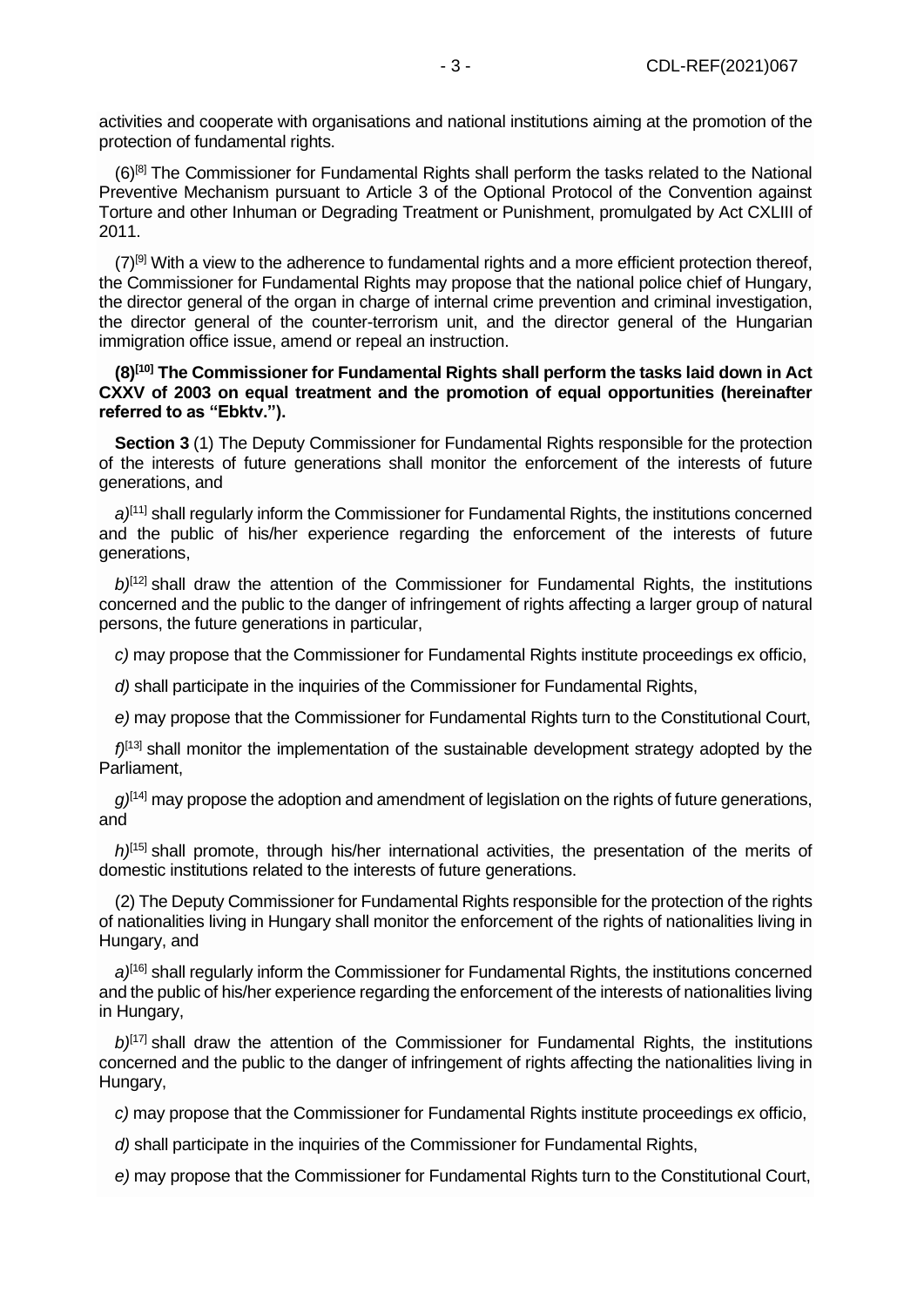*f)*[\[18\]](file://///obh/dfs/AJBH_NTK_Foosztaly/NemzetkÃ¶zi%20OsztÃ¡ly/HÃ¡tterek,%20tÃ¡jÃ©koztatÃ³%20anyagok,Ã¶sszefoglalÃ³k/TÃ¶rvÃ©nyek,szabÃ¡lyzatok-EN/The%20Ombudsman%20Act_EN_20210223%20(002).docx%23_ftn18) shall review the Government's social inclusion strategy and monitor the implementation of its objectives concerning nationalities living in Hungary,

*g)*[\[19\]](file://///obh/dfs/AJBH_NTK_Foosztaly/NemzetkÃ¶zi%20OsztÃ¡ly/HÃ¡tterek,%20tÃ¡jÃ©koztatÃ³%20anyagok,Ã¶sszefoglalÃ³k/TÃ¶rvÃ©nyek,szabÃ¡lyzatok-EN/The%20Ombudsman%20Act_EN_20210223%20(002).docx%23_ftn19) may propose the adoption and amendment of legislation on the rights of nationalities living in Hungary, and

*h*<sup>[\[20\]](file://///obh/dfs/AJBH_NTK_Foosztaly/NemzetkÃ¶zi%20OsztÃ¡ly/HÃ¡tterek,%20tÃ¡jÃ©koztatÃ³%20anyagok,Ã¶sszefoglalÃ³k/TÃ¶rvÃ©nyek,szabÃ¡lyzatok-EN/The%20Ombudsman%20Act_EN_20210223%20(002).docx%23_ftn20)</sup> shall promote, through his/her international activities, the presentation of the merits of domestic institutions related to the interests of the nationalities living in Hungary.

(3) If a Deputy Commissioner for Fundamental Rights proposes within his/her competence pursuant to Point *a)* of Subsection (1) or Point *a)* of Subsection (2) that the Commissioner for Fundamental Rights institute proceedings ex officio or turn to the Constitutional Court, the Commissioner for Fundamental Rights shall be bound to act accordingly or to inform Parliament in the annual report of the reasons for his/her refusal to do so.

 $(4)^{[21]}$  $(4)^{[21]}$  $(4)^{[21]}$  In the course of their activities, the Deputy Commissioner for Fundamental Rights responsible for the protection of the interests of future generations may use the title of "Ombudsman for Future Generations", and the Deputy Commissioner for Fundamental Rights responsible for the protection of the rights of nationalities living in Hungary may use the title of "Ombudsman for the Rights of National Minorities".

#### *Chapter II*

#### *The mandate of the Commissioner for Fundamental Rights and of his/her Deputies*

2. The election of the Commissioner for Fundamental Rights and of his/her Deputies

**Section 4** (1) Parliament shall elect the Deputy of the Commissioner for Fundamental Rights responsible for the protection of the interests of future generations and the Deputy of the Commissioner for Fundamental Rights responsible for the protection of the rights of nationalities living in Hungary at the proposal of the Commissioner for Fundamental Rights.

(2) Employer's rights regarding the Deputies of the Commissioner for Fundamental Rights – with the exception of those pertaining to the establishment and termination of the mandate – shall be exercised by the Commissioner for Fundamental Rights.

**Section 5** (1) Any Hungarian citizen may be elected Commissioner for Fundamental Rights or his/her Deputy if he/she has a law degree, has the right to stand as a candidate in the elections of Members of Parliament, and meets the requirements laid down in this Section.

(2) Parliament shall elect the Commissioner for Fundamental Rights from among those lawyers who have outstanding theoretical knowledge or at least ten years of professional experience, have reached the age of thirty-five years and have considerable experience in conducting or supervising proceedings concerning fundamental rights or in the scientific theory of such proceedings.

(3) Parliament shall elect the Deputy of the Commissioner for Fundamental Rights responsible for the protection of the interests of future generations from among those lawyers who have reached the age of thirty-five years, have outstanding theoretical knowledge or at least ten years of professional experience, and have considerable experience in conducting or supervising proceedings affecting the rights of future generations or in the scientific theory of such proceedings.

(4) Parliament shall elect the Deputy of the Commissioner for Fundamental Rights responsible for the protection of the rights of nationalities living in Hungary from among those lawyers who have reached the age of thirty-five years, have outstanding theoretical knowledge or at least ten years of professional experience, and have considerable experience in conducting or supervising proceedings affecting the rights of nationalities living in Hungary or in the scientific theory of such proceedings.

 $(5)^{[22]}$  $(5)^{[22]}$  $(5)^{[22]}$  [\[23\]](file://///obh/dfs/AJBH_NTK_Foosztaly/NemzetkÃ¶zi%20OsztÃ¡ly/HÃ¡tterek,%20tÃ¡jÃ©koztatÃ³%20anyagok,Ã¶sszefoglalÃ³k/TÃ¶rvÃ©nyek,szabÃ¡lyzatok-EN/The%20Ombudsman%20Act_EN_20210223%20(002).docx%23_ftn23) No one may become Commissioner for Fundamental Rights or his/her Deputy who – in the four years preceding the proposal for his/her election – has been a Member of Parliament, nationality spokesperson, Member of the European Parliament, President of the Republic, Member of the Government, state secretary, member of a local government body, mayor, deputy mayor, member of a nationality self-government, notary, professional member of the Hungarian Defence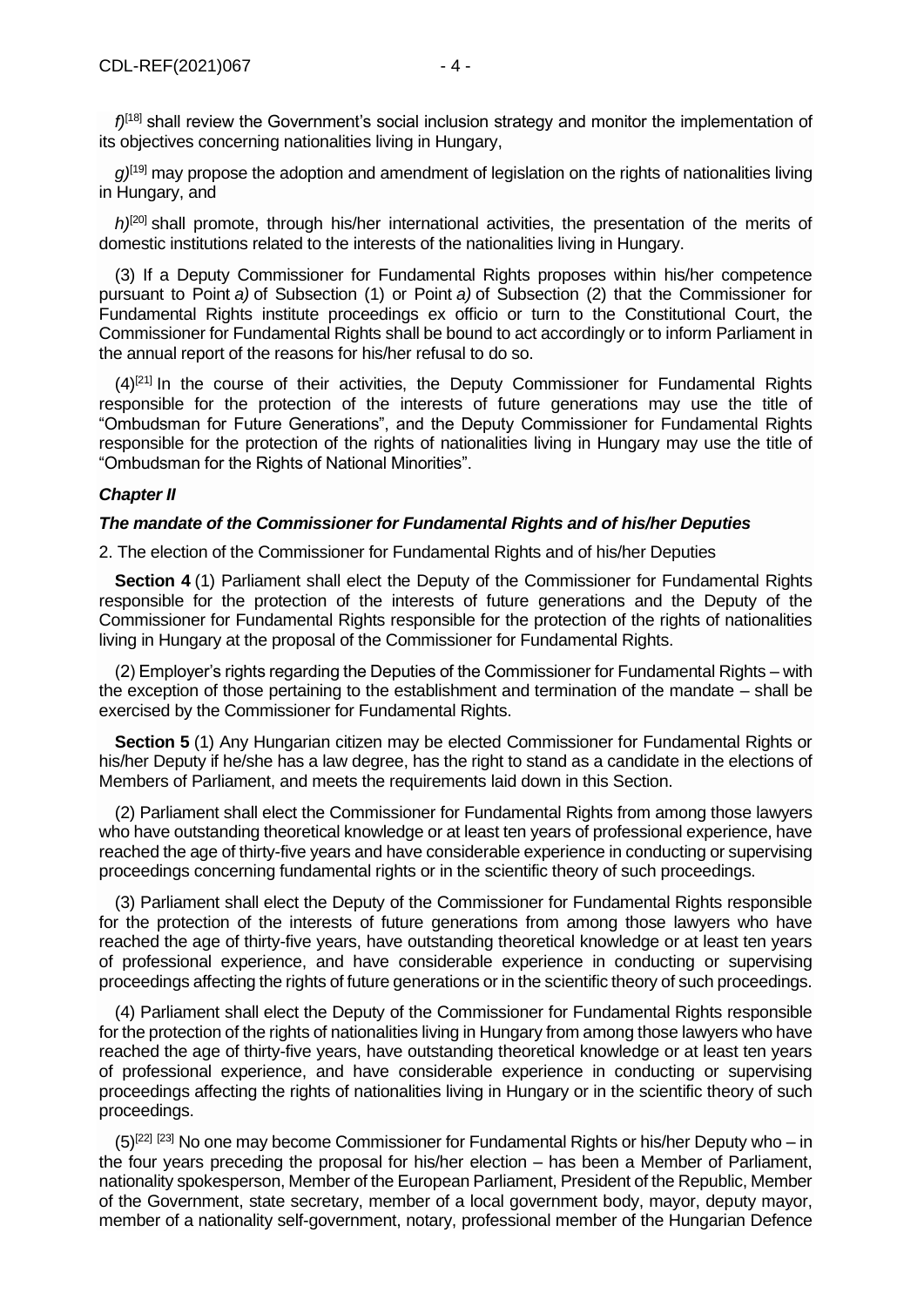Forces, professional member of the law-enforcement organs or of organs performing lawenforcement tasks, employee of the National Tax and Customs Administration in the position of excise officer, or the officer or employee of a political party.

**Section 6** (1) The President of the Republic shall make a proposal for the person of the Commissioner for Fundamental Rights between the ninetieth day and the forty-fifth day preceding the expiry of the mandate of the Commissioner for Fundamental Rights.

(2) If the mandate of the Commissioner for Fundamental Rights has terminated for a reason specified in Points *b)* to *g)* of Subsection (1) of Section 16, the President of the Republic shall make a proposal for the person of the Commissioner for Fundamental Rights within thirty days of the termination of the mandate.

(3) If the proposed person is not elected by Parliament, the President of the Republic shall make a new proposal within thirty days at the latest.

(4) The person proposed for Commissioner for Fundamental Rights shall be given a hearing by the committee of Parliament competent in the tasks of the Commissioner for Fundamental Rights.

(5) The Commissioner for Fundamental Rights may be re-elected once.

**Section 7** (1) The Commissioner for Fundamental Rights shall make a proposal for the person of a Deputy Commissioner for Fundamental Rights between the ninetieth day and the forty-fifth day preceding the expiry of the mandate of the Deputy Commissioner for Fundamental Rights.

(2) If the mandate of a Deputy Commissioner for Fundamental Rights has terminated for a reason specified in Points *b)* to *g)* of Subsection (1) of Section 17, the Commissioner for Fundamental Rights shall make a proposal for the person of the Deputy Commissioner for Fundamental Rights within thirty days of the termination of the mandate.

 $(2a)^{[24]}$  $(2a)^{[24]}$  $(2a)^{[24]}$  If the mandates of the Commissioner for Fundamental Rights and his/her Deputy terminate at the same time, the newly elected Commissioner for Fundamental Rights shall make a proposal for the person of the Deputy Commissioner for Fundamental Rights within thirty days of his/her election.

(3) If the person proposed for Deputy Commissioner for Fundamental Rights is not elected by Parliament, the Commissioner for Fundamental Rights shall make a new proposal within thirty days at the latest.

(4) The Commissioner for Fundamental Rights shall – before making his/her proposal for the person of the Deputy Commissioner for Fundamental Rights responsible for the protection of the rights of the nationalities living in Hungary – request an opinion from the national nationality selfgovernments.

(5) The person proposed for Deputy Commissioner for Fundamental Rights shall be given a hearing by the committee of Parliament competent in the tasks of the Deputy Commissioner for Fundamental Rights.

(6) The Deputy Commissioner for Fundamental Rights may be re-elected once.

#### 3. Conflict of interests

**Section 8** (1) The mandate of the Commissioner for Fundamental Rights and of his/her Deputies shall be incompatible with any other state, local government, social or political office or mandate.

 $(2)^{[25]}$  $(2)^{[25]}$  $(2)^{[25]}$  The Commissioner for Fundamental Rights and his/her Deputies may not pursue any other gainful occupation, nor accept pay for their other activities, with the exception of scientific, educational, artistic activities, activities falling under copyright protection, proof-reading or editing activities, or having a foster parent's employment relationship.

(3) The Commissioner for Fundamental Rights and his/her Deputies may not be executive officers of a business undertaking, members of its supervisory board or such members of a business undertaking as have an obligation of personal involvement.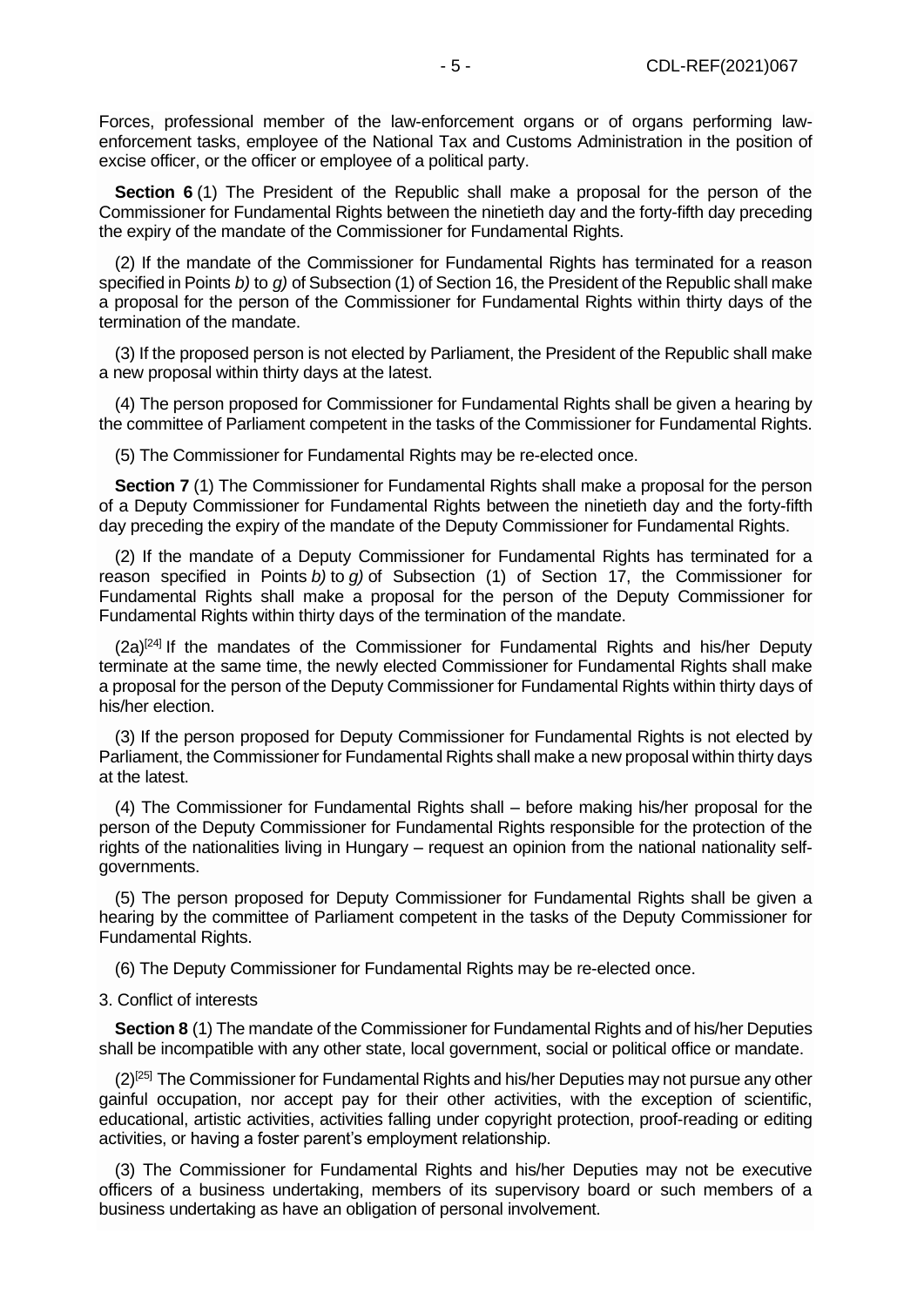#### 4. Declaration of assets

**Section 9** (1) The Commissioner for Fundamental Rights and his/her Deputies shall make a declaration of assets, identical in contents to those of Members of Parliament, within thirty days of their election, then each year by 31 January and within thirty days of the termination of their mandates.

(2) The Commissioner for Fundamental Rights and his/her Deputies shall attach to their own declarations of assets the declarations of assets of their spouses or partners and children living in the same household (hereinafter referred to together as "family members"), the contents of which shall be identical to those of the Commissioner for Fundamental Rights and his/her Deputies.

(3) In the event of failure to make a declaration of assets, the Commissioner for Fundamental Rights and his/her Deputies may not – until submission of the declaration of assets – perform the tasks deriving from their mandate, and may not receive remuneration.

(4) With the exception of the declarations of assets of family members, the declarations of assets shall be public, and an authentic copy thereof – with the exception of the personal data of family members – shall be published without delay by the Secretary General of the Office of the Commissioner for Fundamental Rights (hereinafter referred to as "the Office") on the website of the Office. The declarations of assets may be removed from the website after a period of one year following the termination of the mandate of the Commissioner for Fundamental Rights or of his/her Deputies.

(5) The declarations of assets shall be processed by the Secretary General of the Office.

(6) Only the members of the Conflict of Interests Committee of Parliament (hereinafter referred to as "the Conflict of Interests Committee") may have access to the declarations of assets of family members in proceedings related to the declaration of assets of the Commissioner for Fundamental Rights or of his/her Deputies.

(7) Anyone may initiate proceedings related to the declaration of assets of the Commissioner for Fundamental Rights or of his/her Deputies by the chairman of the Conflict of Interests Committee with a statement of facts specifically indicating the contested part and content of the declaration of assets. If such initiative does not meet the requirements contained in this subsection, if it is manifestly unfounded or if a repeatedly submitted initiative does not contain new facts or data, the chairman of the Conflict of Interests Committee shall reject the initiative without conducting proceedings. The veracity of those contained in the declaration of assets shall be checked by the Conflict of Interests Committee.

(8) In the course of the proceedings related to the declaration of assets, at the invitation of the Conflict of Interests Committee, the Commissioner for Fundamental Rights or his/her Deputies shall declare without delay and in writing the supporting data on property, income and interest relations indicated in their own declaration of assets and in those of their family members. Such supporting data may be accessed only by members of the Conflict of Interests Committee. The chairman of the Conflict of Interests Committee shall inform the Speaker of Parliament of the outcome of the check and the latter shall inform Parliament at its next sitting of the facts established by the Conflict of Interests Committee.

(9) The supporting data submitted by the Commissioner for Fundamental Rights or his/her Deputies shall be deleted on the thirtieth day following the termination of the proceedings related to the declaration of assets. The Secretary General of the Office shall keep the declaration of assets of a former Commissioner for Fundamental Rights and of his/her former Deputies, as well as of their family members, for a period of one year following the termination of their mandates.

5. The legal status and remuneration of the Commissioner for Fundamental Rights and of his/her **Deputies** 

**Section 10** (1) The Commissioner for Fundamental Rights and his/her Deputies shall take office upon the expiry of the mandate of their predecessors or, if they are elected after the termination of the mandate of their predecessors, upon their election.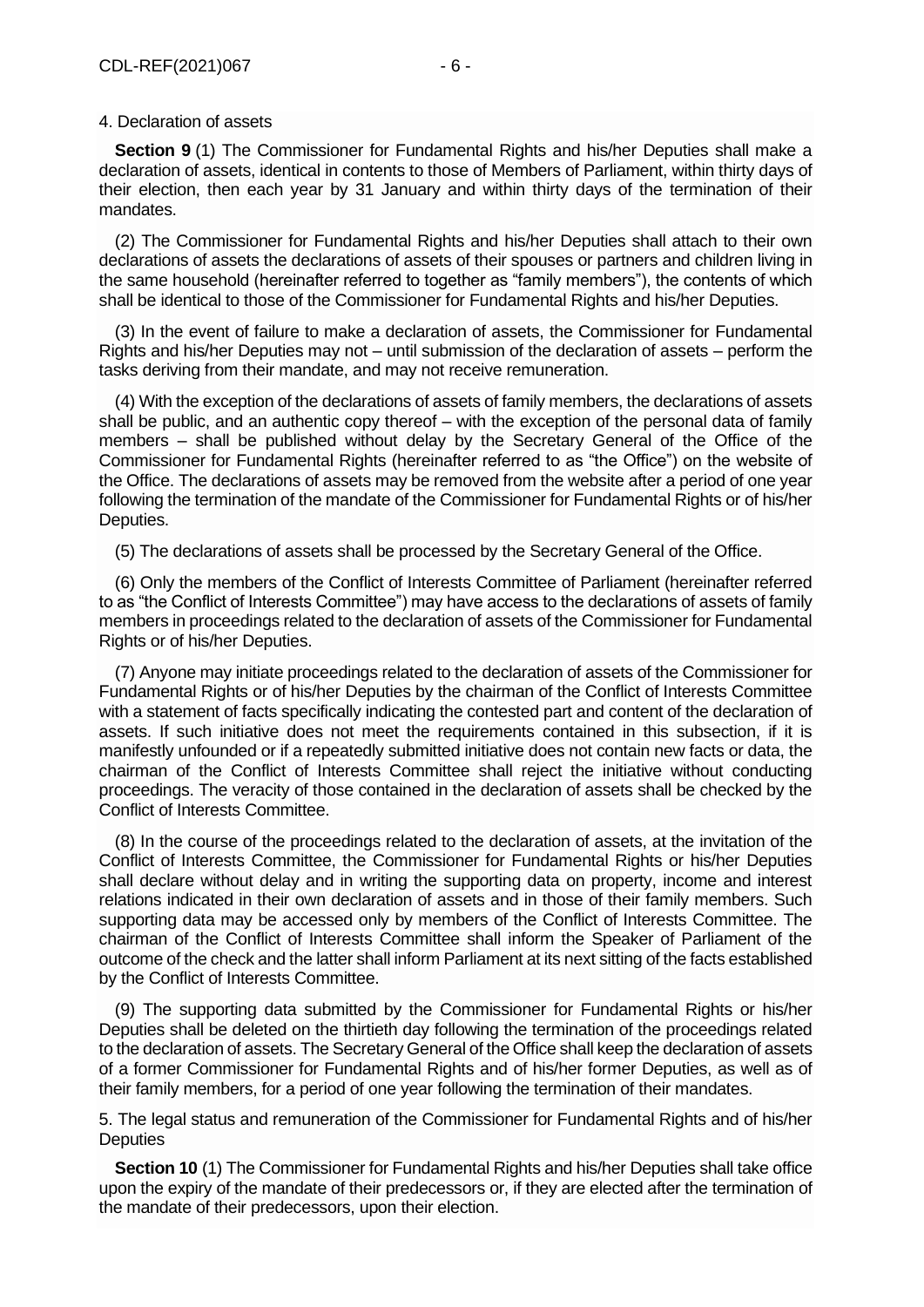(2) After their election, the Commissioner for Fundamental Rights and his/her Deputies shall take an oath before Parliament.

**Section 11** In conducting his/her proceedings, the Commissioner for Fundamental Rights shall be independent, subordinated only to Acts, and may not be given instructions regarding his/her activities.

**Section 12** (1)<sup>[\[26\]](file://///obh/dfs/AJBH_NTK_Foosztaly/NemzetkÃ¶zi%20OsztÃ¡ly/HÃ¡tterek,%20tÃ¡jÃ©koztatÃ³%20anyagok,Ã¶sszefoglalÃ³k/TÃ¶rvÃ©nyek,szabÃ¡lyzatok-EN/The%20Ombudsman%20Act_EN_20210223%20(002).docx%23_ftn26)</sup> The Commissioner for Fundamental Rights shall be entitled to a salary two and a half times bigger than that of a Member of Parliament as defined by Act XXXVI of 2012.

 $(1a)^{[27]}$  $(1a)^{[27]}$  $(1a)^{[27]}$  In addition to the salary defined in Subsection (1), the Commissioner for Fundamental Rights shall be entitled to allowances identical to those of a Minister.

 $(2)^{[28][29]}$  $(2)^{[28][29]}$  $(2)^{[28][29]}$  $(2)^{[28][29]}$  The Deputy Commissioners for Fundamental Rights shall be entitled to a salary identical to the upper limit of that of a deputy state secretary according to the Pay Scale in Point I of Annex 1 of Act CXXV of 2018 on Governmental Administration (hereinafter referred to as "Kit.").

 $(2a)^{[30]}$  $(2a)^{[30]}$  $(2a)^{[30]}$  In addition to the salary defined in Subsection  $(2)$ , the Deputy Commissioners for Fundamental Rights shall be entitled to allowances identical to those of a state secretary.

(3) The Commissioner for Fundamental Rights and his/her Deputies shall be entitled to forty working days of leave per calendar year.

**Section 13** (1) From the point of view of entitlement to social security benefits, the Commissioner for Fundamental Rights and his/her Deputies shall be considered insured persons employed in a public service legal relationship.

(2) The term of office of the Commissioner for Fundamental Rights and of his/her Deputies shall be considered as time served in a public service legal relationship with an administrative organ.

6. Immunity

**Section 14** (1) The Commissioner for Fundamental Rights and his/her Deputies shall enjoy the same immunity as Members of Parliament.

(2) To proceedings related to immunity the rules of procedure applicable to the immunity of Members of Parliament shall apply.

7. Deputising for the Commissioner for Fundamental Rights

**Section 15** If the Commissioner for Fundamental Rights is prevented from acting or the office is vacant, the powers of the Commissioner for Fundamental Rights shall be exercised by the Deputy designated by him/her, or, in the absence of a designated Deputy, by his/her Deputy who is senior in age.

8. Termination of the mandates of the Commissioner for Fundamental Rights and of his/her **Deputies** 

**Section 16** (1) The mandate of the Commissioner for Fundamental Rights shall terminate

*a)* upon expiry of the term of his/her mandate,

*b)* upon his/her death,

*c)* upon his/her resignation,

*d*) if the conditions necessary for his/her election no longer exist,

*e)* upon the declaration of a conflict of interests,

*f)* upon his/her dismissal, or

*g)* upon removal from office.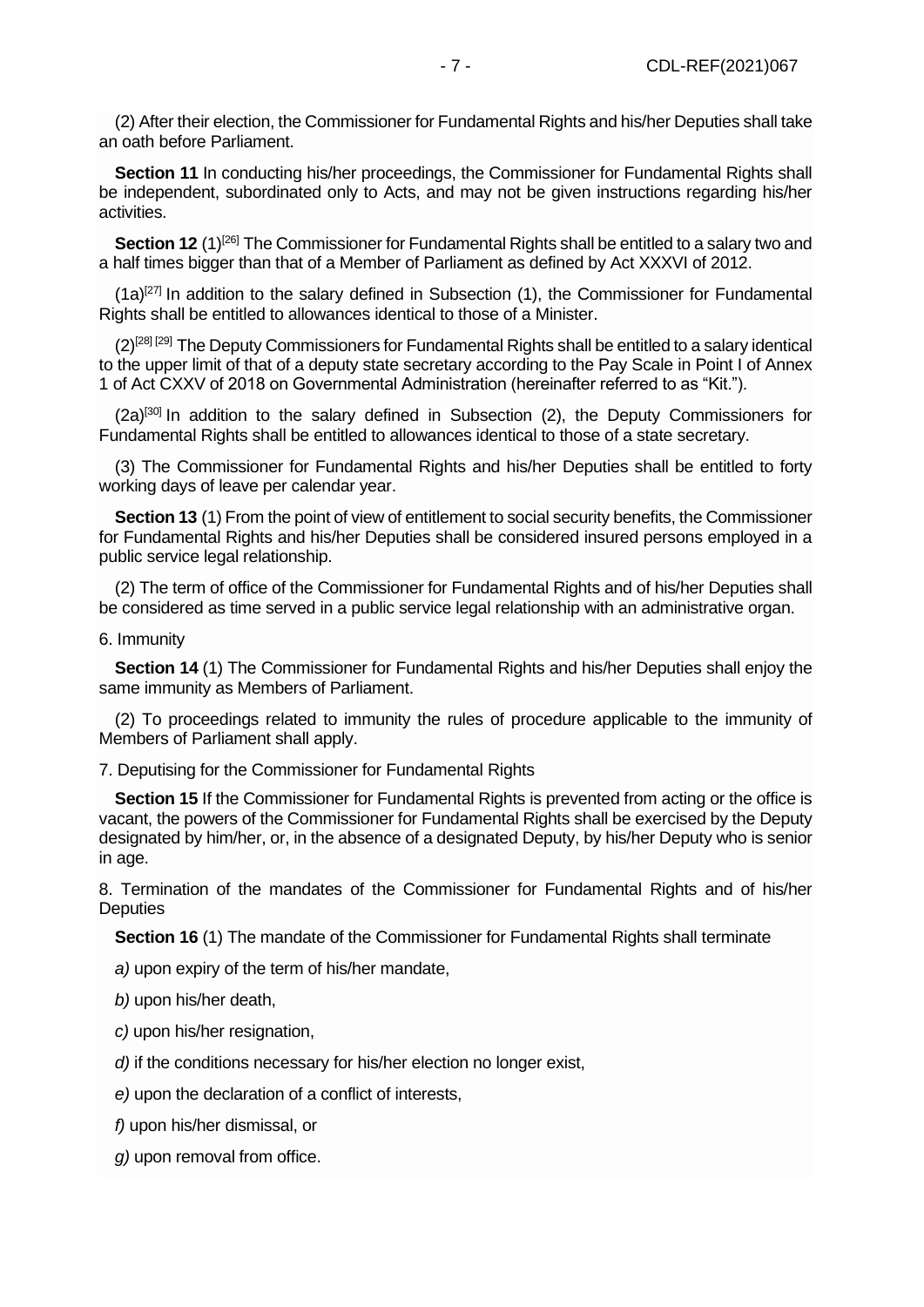(3) Resignation from office shall be communicated in writing to the Speaker of Parliament. The mandate of the Commissioner for Fundamental Rights shall terminate on the date indicated in the resignation, or, in the absence thereof, on the day of the communication of the resignation. No statement of acceptance shall be necessary for the validity of the resignation.

(4) If the Commissioner for Fundamental Rights fails to terminate a conflict of interests within thirty days of his/her election, or if in the course of the exercise of his/her office a conflict of interests arises, Parliament shall – at the written motion of any Member of Parliament, after obtaining the opinion of the Conflict of Interests Committee – decide on the declaration of a conflict of interests within thirty days of receipt of the motion. No conflict of interests shall be established if, during the conflict of interests proceedings, the Commissioner for Fundamental Rights terminates the reason for the conflict of interests.

(5) The mandate of the Commissioner for Fundamental Rights may be terminated by dismissal if, for reasons not imputable to him/her, the Commissioner for Fundamental Rights is not able to perform the duties deriving from his/her mandate for more than ninety days. A motion for dismissal may be submitted by any Member of Parliament. In the event of dismissal, the Commissioner for Fundamental Rights shall be entitled to three months' additional salary.

(6) The mandate of the Commissioner for Fundamental Rights may be terminated by removal from office if, for reasons imputable to him/her, the Commissioner for Fundamental Rights fails to perform the duties deriving from his/her mandate for more than ninety days, if he/she deliberately fails to comply with his/her obligation to make a declaration of assets, or if he/she deliberately makes a false declaration on important data or facts in his/her declaration of assets. A motion for removal from office may be submitted by the Conflict of Interests Committee after examination of the reasons justifying the removal.

**Section 17** (1) The mandate of the Deputy Commissioner for Fundamental Rights shall terminate

*a)* upon expiry of the term of his/her mandate,

*b)* upon his/her death,

*c)* upon his/her resignation,

*d)* if the conditions necessary for his/her election no longer exist,

*e)* upon the declaration of a conflict of interests,

*f)* upon his/her dismissal, or

*g)* upon removal from office.

(2) The termination of the mandate of the Deputy Commissioner for Fundamental Rights pursuant to Points *b)* and *c)* of Subsection (1) shall be established by the Speaker of Parliament. Termination pursuant to Points *d)* to *g)* of Subsection (1) shall be decided by Parliament.

(3) A Deputy Commissioner for Fundamental Rights shall communicate his/her resignation from office in writing to the Speaker of Parliament through the Commissioner for Fundamental Rights. The mandate of the Deputy Commissioner for Fundamental Rights shall terminate on the date indicated in the resignation, or, in the absence thereof, on the day of the communication of the resignation. No statement of acceptance shall be necessary for the validity of the resignation.

(4) If the Deputy Commissioner for Fundamental Rights fails to terminate a conflict of interests within thirty days of his/her election, or if in the course of the exercise of his/her office a conflict of interests arises, Parliament shall – at the written motion of any Member of Parliament, after obtaining the opinion of the Commissioner for Fundamental Rights and the Conflict of Interests Committee – decide on the declaration of a conflict of interests within thirty days of receipt of the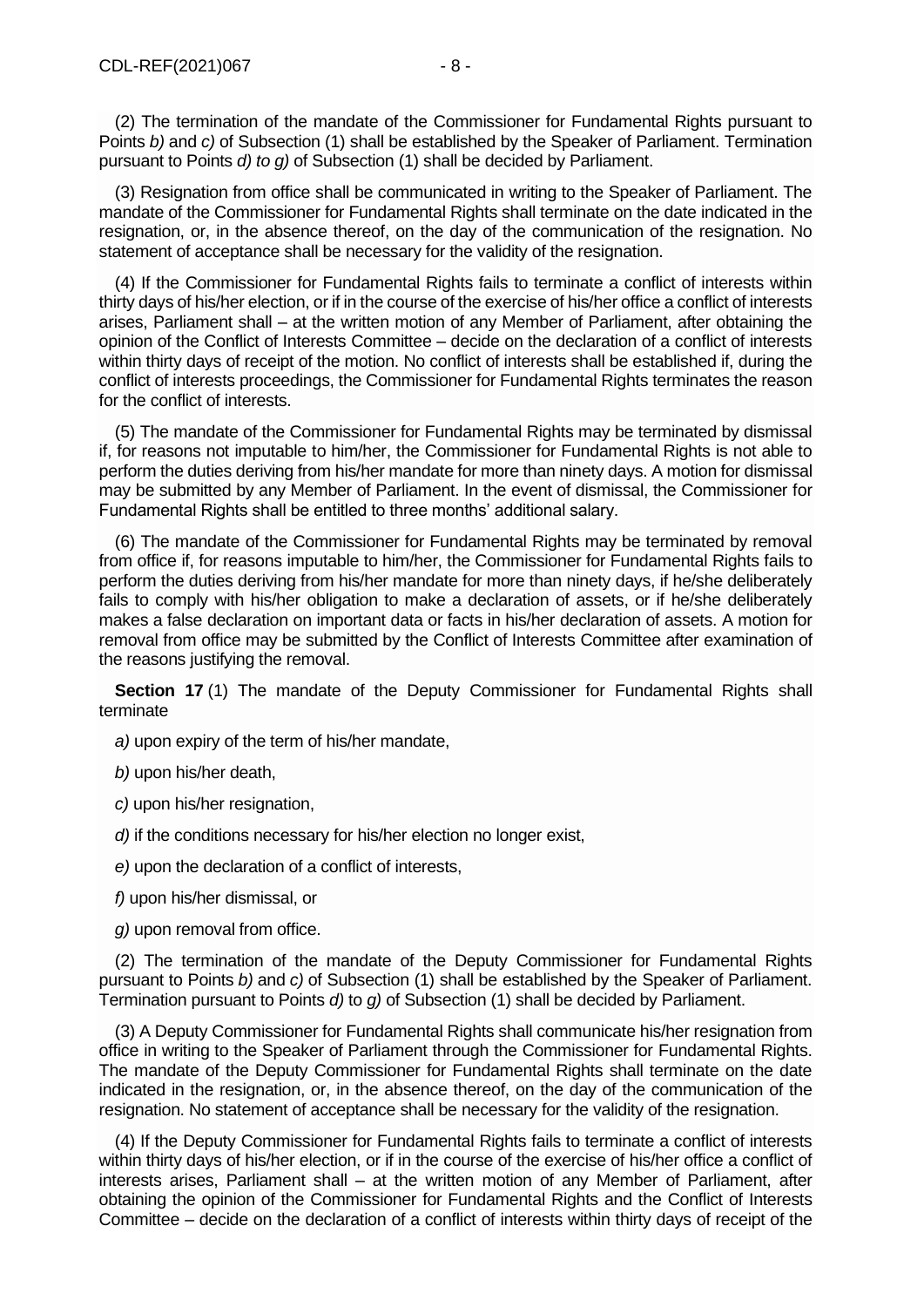motion. No conflict of interests shall be established if, during the conflict of interests proceedings, the Deputy Commissioner for Fundamental Rights terminates the reason for the conflict of interests.

(5) The mandate of the Deputy Commissioner for Fundamental Rights may be terminated by dismissal if, for reasons not imputable to him/her, the Deputy Commissioner for Fundamental Rights is not able to perform the duties deriving from his/her mandate for more than ninety days. A motion for dismissal may be submitted by the Commissioner for Fundamental Rights or any Member of Parliament. In the event of dismissal, the Deputy Commissioner for Fundamental Rights shall be entitled to three months' additional salary.

(6) The mandate of the Deputy Commissioner for Fundamental Rights may be terminated by removal from office if, for reasons imputable to him/her, the Deputy Commissioner for Fundamental Rights fails to perform the duties deriving from his/her mandate for more than ninety days, if he/she deliberately fails to comply with his/her obligation to make a declaration of assets, or if he/she deliberately makes a false declaration on important data or facts in his/her declaration of assets. A motion for removal from office may be submitted by the Commissioner for Fundamental Rights or the Conflict of Interests Committee after examination of the reasons justifying the removal.

## *Chapter III*

## *Proceedings and measures of the Commissioner for Fundamental Rights*

9. Proceedings of the Commissioner for Fundamental Rights

**Section 18** (1) Anyone may turn to the Commissioner for Fundamental Rights if, in his/her judgment, the activity or omission of

*a)* an administrative organ,

*b)* a local government,

*c)* a nationality self-government,

*d)* a public body with mandatory membership,

*e)* the Hungarian Defence Forces,

*f)* a law-enforcement organ,

*g)* any other organ while acting in its public administration competence,

*h)* an investigation authority or an investigation organ of the Prosecution Service,

*i)* a notary public,

*j)*[\[31\]](file://///obh/dfs/AJBH_NTK_Foosztaly/NemzetkÃ¶zi%20OsztÃ¡ly/HÃ¡tterek,%20tÃ¡jÃ©koztatÃ³%20anyagok,Ã¶sszefoglalÃ³k/TÃ¶rvÃ©nyek,szabÃ¡lyzatok-EN/The%20Ombudsman%20Act_EN_20210223%20(002).docx%23_ftn31)

*k)* an independent bailiff, or

*l)* an organ performing public services

(hereinafter referred to together as "authority") infringes a fundamental right of the person submitting the petition or presents an imminent danger thereto (hereinafter referred to together as "impropriety"), provided that this person has exhausted the available administrative legal remedies, not including the administrative court action, or that no legal remedy is available to him/he[r.\[32\]](file://///obh/dfs/AJBH_NTK_Foosztaly/NemzetkÃ¶zi%20OsztÃ¡ly/HÃ¡tterek,%20tÃ¡jÃ©koztatÃ³%20anyagok,Ã¶sszefoglalÃ³k/TÃ¶rvÃ©nyek,szabÃ¡lyzatok-EN/The%20Ombudsman%20Act_EN_20210223%20(002).docx%23_ftn32)

(2) Regardless of their form of organisation, organs performing public services shall be the following:

*a)* organs performing state or local government tasks and/or participating in the performance thereof,

*b)* public utility providers,

*c)* universal providers,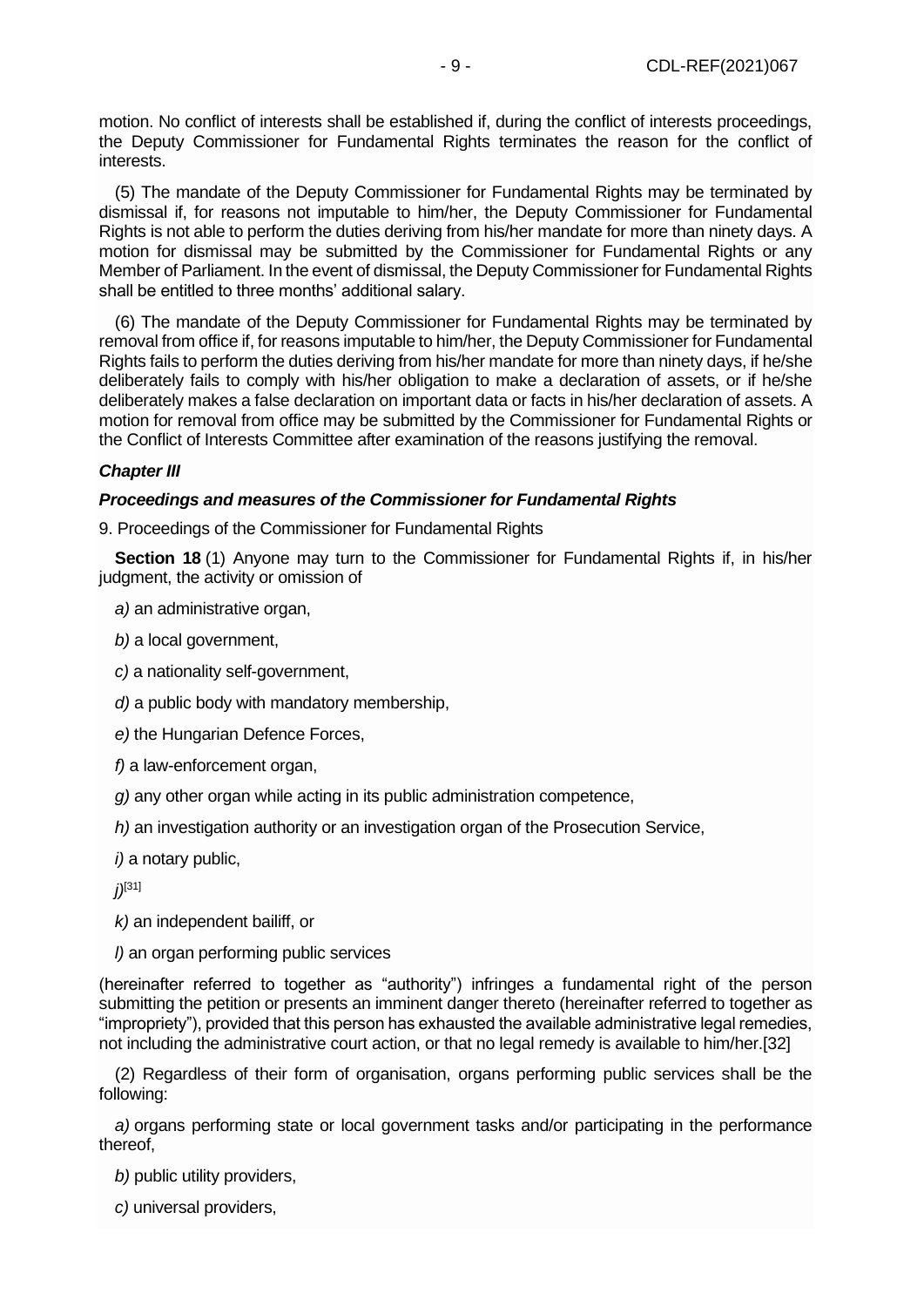*e)* organisations performing activities described in legislation as public service, and

*f)* organisations performing a public service which is prescribed in legislation and is to be compulsorily received.

Inquiries into an organ performing public services may be carried out only in connection with its public service activities.

(3) The Commissioner for Fundamental Rights, with the exceptions specified in Section 2, Subsection (3), may not conduct inquiries into the activities of

 $a^{33}$  – with the exceptions provided in Section 2, Subsection (3) – the Parliament,

*b)* the President of the Republic,

*c)* the Constitutional Court,

*d)* the State Audit Office,

*e)* the courts, and

*f)* the Prosecution Service, with the exception of its investigative service.

(4) The Commissioner for Fundamental Rights may conduct ex officio proceedings in order to have such improprieties terminated as are related to fundamental rights and which have arisen in the course of the activities of the authorities. Ex officio proceedings may be aimed at conducting an inquiry into improprieties affecting not precisely identifiable larger groups of natural persons or at conducting a comprehensive inquiry into the enforcement of a fundamental right.

 $(5)^{[34]}$  $(5)^{[34]}$  $(5)^{[34]}$  If a final administrative decision has been taken in the case, a petition may be filed with the Commissioner for Fundamental Rights within one year of the notification of the decision.

(6) The Commissioner for Fundamental Rights may only inquire into proceedings that were started after 23 October 1989.

 $(7)^{[35]}$  $(7)^{[35]}$  $(7)^{[35]}$  The Commissioner for Fundamental Rights may not proceed in cases where administrative court actions have been initiated against the decision or where a final court decision has been rendered.

(8) The identity of the person who has filed the petition may only be revealed by the Commissioner for Fundamental Rights if the inquiry could not be conducted otherwise. Upon the request of the person filing the petition, the Commissioner for Fundamental Rights shall not reveal his/her identity. No one shall suffer any disadvantage for turning to the Commissioner for Fundamental Rights.

**Section 19** The proceedings of the Commissioner for Fundamental Rights shall be free of charge; the costs of inquiries shall be advanced and borne by the Office.

**Section 20** (1) The Commissioner for Fundamental Rights shall – with the exceptions specified in Subsections (2) and (3) – conduct an inquiry on the basis of the petition submitted to him/her, and shall take the measure specified in this Act.

(2) The Commissioner for Fundamental Rights shall reject the petition if

*a)* it does not meet the requirements specified in Subsections (1), (3) or (5) to (7) of Section 18,

*b)* it is manifestly unfounded,

*c)* a repeatedly submitted petition does not contain new facts or data on the substance, or

*d)* the person submitting the petition has requested that his/her identity not be revealed and without this the inquiry cannot be conducted.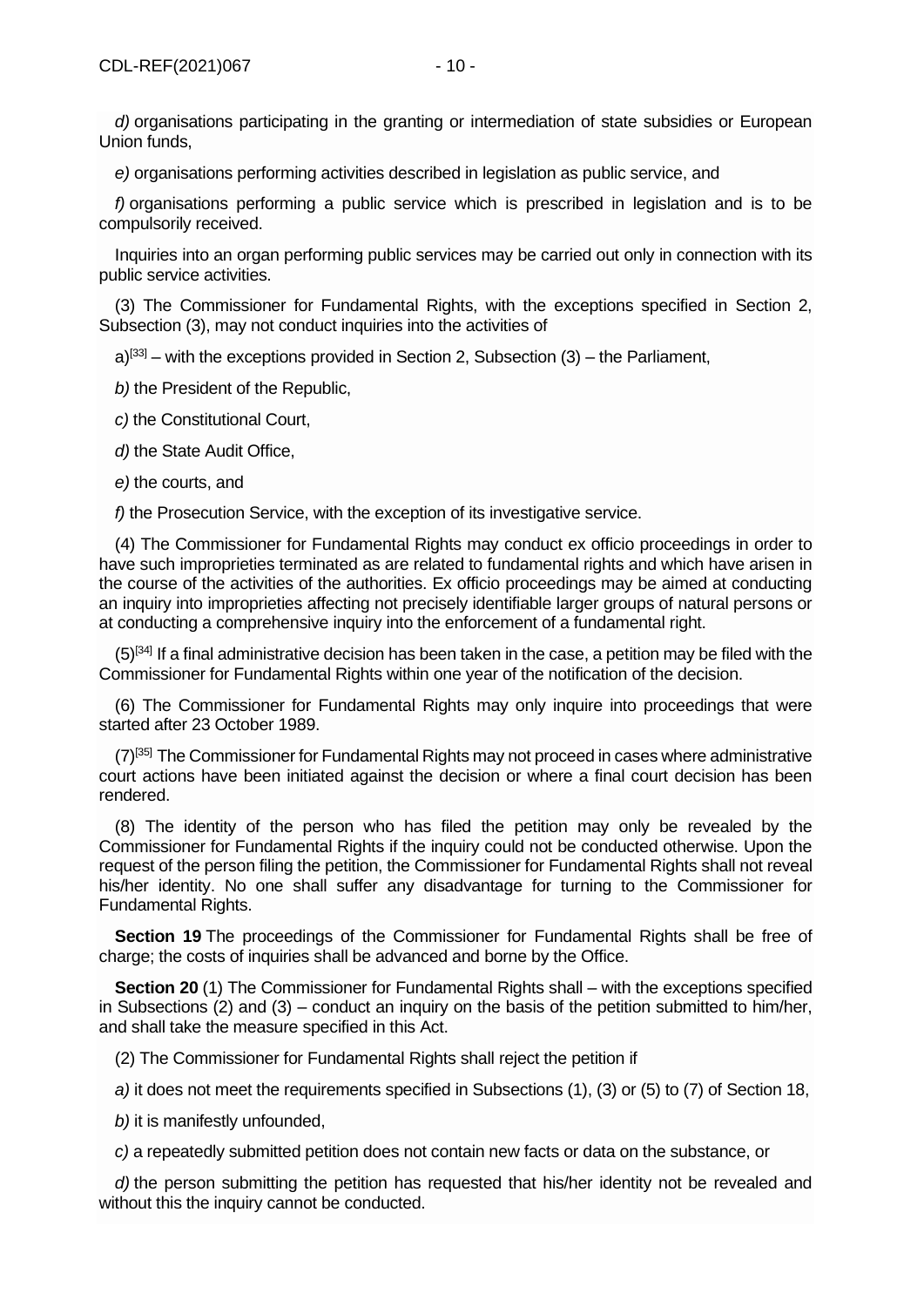(3) The Commissioner for Fundamental Rights may reject the petition if

*a)* it has been submitted anonymously, or

*b)* in his/her judgment the impropriety referred to in the petition is of minor importance.

(4) Reasons shall be given in every case when petitions are rejected. The Commissioner for Fundamental Rights shall notify the petitioner of the rejection of his/her petition.

(5) If the competent organ can be identified on the basis of the available data, the Commissioner for Fundamental Rights shall transfer petitions relating to matters not falling within his/her competence to the competent organ and simultaneously inform the petitioners thereof. If the Commissioner for Fundamental Rights establishes that on the basis of a petition not falling within his/her competence there is a possibility to institute court proceedings, he/she shall inform the petitioner thereof.

10. Inquiries of the Commissioner for Fundamental Rights

**Section 21** (1) In the course of his/her inquiries the Commissioner for Fundamental Rights

*a)* may request data and information from the authority subject to inquiry on the proceedings it has conducted or failed to conduct, and may request copies of the relevant documents,

*b)* may invite the head of the authority, the head of its supervisory authority or the head of the organ otherwise authorised to do so to conduct an inquiry,

*c)* may participate in a public hearing, and

*d)* may conduct on-site inspections.

(2) The request of the Commissioner for Fundamental Rights pursuant to Points *a)* and *b)* of Subsection (1) shall be complied with within the time-limit set by the Commissioner. The time-limit may not be shorter than 15 days.

**Section 22** (1) In the course of an on-site inspection the Commissioner for Fundamental Rights or members of his/her staff authorised to conduct the inquiry

*a)* may enter the premises of the authority subject to inquiry, unless provided otherwise by a legal regulation,

b)<sup>[\[36\]](file://///obh/dfs/AJBH_NTK_Foosztaly/NemzetkÃ¶zi%20OsztÃ¡ly/HÃ¡tterek,%20tÃ¡jÃ©koztatÃ³%20anyagok,Ã¶sszefoglalÃ³k/TÃ¶rvÃ©nyek,szabÃ¡lyzatok-EN/The%20Ombudsman%20Act_EN_20210223%20(002).docx%23_ftn36)</sup> may inspect all documents which may have any relevance to the case under inquiry, and may make copies or extracts thereof, and

*c)* may conduct a hearing of any employee of the authority subject to inquiry.

 $(2)^{[37]}$  $(2)^{[37]}$  $(2)^{[37]}$  In the course of an on-site inspection of the Commissioner for Fundamental Rights or of members of his/her staff authorised to conduct the inquiry, the rules of entry into, stay in and exit from the zones serving the operation of the national defence organisation, the law-enforcement organs, the organs of the National Tax and Customs Administration performing customs authority tasks, the Directorate General for Criminal Affairs of the National Tax and Customs Administration and its regional organs conducting investigative activities shall be regulated by the Minister responsible for national defence, the Minister responsible for directing the law-enforcement organ or the Minister supervising the National Tax and Customs Administration.

(3) No legal regulation pertaining to entry into the premises of the authority subject to inquiry may obstruct on-site inspection in substance.

(4) Any employee of the authority subject to inquiry may refuse to answer the questions during the hearing if

*a)* the person who is affected by the petition forming the basis of the inquiry conducted by the Commissioner for Fundamental Rights is his/her relative within the meaning of the Code of Civil Procedure, or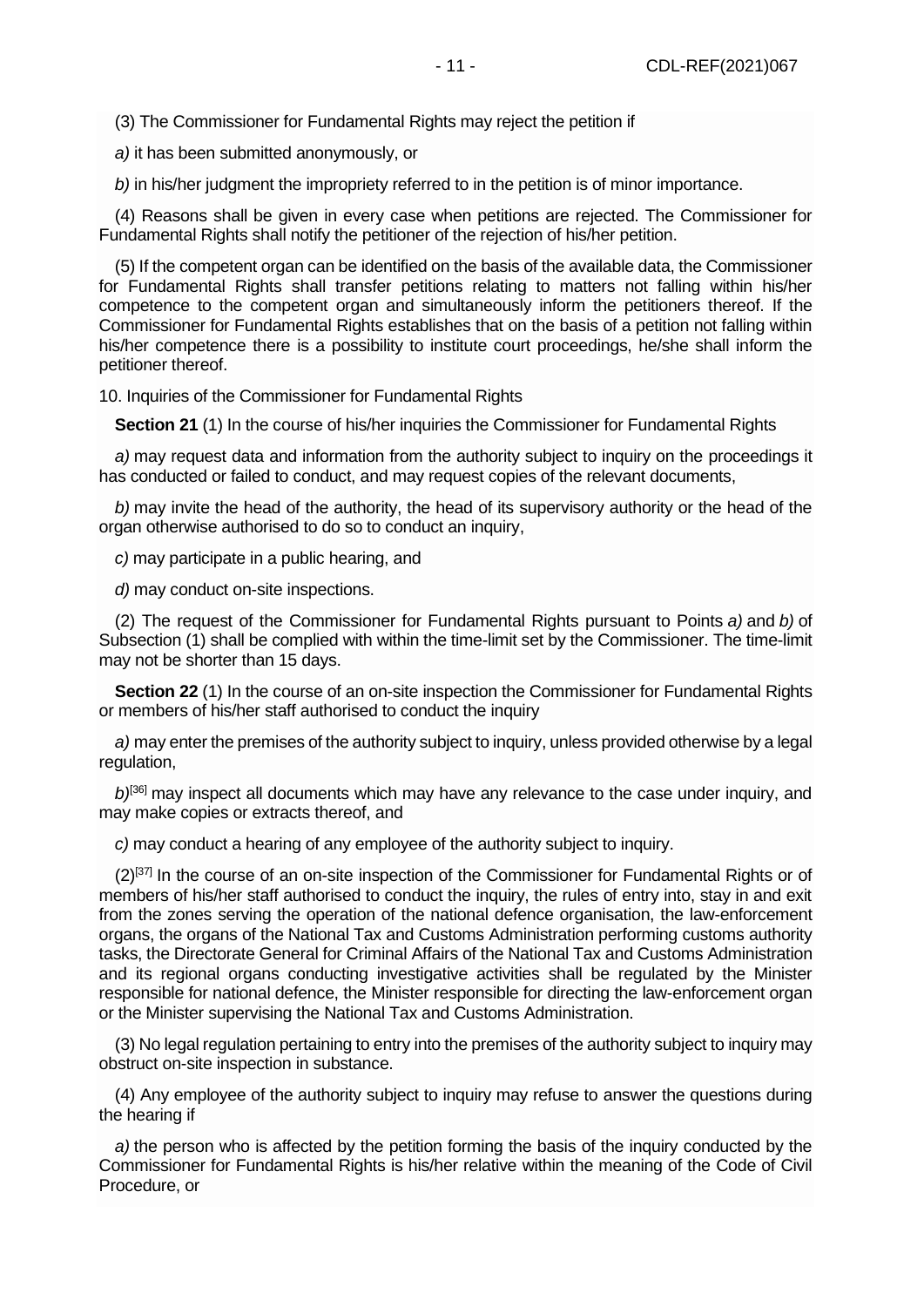**Section 23** (1) In the course of his/her inquiry affecting the Hungarian Defence Forces, the Commissioner for Fundamental Rights may not inspect

*a)* documents related to inventions, products or defence investments of outstanding importance for the national defence of Hungary, or documents on the development of national defence capabilities that contain essential information thereon,

*b)* documents containing a battle order extract of the Hungarian Defence Forces up to the level of divisions, or documents containing aggregate data on the formation, maintenance and deployment of stocks of strategic material,

*c)* documents containing the plans on the use of the Hungarian Defence Forces under a special legal order,

*d*) documents on the protected command system of the higher state and military leaders,

*e)* documents concerning the military preparedness, alert and sales system of the Hungarian Defence Forces, compiled documents on mobilisation readiness and the level of combat readiness of the Hungarian Defence Forces, aggregate military preparedness plans of the military districts and of military organisations of the same or of a higher level or related documents on the whole organisation,

*f)* aggregate plans of the organisation of communications of the Ministry directed by the Minister responsible for national defence and of the Hungarian Defence Forces, key and other documentation of the special information protection devices introduced or used,

*g)* the detailed budget, calculations or development materials of the Hungarian Defence Forces,

*h)* international cooperation agreements and plans, or data of military hardware that are classified by common accord as 'top secret' data by the parties to the international cooperation, or

*i)* documents relating to devices of strategic reconnaissance and to the functioning thereof, or documents containing aggregate data on the protection of the Hungarian Defence Forces against reconnaissance.

(2) In the course of his/her inquiry affecting the national security services, the Commissioner for Fundamental Rights may not inspect

*a)* registers for the identification of individuals cooperating with the national security services,

*b)* documents containing the technical data of devices and methods used by the national security services for intelligence information gathering, or documents making it possible to identify the persons using them,

*c)* documents relating to encryption activities and encoding,

*d)* security documents relating to the installations and staff of the national security services,

*e)* documents related to document security and technological control,

*f)* documents access to which would make possible the identification of the source of information, or

*g)* documents access to which would infringe the obligations undertaken by the national security services towards foreign partner services.

(3) In the course of his/her inquiry affecting the police, the Commissioner for Fundamental Rights may not inspect

*a)* international cooperation agreements and plans concluded with police organs of other countries or with international organisations, joint measures taken in the course of international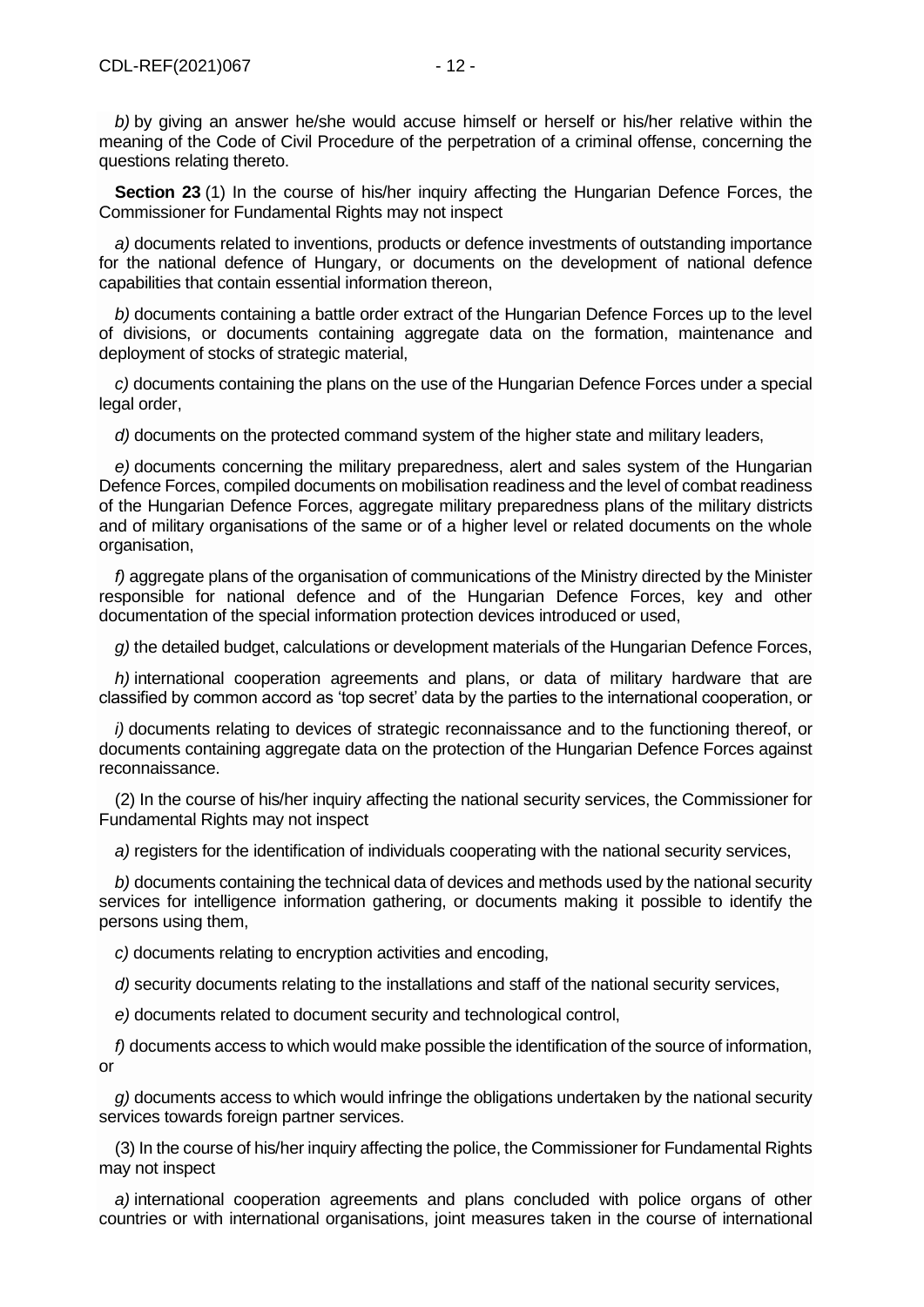cooperation, or data and information originating from the cooperation and put at the disposal of an organ of the police, if the contracting parties have requested their protection as classified data,

*b)* classified agreements related to international relations that contain specific commitments for the detection and prevention of international organised crime (including drug trafficking, money laundering and acts of terrorism),

*c)* any document containing data specified in subsection (2) relating to, originating from or pertaining to the cooperation of the national security services with the police,

*d)* safeguarding plans of installations and persons protected by the police, documents and descriptions pertaining to security equipment, guards and posts,

*e)* documents enabling the identification of a private person covertly cooperating with the police, except when that person has suffered the infringement of rights and he himself or she herself requests the inquiry thereof,

*f)*[\[38\]](file://///obh/dfs/AJBH_NTK_Foosztaly/NemzetkÃ¶zi%20OsztÃ¡ly/HÃ¡tterek,%20tÃ¡jÃ©koztatÃ³%20anyagok,Ã¶sszefoglalÃ³k/TÃ¶rvÃ©nyek,szabÃ¡lyzatok-EN/The%20Ombudsman%20Act_EN_20210223%20(002).docx%23_ftn38) documents containing technical data relating to the functioning and operation of equipment and methods used by the police for intelligence information gathering or documents enabling the identification of persons using such equipment and methods,

*g)* documents of the police relating to encoded communications of the police or documents containing aggregate data relating to frequency records for government purposes,

*h)*[\[39\]](file://///obh/dfs/AJBH_NTK_Foosztaly/NemzetkÃ¶zi%20OsztÃ¡ly/HÃ¡tterek,%20tÃ¡jÃ©koztatÃ³%20anyagok,Ã¶sszefoglalÃ³k/TÃ¶rvÃ©nyek,szabÃ¡lyzatok-EN/The%20Ombudsman%20Act_EN_20210223%20(002).docx%23_ftn39) personal data of witnesses, if the closed processing thereof has been ordered under the Act on Criminal Procedure, or

*i)* cooperation agreements concluded with the Hungarian Defence Forces or the national security services that are classified 'Top secret' data by the parties to the agreement.

(4) In the course of his/her inquiry affecting the organs of the National Tax and Customs Administration performing customs authority tasks or the National Tax and Customs Administration Directorate General for Criminal Affairs, the Commissioner for Fundamental Rights may not inspect

*a)* international cooperation agreements and plans concluded with the customs organs of other countries or international organisations, joint measures taken in the course of international cooperation, or data and information originating from the cooperation and put at the disposal of the relevant organ of the National Tax and Customs Administration, if the contracting parties have requested their protection as classified data,

*b)* classified agreements related to international relations that contain specific commitments for the detection and prevention of international organised crime (including drug trafficking, money laundering and acts of terrorism),

*c)* any document containing data specified in Subsection (2) relating to, originating from or pertaining to the cooperation of the national security services with the relevant organ of the National Tax and Customs Administration,

*d)* safeguarding plans of installations and persons guarded by the National Tax and Customs Administration, documents and descriptions pertaining to security equipment, guards and posts,

*e)* documents relating to encoded communications or containing aggregate data relating to frequency records for government purposes,

*f)* documents enabling the identification of a private person covertly cooperating with the relevant organ of the National Tax and Customs Administration, except when that person has suffered the infringement of rights and he himself or she herself requests the inquiry thereof,

*g)*[\[40\]](file://///obh/dfs/AJBH_NTK_Foosztaly/NemzetkÃ¶zi%20OsztÃ¡ly/HÃ¡tterek,%20tÃ¡jÃ©koztatÃ³%20anyagok,Ã¶sszefoglalÃ³k/TÃ¶rvÃ©nyek,szabÃ¡lyzatok-EN/The%20Ombudsman%20Act_EN_20210223%20(002).docx%23_ftn40) documents containing technical data relating to the functioning and operation of equipment and methods used by the National Tax and Customs Administration for intelligence information gathering or documents enabling the identification of persons using such equipment and methods,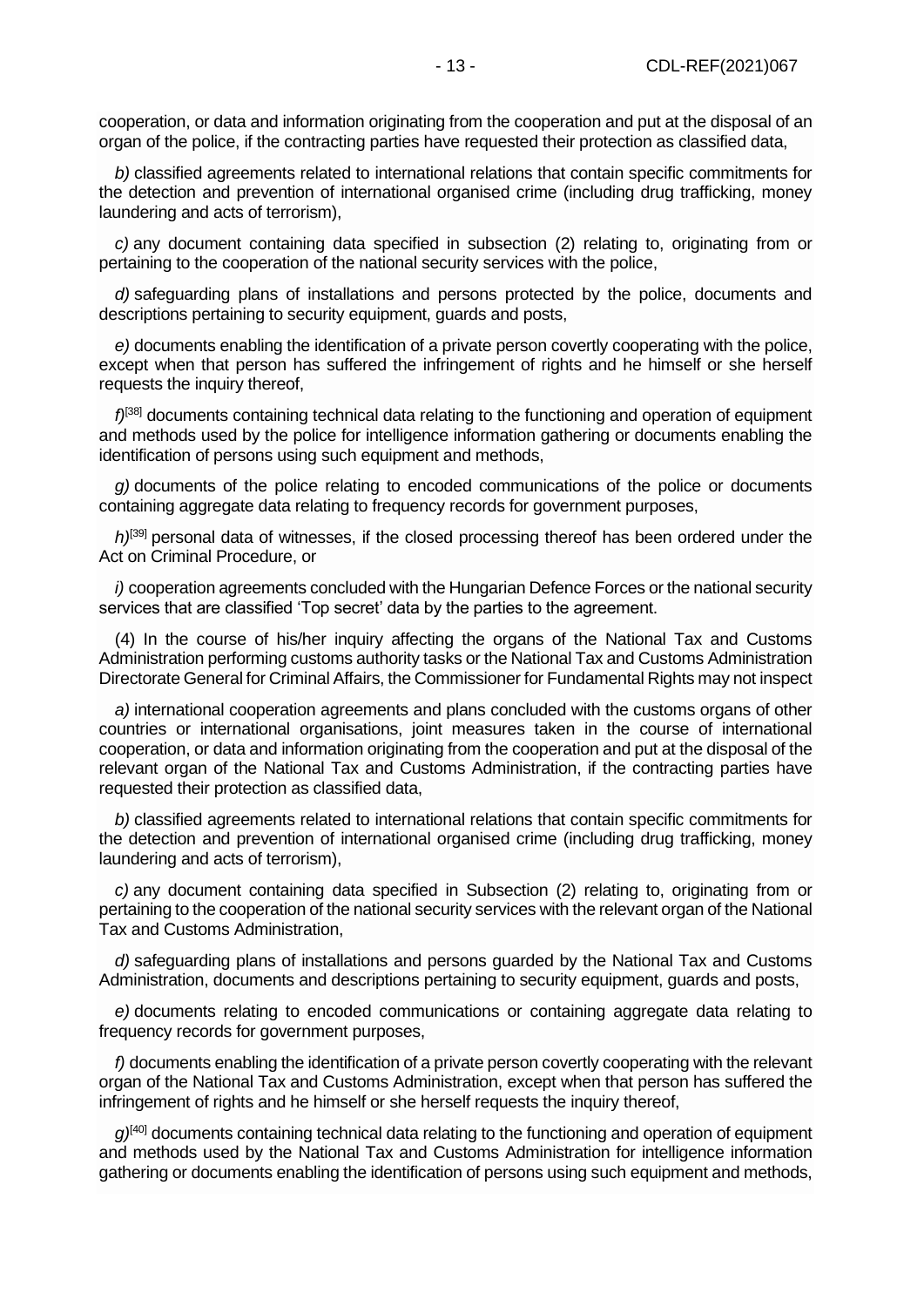*h)* documents containing aggregate data relating to the equipment used for intelligence activities by the relevant organ of the National Tax and Customs Administration and to the functioning of such equipment, or

*i)*<sup>[\[41\]](file://///obh/dfs/AJBH_NTK_Foosztaly/NemzetkÃ¶zi%20OsztÃ¡ly/HÃ¡tterek,%20tÃ¡jÃ©koztatÃ³%20anyagok,Ã¶sszefoglalÃ³k/TÃ¶rvÃ©nyek,szabÃ¡lyzatok-EN/The%20Ombudsman%20Act_EN_20210223%20(002).docx%23_ftn41)</sup> data of methods used by the relevant organ of the National Tax and Customs Administration in connection with the protection of tax stamps, or documents containing data relating to the traffic of internationally controlled products and technologies, to control plans, to observations and the issuing of search warrants, or to military matters.

(5) In the course of his/her inquiries affecting the investigative organ of the Prosecution Service, the Commissioner for Fundamental Rights may not inspect

 $a^{[42]}$  $a^{[42]}$  $a^{[42]}$  personal data of witnesses, if the closed processing thereof has been ordered under the Act on Criminal Procedure,

*b)* documents of the investigative organ of the Prosecution Service originating from intelligence information gathering.

*c)*[\[43\]](file://///obh/dfs/AJBH_NTK_Foosztaly/NemzetkÃ¶zi%20OsztÃ¡ly/HÃ¡tterek,%20tÃ¡jÃ©koztatÃ³%20anyagok,Ã¶sszefoglalÃ³k/TÃ¶rvÃ©nyek,szabÃ¡lyzatok-EN/The%20Ombudsman%20Act_EN_20210223%20(002).docx%23_ftn43) any document specified in Subsection (2) to (4), in relation to organs gathering intelligence information or applying covert operative means, relating to, originating from or pertaining to the cooperation of the investigative organ of the Prosecution Service with organs gathering intelligence information, or

*d)* documents enabling the identification of a private person covertly cooperating with the police, except when that person has suffered the infringement of rights and he himself or she herself requests the inquiry thereof.

(6) In the course of his/her inquiry affecting the tasks of the National Security Authority, specified in the Act on the Protection of Classified Information, the Commissioner for Fundamental Rights may not inspect documents relating to the professional direction, authorisation or supervision of encoding activities.

(7) If, in order to ensure the complete clarification of a case, the Commissioner for Fundamental Rights considers it necessary that the documents specified in Subsections (1) to (6) also be inspected, he/she may request the competent Minister to have those documents inspected. The competent Minister shall make the inquiry or shall have it made and inform the Commissioner for Fundamental Rights on the outcome of the inquiry within the time-limit set by the Commissioner. The time-limit may not be shorter than thirty days.

**Section 24** (1) If there are substantiated grounds to believe that if the measure of the Commissioner for Fundamental Rights is delayed, the fundamental rights of a larger group of natural persons will be seriously infringed, the person conducting the inquiry on the basis of the authorisation of the Commissioner for Fundamental Rights may draw the attention of the head of the authority subject to inquiry to the danger of infringement and shall simultaneously initiate a measure of the Commissioner for Fundamental Rights. Such indication of danger shall be recorded in the case file.

 $(2)^{[44]}$  $(2)^{[44]}$  $(2)^{[44]}$  If, in the course of his/her inquiry, certain circumstances come to the attention of the Commissioner for Fundamental Rights from which circumstances one may conclude that a coercive measure has been unlawfully ordered, he/she shall immediately inform the competent prosecutor through the Prosecutor General. If the coercive measure has been ordered by the Prosecution Service, the Commissioner for Fundamental Rights shall inform the court as well.

**Section 25** (1) In the interest of conducting and planning the inquiries of the Commissioner for Fundamental Rights, the authority subject to inquiry, the head of the authority subject to inquiry, the head of the supervisory organ of the authority subject to inquiry, the head of the organ otherwise authorised by legislation to conduct inquiries and the employees of the authority subject to inquiry shall cooperate with the Commissioner for Fundamental Rights in the cases determined in Subsection (1) of Section 21.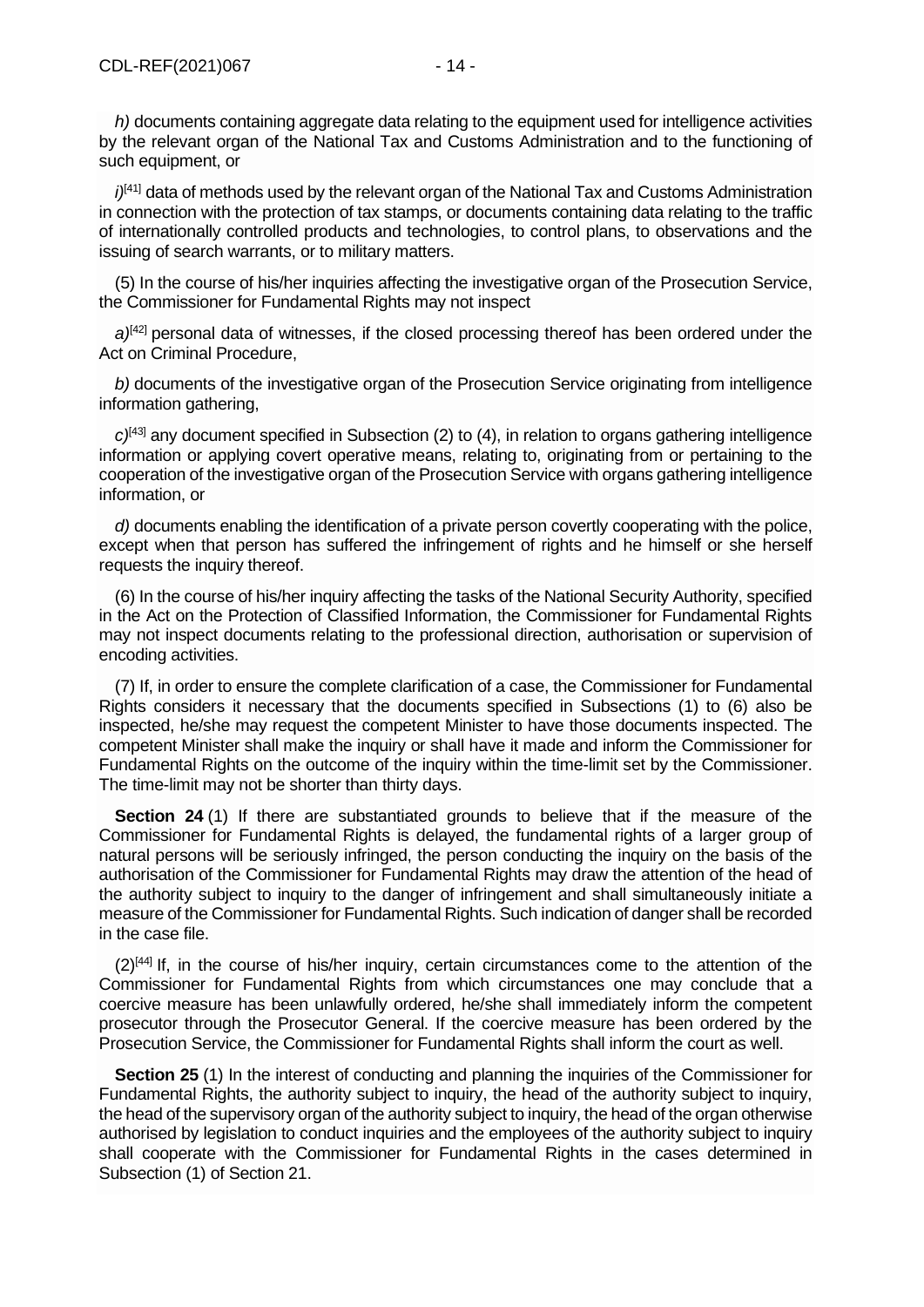(2) If the authority subject to inquiry, without a well-founded reason, fails to comply or complies only belatedly with its obligation to cooperate, the Commissioner for Fundamental Rights shall mention this fact in his/her report, and make special mention thereof in his/her annual report.

**Section 26** (1) In the inquiries conducted by the Commissioner for Fundamental Rights, the persons or organisations not qualifying as authority pursuant to this Act as well as the authorities not affected by the inquiry shall be obliged to cooperate.

(2) In a case under inquiry, the Commissioner for Fundamental Rights may request a written explanation, declaration, information or opinion from the organisation, person or employee of the organisation having the obligation to cooperate.

(3) If the organisation or person having the obligation to cooperate, without a well-founded reason, fails to comply or complies only belatedly with its obligation to cooperate, the Commissioner for Fundamental Rights shall mention this fact in his/her report, and make special mention thereof in his/her annual report.

**Section 27** (1) In the course of his/her proceedings the Commissioner for Fundamental Rights may process – to the extent necessary for those proceedings – all those personal data and data qualifying as secrets protected by an Act or as secrets restricted to the exercise of a profession which are related to the inquiry or the processing of which is necessary for the successful conduct of the proceedings.

(2) In the course of his/her proceedings the Commissioner for Fundamental Rights may become acquainted with the classified data necessary for the conduct of the inquiry, may prepare extracts or make copies thereof, and may keep the classified data in his/her possession.

(3) The documents and material evidence obtained in the course of the proceedings of the Commissioner for Fundamental Rights shall not be public.

 $(4)$ [\[45\]](file://///obh/dfs/AJBH_NTK_Foosztaly/NemzetkÃ¶zi%20OsztÃ¡ly/HÃ¡tterek,%20tÃ¡jÃ©koztatÃ³%20anyagok,Ã¶sszefoglalÃ³k/TÃ¶rvÃ©nyek,szabÃ¡lyzatok-EN/The%20Ombudsman%20Act_EN_20210223%20(002).docx%23_ftn45)

**Section 28** (1) The Commissioner for Fundamental Rights shall make a report on the inquiry he/she has conducted; it shall contain the uncovered facts, and the findings and conclusions based on the facts.

(2) The reports of the Commissioner for Fundamental Rights shall be public. Published reports may not contain personal data, classified data, secrets protected by an Act or secrets restricted to the exercise of a profession.

 $(3)^{[46]}$  $(3)^{[46]}$  $(3)^{[46]}$  The report of the Commissioner for Fundamental Rights relating to the activities of organs authorised to use covert operative means and methods may not contain any data from which one could draw conclusions on intelligence information gathering activities or the use of covert operative means in the given case.

(4) There shall be no legal remedy against decisions of the Commissioner for Fundamental Rights rejecting a petition or against the reports of the Commissioner.

**Section 29** The Commissioner for Fundamental Rights shall inform the petitioner about the outcome of the inquiry and about any measure taken.

**Section 30** The Commissioner for Fundamental Rights shall determine the rules and methods of his/her inquiries in normative instructions.

11. Measures of the Commissioner for Fundamental Rights

**Section 31** (1) If, on the basis of an inquiry conducted, the Commissioner for Fundamental Rights comes to the conclusion that the impropriety in relation to a fundamental right does exist, in order to redress it he/she may  $-$  by simultaneously informing the authority subject to inquiry  $$ address a recommendation to the supervisory organ of the authority subject to inquiry. Within thirty days of receipt of the recommendation, the supervisory organ shall inform the Commissioner for Fundamental Rights of its position on the merits of the recommendation and on the measures taken.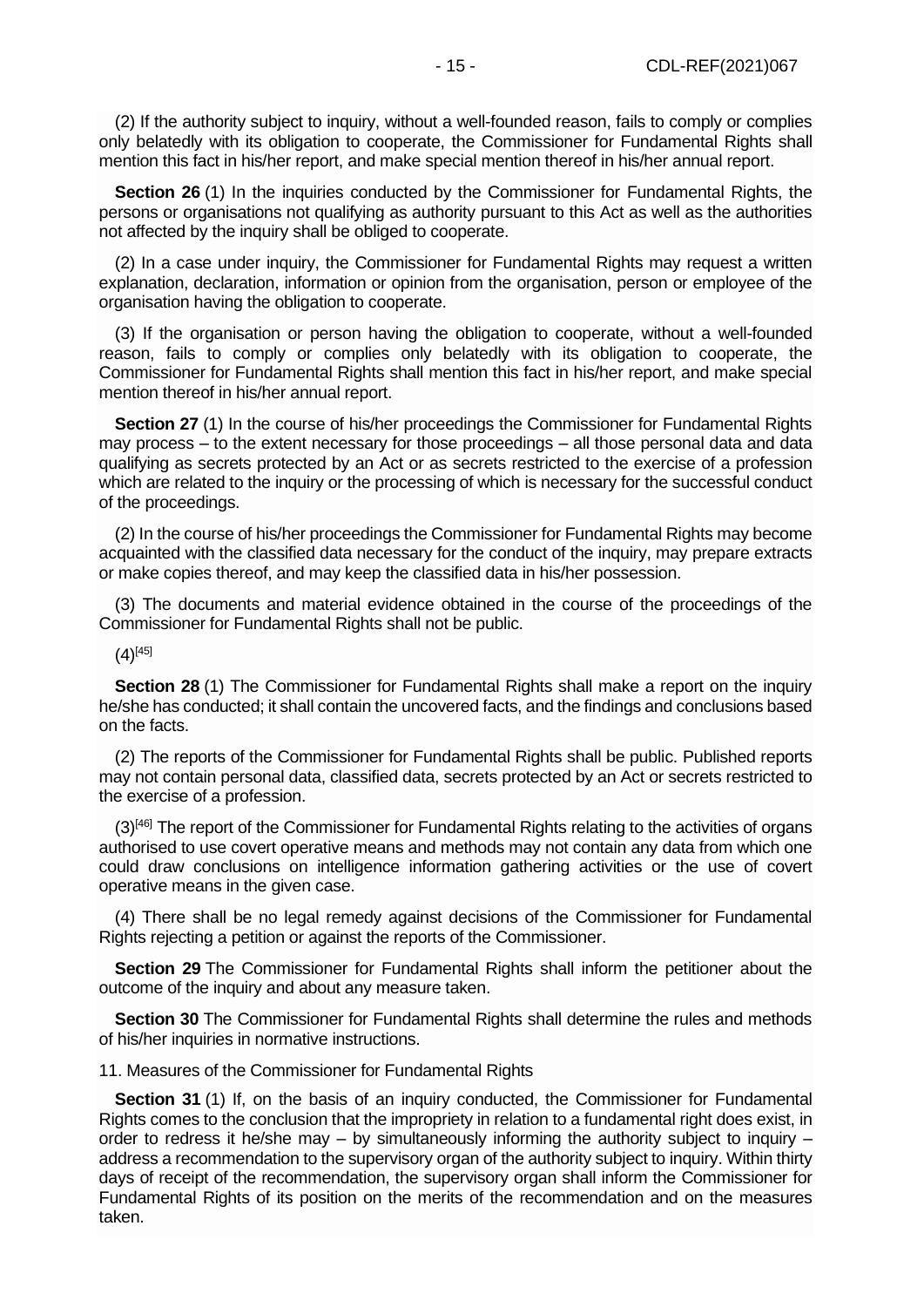(2) If the supervisory organ does not agree with those contained in the recommendation, within fifteen days of receipt of the communication thereof, the Commissioner for Fundamental Rights shall inform the supervisory organ of the maintenance, amendment or withdrawal of his/her recommendation.

(3) If the Commissioner for Fundamental Rights modifies the recommendation, it shall be considered as a new recommendation from the point of view of the measures to be taken.

(4) If the authority subject to inquiry has no supervisory organ, the Commissioner for Fundamental Rights shall address the recommendation to the authority subject to inquiry.

**Section 32** (1) If, according to the available data, the authority subject to inquiry is able to terminate the impropriety related to fundamental rights within its competence, the Commissioner for Fundamental Rights may initiate redress of the impropriety by the head of the authority subject to inquiry. Such initiative may be made directly by phone, orally or by e-mail; in such cases the date, manner and substance of the initiative shall be recorded in the case file.

(2) Within thirty days of receipt of the initiative, the authority subject to inquiry shall inform the Commissioner for Fundamental Rights of its position on the merits of the initiative and on the measures taken; if the initiative concerns an activity which is harmful for the environment, the authority subject to inquiry shall immediately inform the Commissioner for Fundamental Rights.

(3) If the authority subject to inquiry – with the exception of the authority specified in Subsection (4) of Section 31 – does not agree with the initiative, it shall, within thirty days of receipt of the initiative, submit the initiative to its supervisory organ together with its opinion thereon. Within thirty days of receipt of the submission, the supervisory organ shall inform the Commissioner for Fundamental Rights of its position and on the measures taken.

(4) For any further proceedings of the supervisory organ and the Commissioner for Fundamental Rights, those contained in Subsections (1) to (3) of Section 31 shall be applicable, as appropriate, subject to the modification that the Commissioner for Fundamental Rights shall inform the supervisory organ of whether he/she maintains the initiative in an unchanged or modified form as a recommendation.

**Section 33** (1)<sup>[\[47\]](file://///obh/dfs/AJBH_NTK_Foosztaly/NemzetkÃ¶zi%20OsztÃ¡ly/HÃ¡tterek,%20tÃ¡jÃ©koztatÃ³%20anyagok,Ã¶sszefoglalÃ³k/TÃ¶rvÃ©nyek,szabÃ¡lyzatok-EN/The%20Ombudsman%20Act_EN_20210223%20(002).docx%23_ftn47)</sup> In order to redress the uncovered impropriety related to a fundamental right, the Commissioner for Fundamental Rights may initiate proceedings for the supervision of legality by the competent prosecutor through the Prosecutor General. Within sixty days the competent prosecutor shall inform the Commissioner for Fundamental Rights of his/her position on the initiation of proceedings for the supervision of legality and his/her measure, if any.

 $(2)^{[48]}$  $(2)^{[48]}$  $(2)^{[48]}$  If the Commissioner for Fundamental Rights, in the course of his/her proceedings, establishes no impropriety related to a fundamental right but nevertheless becomes aware of a circumstance pointing to an infringement of a legal regulation, he/she may forward the petition to the competent prosecutor through the Prosecutor General.

 $(3)$ <sup>[\[49\]](file://///obh/dfs/AJBH_NTK_Foosztaly/NemzetkÃ¶zi%20OsztÃ¡ly/HÃ¡tterek,%20tÃ¡jÃ©koztatÃ³%20anyagok,Ã¶sszefoglalÃ³k/TÃ¶rvÃ©nyek,szabÃ¡lyzatok-EN/The%20Ombudsman%20Act_EN_20210223%20(002).docx%23_ftn49)</sup> In the course of the judicial review of an administrative decision relating to the state of the environment, the Commissioner for Fundamental Rights may participate in the proceedings as an intervener.

**Section 34** The Commissioner for Fundamental Rights may turn to the Constitutional Court in accordance with the provisions laid down in the Act on the Constitutional Court.

Section 34/A<sup>[\[50\]](file://///obh/dfs/AJBH_NTK_Foosztaly/NemzetkÃ¶zi%20OsztÃ¡ly/HÃ¡tterek,%20tÃ¡jÃ©koztatÃ³%20anyagok,Ã¶sszefoglalÃ³k/TÃ¶rvÃ©nyek,szabÃ¡lyzatok-EN/The%20Ombudsman%20Act_EN_20210223%20(002).docx%23_ftn50)</sup> (1[\)\[51\]](file://///obh/dfs/AJBH_NTK_Foosztaly/NemzetkÃ¶zi%20OsztÃ¡ly/HÃ¡tterek,%20tÃ¡jÃ©koztatÃ³%20anyagok,Ã¶sszefoglalÃ³k/TÃ¶rvÃ©nyek,szabÃ¡lyzatok-EN/The%20Ombudsman%20Act_EN_20210223%20(002).docx%23_ftn51) If, in the course of his/her inquiries, the Commissioner for Fundamental Rights finds that an impropriety related to fundamental rights is caused by a conflict between a selfgovernment decree and another legal regulation, he may request the Curia to review the selfgovernment decree's compatibility with the other legal regulation.

## $(2)^{[52]}$  $(2)^{[52]}$  $(2)^{[52]}$

**Section 35** (1)<sup>[\[53\]](file://///obh/dfs/AJBH_NTK_Foosztaly/NemzetkÃ¶zi%20OsztÃ¡ly/HÃ¡tterek,%20tÃ¡jÃ©koztatÃ³%20anyagok,Ã¶sszefoglalÃ³k/TÃ¶rvÃ©nyek,szabÃ¡lyzatok-EN/The%20Ombudsman%20Act_EN_20210223%20(002).docx%23_ftn53)</sup> If, in the course of his/her inquiry, the Commissioner for Fundamental Rights considers that there is a well-founded suspicion that a crime has been committed, he/she shall initiate criminal proceedings with the organ authorised to start such proceedings. If, in the course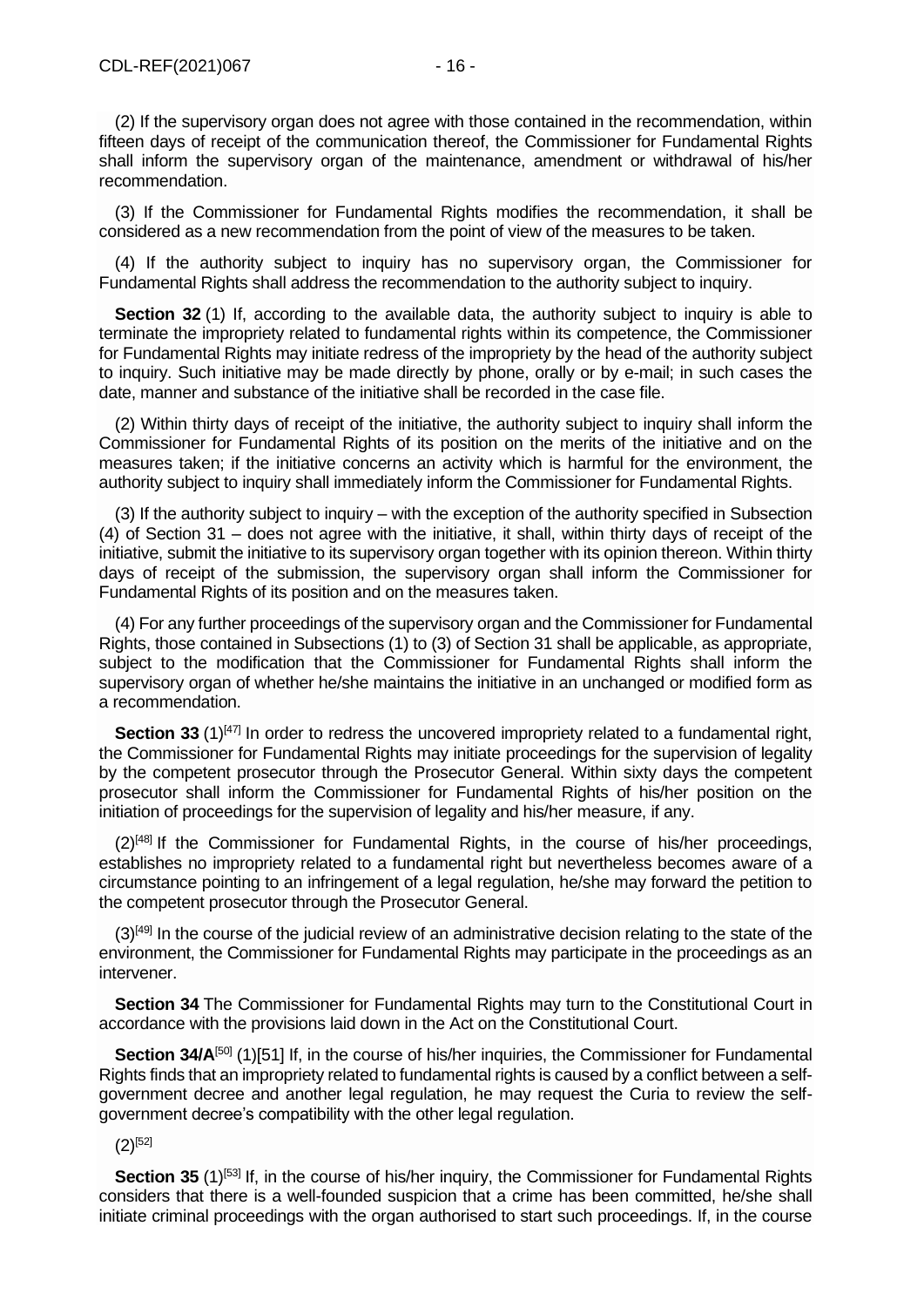of his/her inquiry, the Commissioner for Fundamental Rights considers that there is reasonable suspicion that a regulatory offense or a disciplinary offense has been committed, he/she shall initiate regulatory offense proceedings or disciplinary proceedings with the organ authorised to conduct such proceedings.

(2) Unless a provision of an Act provides otherwise, the organ specified in Subsection (1) shall, within thirty days, inform the Commissioner for Fundamental Rights of its position on the starting of proceedings; where proceedings have been started, the organ shall, within thirty days of the termination of the proceedings, inform the Commissioner for Fundamental Rights of the outcome thereof.

**Section 36** If, in the course of his/her inquiry, the Commissioner for Fundamental Rights notices an impropriety related to the protection of personal data, to the right of access to data of public interest or to data public on grounds of public interest, he/she shall report it to the National Authority for Data Protection and Freedom of Information.

**Section 37** If, according to the Commissioner for Fundamental Rights, the impropriety can be attributed to a superfluous, ambiguous or inappropriate provision of a legal regulation or public law instrument for the regulation of organisations, or to the lack or deficiency of the legal regulation of the given matter, in order to avoid such impropriety in the future he/she may propose that the organ authorised to make law or to issue a public law instrument for the regulation of organisations modify, repeal or issue the legal rule or the public law instrument for the regulation of organisations, or propose that the organ in charge of preparing legal regulations prepare a legal regulation. Within sixty days the requested organ shall inform the Commissioner for Fundamental Rights of its position and of any measure taken.

**Section 38** (1) If the authority subject to inquiry or its supervisory organ fails to form a position on the merits and to take the appropriate measure, or the Commissioner for Fundamental Rights does not agree with the position or the measure taken, he/she shall submit the case to Parliament within the framework of his/her annual report, and may – with the exception of those contained in Subsection (2) – ask Parliament to inquire into the matter. If, according to his/her findings, the impropriety is of flagrant gravity or affects a larger group of natural persons, the Commissioner may propose that Parliament debate the matter before the annual report is put on its agenda. The Parliament shall decide on whether to put the matter on the agenda.

(2) In the case referred to in Subsection (1), if the Commissioner for Fundamental Rights has taken the measure specified in Section 34, or if in the case specified in Section 37 he/she has applied to Parliament, the Commissioner for Fundamental Rights shall report on his/her measure and on the measure of the contacted organ or the failure of the latter to take any measure in his/her annual report.

(3) In the case referred to in Subsection (1), if the uncovering of the impropriety should affect classified data, the Commissioner for Fundamental Rights shall – simultaneously with his/her annual report, or if the impropriety is of flagrant gravity or affects a larger group of natural persons, prior to the submission of the annual report – submit the case to the competent committee of Parliament in a report of a level of classification determined in the Act on the Protection of Classified Information. The committee shall decide on whether to put the matter on the agenda at a sitting in camera.

## 11/A.[\[54\]](file://///obh/dfs/AJBH_NTK_Foosztaly/NemzetkÃ¶zi%20OsztÃ¡ly/HÃ¡tterek,%20tÃ¡jÃ©koztatÃ³%20anyagok,Ã¶sszefoglalÃ³k/TÃ¶rvÃ©nyek,szabÃ¡lyzatok-EN/The%20Ombudsman%20Act_EN_20210223%20(002).docx%23_ftn54) Inquiries into public interest disclosures

**Section 38/A**<sup>[\[55\]](file://///obh/dfs/AJBH_NTK_Foosztaly/NemzetkÃ¶zi%20OsztÃ¡ly/HÃ¡tterek,%20tÃ¡jÃ©koztatÃ³%20anyagok,Ã¶sszefoglalÃ³k/TÃ¶rvÃ©nyek,szabÃ¡lyzatok-EN/The%20Ombudsman%20Act_EN_20210223%20(002).docx%23_ftn55)</sup> The Commissioner for Fundamental Rights shall inquire into the practices of authorities specified under Section 18, Subsection (1), Points *a)-k)* in handling public interest disclosures made in accordance with the Act on complaints and public interest disclosures, and, upon request, into the proper handling of certain public interest disclosures.

**Section 38/B**<sup>[\[56\]](file://///obh/dfs/AJBH_NTK_Foosztaly/NemzetkÃ¶zi%20OsztÃ¡ly/HÃ¡tterek,%20tÃ¡jÃ©koztatÃ³%20anyagok,Ã¶sszefoglalÃ³k/TÃ¶rvÃ©nyek,szabÃ¡lyzatok-EN/The%20Ombudsman%20Act_EN_20210223%20(002).docx%23_ftn56)</sup> (1) The Commissioner for Fundamental Rights shall provide for the operation of an electronic system for filing and registering public interest disclosures in accordance with the Act on complaints and public interest disclosures (hereinafter referred to as the "electronic system").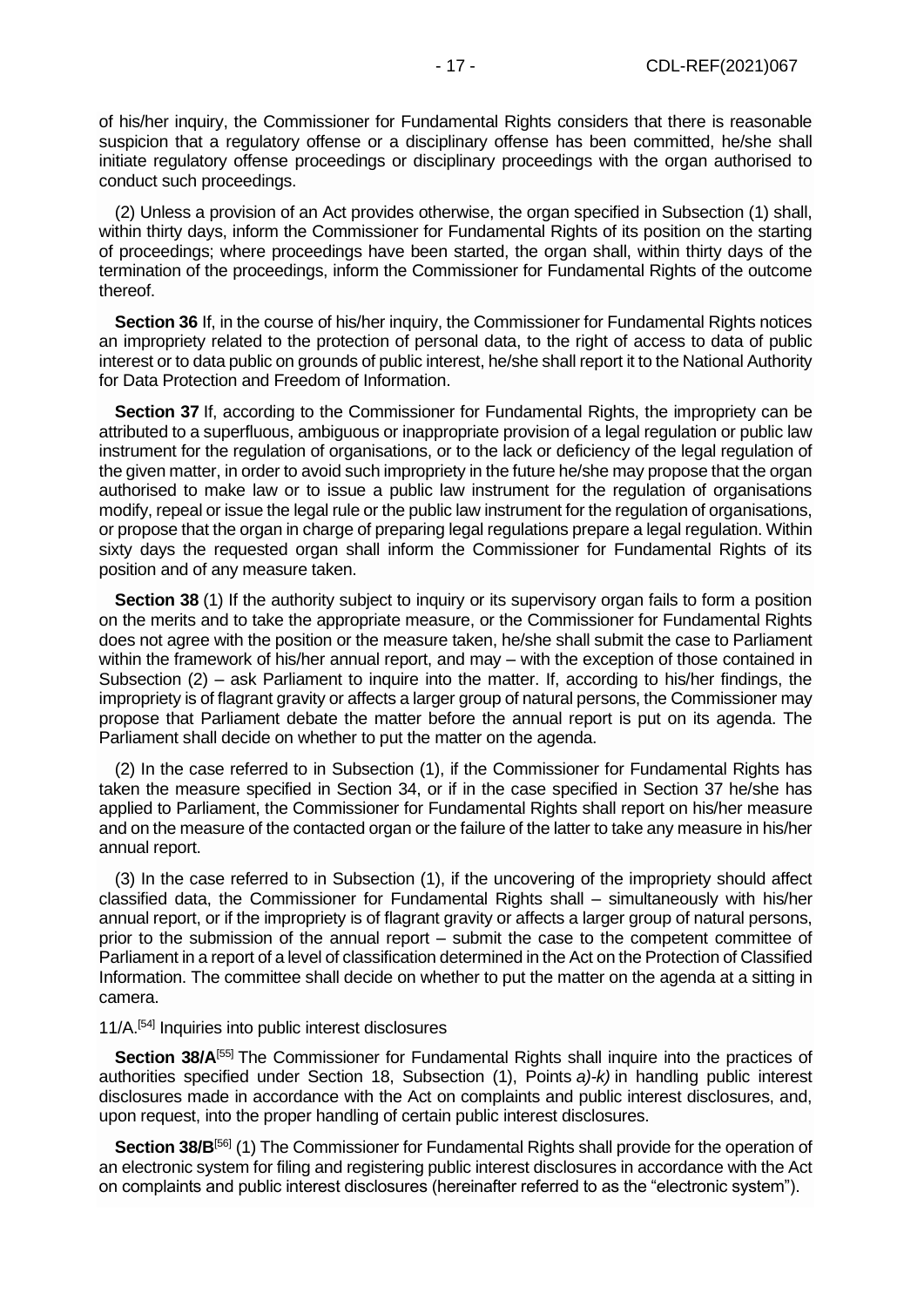(2) In connection with public interest disclosures filed through the electronic system and their investigation, the authorities specified under Section 18, Subsection (1), Paragraphs *a)-k)* shall provide the Commissioner for Fundamental Rights with data necessary for performing his/her tasks.

**Section 38/C**<sup>[\[57\]](file://///obh/dfs/AJBH_NTK_Foosztaly/NemzetkÃ¶zi%20OsztÃ¡ly/HÃ¡tterek,%20tÃ¡jÃ©koztatÃ³%20anyagok,Ã¶sszefoglalÃ³k/TÃ¶rvÃ©nyek,szabÃ¡lyzatok-EN/The%20Ombudsman%20Act_EN_20210223%20(002).docx%23_ftn57)</sup> A whistleblower may submit a petition requesting the Commissioner for Fundamental Rights to remedy a perceived impropriety if

*a)* a public interest disclosure is qualified as unfounded by the organ authorised to proceed under the Act on Complaints and Public Interest Disclosures (hereinafter referred to as the "organ authorised to proceed),

*b)* the whistleblower does not agree with the conclusions of the inquiry,

*c)* according to the whistleblower, the organ authorised to proceed has failed to conduct a comprehensive inquiry into a public interest disclosure.

**Section 38/D[\[58\]](file://///obh/dfs/AJBH_NTK_Foosztaly/NemzetkÃ¶zi%20OsztÃ¡ly/HÃ¡tterek,%20tÃ¡jÃ©koztatÃ³%20anyagok,Ã¶sszefoglalÃ³k/TÃ¶rvÃ©nyek,szabÃ¡lyzatok-EN/The%20Ombudsman%20Act_EN_20210223%20(002).docx%23_ftn58)** [\[59\]](file://///obh/dfs/AJBH_NTK_Foosztaly/NemzetkÃ¶zi%20OsztÃ¡ly/HÃ¡tterek,%20tÃ¡jÃ©koztatÃ³%20anyagok,Ã¶sszefoglalÃ³k/TÃ¶rvÃ©nyek,szabÃ¡lyzatok-EN/The%20Ombudsman%20Act_EN_20210223%20(002).docx%23_ftn59) Staff members of the Office performing tasks directly related to public interest disclosures shall carry out their duties in posts falling within the scope of national security checks and requiring a personal security certificate.

11/B.<sup>[\[60\]](file://///obh/dfs/AJBH_NTK_Foosztaly/NemzetkÃ¶zi%20OsztÃ¡ly/HÃ¡tterek,%20tÃ¡jÃ©koztatÃ³%20anyagok,Ã¶sszefoglalÃ³k/TÃ¶rvÃ©nyek,szabÃ¡lyzatok-EN/The%20Ombudsman%20Act_EN_20210223%20(002).docx%23_ftn60)</sup> Inquiry into the review process of national security checks

**Section 38/E**<sup>[\[61\]](file://///obh/dfs/AJBH_NTK_Foosztaly/NemzetkÃ¶zi%20OsztÃ¡ly/HÃ¡tterek,%20tÃ¡jÃ©koztatÃ³%20anyagok,Ã¶sszefoglalÃ³k/TÃ¶rvÃ©nyek,szabÃ¡lyzatok-EN/The%20Ombudsman%20Act_EN_20210223%20(002).docx%23_ftn61)</sup> (1) In accordance with the stipulations of the Act on National Security Services, the Commissioner for Fundamental Rights may inquire into ordering and conducting a review of national security checks from the aspects of fundamental rights related improprieties.

(2) The restrictions stipulated in Section 23, Subsection (2) shall not affect the proceedings of the Commissioner for Fundamental Rights if consulting a document is essential for the successful conduct of the given proceedings.

(3[\)\[62\]](file://///obh/dfs/AJBH_NTK_Foosztaly/NemzetkÃ¶zi%20OsztÃ¡ly/HÃ¡tterek,%20tÃ¡jÃ©koztatÃ³%20anyagok,Ã¶sszefoglalÃ³k/TÃ¶rvÃ©nyek,szabÃ¡lyzatok-EN/The%20Ombudsman%20Act_EN_20210223%20(002).docx%23_ftn62) Staff members of the Office performing tasks directly related to the review process of national security checks shall carry out their duties in posts falling within the scope of national security checks and requiring a personal security certificate.

# 12. Exceptional inquiry

**Section 39** (1) If, on the basis of the petition, it may be presumed that – with the exception of the organs indicated in Subsection (3) of Section 18 – the activity or omission of the organisation not qualifying as authority gravely infringes the fundamental rights of a larger group of natural persons, the Commissioner for Fundamental Rights may proceed exceptionally (hereinafter referred to as 'exceptional inquiry').

 $(2)$ <sup>[\[63\]](file://///obh/dfs/AJBH_NTK_Foosztaly/NemzetkÃ¶zi%20OsztÃ¡ly/HÃ¡tterek,%20tÃ¡jÃ©koztatÃ³%20anyagok,Ã¶sszefoglalÃ³k/TÃ¶rvÃ©nyek,szabÃ¡lyzatok-EN/The%20Ombudsman%20Act_EN_20210223%20(002).docx%23_ftn63)</sup> To exceptional inquiries, Subsections (5) to (8) of Section 18, Section 19, Section 20, Subsections (1) and (3) of Section 27, Sections 28 to 30 and Sections 34 to 37 shall be applied.

(3) For the conduct of exceptional inquiries, the organisations not qualifying as authority shall be obliged to cooperate.

(4) In order to conduct an exceptional inquiry, the Commissioner for Fundamental Rights may request a written explanation, declaration, information or opinion from the organisation not qualifying as authority. In case of an activity which is harmful for the environment, the Commissioner for Fundamental Rights may carry out an on-site inspection.

(5) On the basis of the outcome of an exceptional inquiry, the Commissioner for Fundamental Rights may initiate proceedings with the competent authority. On the basis of the above initiative, the authority shall start proceedings without delay.

# *Chapter III/A*[\[64\]](file://///obh/dfs/AJBH_NTK_Foosztaly/NemzetkÃ¶zi%20OsztÃ¡ly/HÃ¡tterek,%20tÃ¡jÃ©koztatÃ³%20anyagok,Ã¶sszefoglalÃ³k/TÃ¶rvÃ©nyek,szabÃ¡lyzatok-EN/The%20Ombudsman%20Act_EN_20210223%20(002).docx%23_ftn64)

*The proceedings and measures of the commissioner for fundamental rights within the framework of the National Preventive Mechanism*[\[65\]](file://///obh/dfs/AJBH_NTK_Foosztaly/NemzetkÃ¶zi%20OsztÃ¡ly/HÃ¡tterek,%20tÃ¡jÃ©koztatÃ³%20anyagok,Ã¶sszefoglalÃ³k/TÃ¶rvÃ©nyek,szabÃ¡lyzatok-EN/The%20Ombudsman%20Act_EN_20210223%20(002).docx%23_ftn65)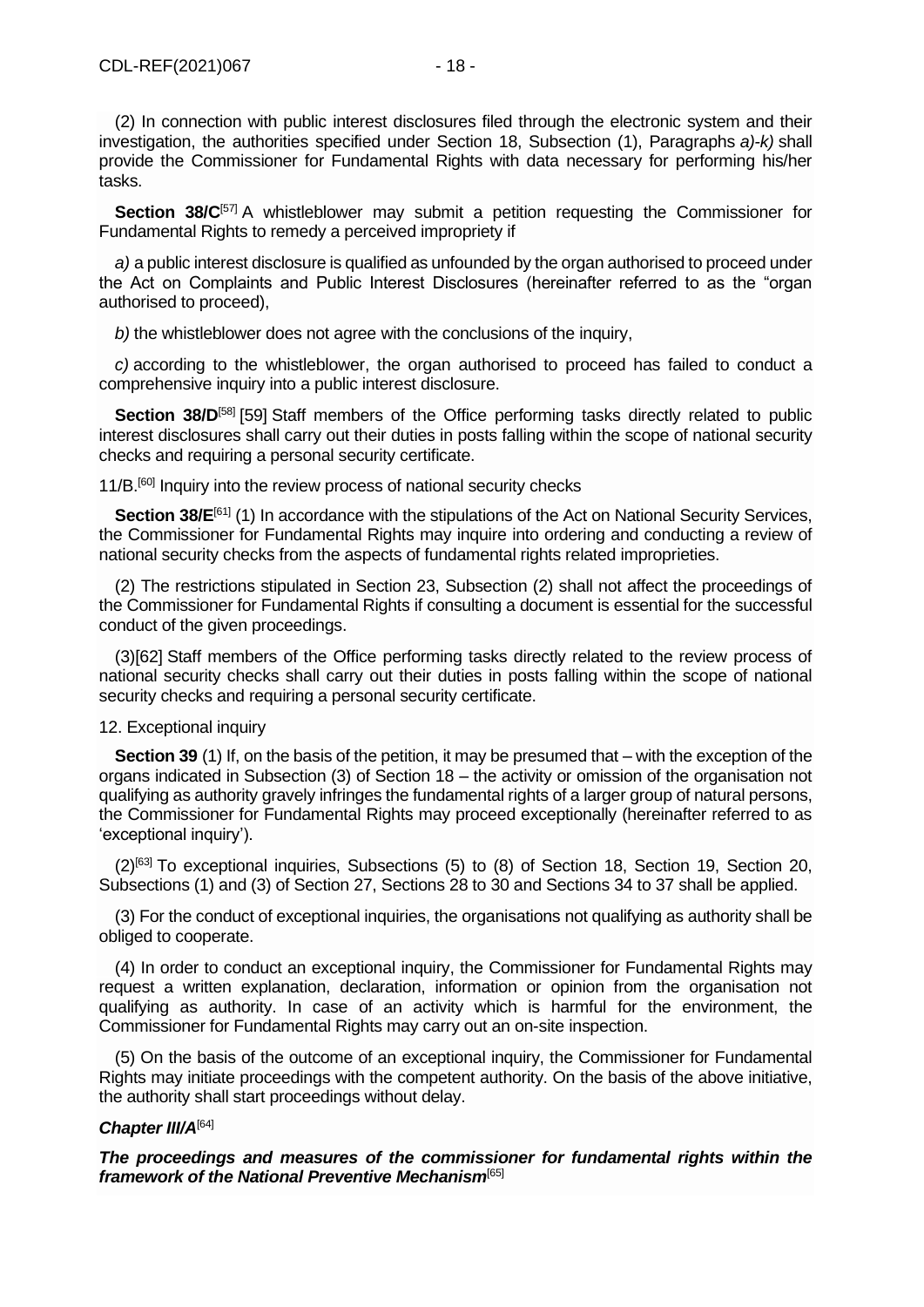**Section 39/A**[\[66\]](file://///obh/dfs/AJBH_NTK_Foosztaly/NemzetkÃ¶zi%20OsztÃ¡ly/HÃ¡tterek,%20tÃ¡jÃ©koztatÃ³%20anyagok,Ã¶sszefoglalÃ³k/TÃ¶rvÃ©nyek,szabÃ¡lyzatok-EN/The%20Ombudsman%20Act_EN_20210223%20(002).docx%23_ftn66) If the Commissioner for Fundamental Rights conducts proceedings in the performance of his/her tasks related to the National Preventive Mechanism pursuant to Article 3 (hereinafter referred to as 'National Preventive Mechanism') of the Optional Protocol of the Convention against Torture and other Inhuman or Degrading Treatment or Punishment (hereinafter referred to as 'the Protocol') promulgated by Act CXLIII of 2011, the provisions of Chapter III shall apply to his/her proceedings with the derogations laid down in this chapter.

**Section 39/B**<sup>[\[67\]](file://///obh/dfs/AJBH_NTK_Foosztaly/NemzetkÃ¶zi%20OsztÃ¡ly/HÃ¡tterek,%20tÃ¡jÃ©koztatÃ³%20anyagok,Ã¶sszefoglalÃ³k/TÃ¶rvÃ©nyek,szabÃ¡lyzatok-EN/The%20Ombudsman%20Act_EN_20210223%20(002).docx%23_ftn67)</sup> (1) In order to perform his/her tasks related to the national preventive mechanism, the Commissioner for Fundamental Rights shall regularly examine the treatment of persons deprived of their liberty and held at a place of detention (hereinafter referred to as 'place of detention') specified in Article 4 of the Protocol – regardless of Subsections (1) to (7) of Section 18 – also in the absence of any petition or alleged impropriety.

(2) In the course of his/her examination the Commissioner for Fundamental Rights may, in addition to those contained in Subsection (1) of Section 21, request data, information and copies of documents from the authority under inquiry on the number and geographical location of places of detention and on the number of persons deprived of their liberty who are held there, on the treatment of these persons and on the conditions of their detention.

(3) In the course of on-site inspections the Commissioner of Fundamental Rights may

*a)* enter without any restriction the places of detention and other premises of the authority under inquiry,

*b)* inspect without any restriction all documents concerning the number and geographical location of places of detention, the number of persons deprived of their liberty who are held there, on the treatment of these persons and on the conditions of their detention, and make extracts from or copies of these documents,

*c)*[\[68\]](file://///obh/dfs/AJBH_NTK_Foosztaly/NemzetkÃ¶zi%20OsztÃ¡ly/HÃ¡tterek,%20tÃ¡jÃ©koztatÃ³%20anyagok,Ã¶sszefoglalÃ³k/TÃ¶rvÃ©nyek,szabÃ¡lyzatok-EN/The%20Ombudsman%20Act_EN_20210223%20(002).docx%23_ftn68) hear any person present on the site, including the personnel of the authority under inspection and any person deprived of his/her liberty.

*d)*[\[69\]](file://///obh/dfs/AJBH_NTK_Foosztaly/NemzetkÃ¶zi%20OsztÃ¡ly/HÃ¡tterek,%20tÃ¡jÃ©koztatÃ³%20anyagok,Ã¶sszefoglalÃ³k/TÃ¶rvÃ©nyek,szabÃ¡lyzatok-EN/The%20Ombudsman%20Act_EN_20210223%20(002).docx%23_ftn69)

(4) The hearing held pursuant to Points *c)* and *d)* of Subsection (3) may not be attended by persons other than the Commissioner for Fundamental Rights and the person who is given a hearing, unless the Commissioner for Fundamental Rights authorises his/her participation.

**Section 39/C**<sup>[\[70\]](file://///obh/dfs/AJBH_NTK_Foosztaly/NemzetkÃ¶zi%20OsztÃ¡ly/HÃ¡tterek,%20tÃ¡jÃ©koztatÃ³%20anyagok,Ã¶sszefoglalÃ³k/TÃ¶rvÃ©nyek,szabÃ¡lyzatok-EN/The%20Ombudsman%20Act_EN_20210223%20(002).docx%23_ftn70)</sup> The Commissioner for Fundamental Rights shall each year prepare a comprehensive report on the performance of his/her tasks related to the National Preventive Mechanism, which report shall be published on the website of the Office.

**Section 39/D**<sup>[\[71\]](file://///obh/dfs/AJBH_NTK_Foosztaly/NemzetkÃ¶zi%20OsztÃ¡ly/HÃ¡tterek,%20tÃ¡jÃ©koztatÃ³%20anyagok,Ã¶sszefoglalÃ³k/TÃ¶rvÃ©nyek,szabÃ¡lyzatok-EN/The%20Ombudsman%20Act_EN_20210223%20(002).docx%23_ftn71)</sup> (1) In the performance of his/her tasks related to the National Preventive Mechanism, the Commissioner for Fundamental Rights may act in person or by way of the members of his/her staff authorised by him/her to perform the tasks related to the National Preventive Mechanism. Staff members of the Commissioner for Fundamental Rights authorised by him/her to act shall have the rights pursuant to Sections 21, 22 and 26, as well as to Subsection (1) of Section 27, and to Section 39/B, and the obligation for cooperation pursuant to Section 25 shall be complied with also in their respect.

(2) Staff members of the Commissioner for Fundamental Rights authorised by him/her to perform the tasks related to the National Preventive Mechanism may, if they have the personal security clearance certificate of the required level, obtain access to classified data also without the user permission specified in the Act on the Protection of Classified Information.

 $(3)^{[72][73]}$  $(3)^{[72][73]}$  $(3)^{[72][73]}$  $(3)^{[72][73]}$  The Commissioner for Fundamental Rights shall authorise at least eleven staff members to perform the tasks related to the National Preventive Mechanism. The authorised staff members shall be experts with a graduate degree and have an outstanding knowledge in the field of the treatment of persons deprived of their liberty or have at least five years of professional experience. The Commissioner for Fundamental Rights may also authorise, either permanently or on an ad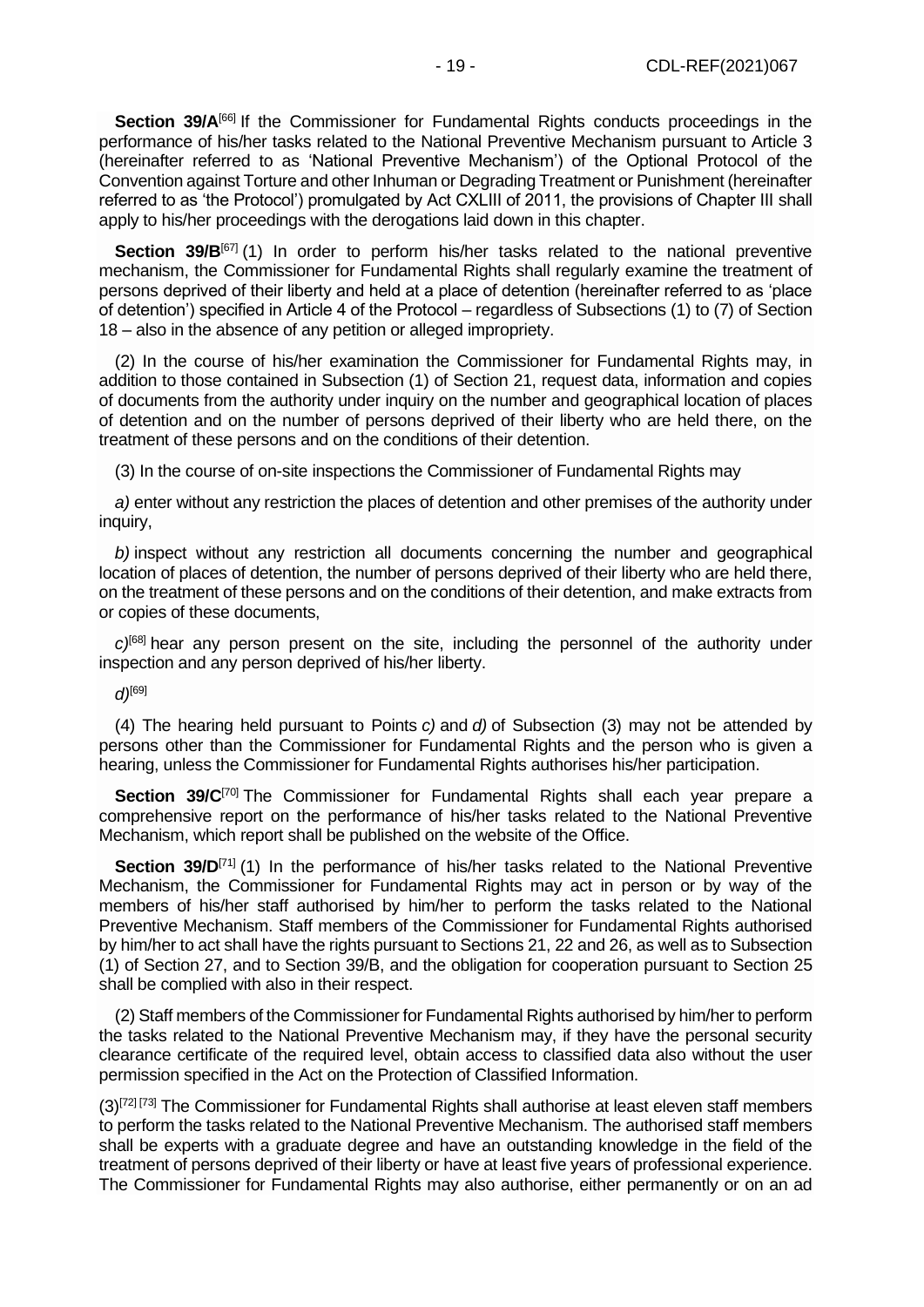hoc basis, other experts to contribute to performing the tasks related to the National Preventive Mechanism.

 $(4)^{[74]}$  $(4)^{[74]}$  $(4)^{[74]}$   $[75]$  Among the staff members authorised to perform the tasks related to the National Preventive Mechanism, there shall be at least one person who has been proposed by the Deputy Commissioner for Fundamental Rights responsible for the protection of the rights of nationalities living in Hungary, and at least two persons each with a degree in law, medicine and psychology, respectively. Among the authorised staff members, the number of the representatives of either sex may exceed that of the other by one at the most.

**Section 39/E**<sup>[\[76\]](file://///obh/dfs/AJBH_NTK_Foosztaly/NemzetkÃ¶zi%20OsztÃ¡ly/HÃ¡tterek,%20tÃ¡jÃ©koztatÃ³%20anyagok,Ã¶sszefoglalÃ³k/TÃ¶rvÃ©nyek,szabÃ¡lyzatok-EN/The%20Ombudsman%20Act_EN_20210223%20(002).docx%23_ftn76)</sup> No one shall suffer any disadvantage for providing information to the Commissioner for Fundamental Rights or to his/her staff members authorised to perform the tasks related to the National Preventive Mechanism.

## *Chapter III/B*[\[77\]](file://///obh/dfs/AJBH_NTK_Foosztaly/NemzetkÃ¶zi%20OsztÃ¡ly/HÃ¡tterek,%20tÃ¡jÃ©koztatÃ³%20anyagok,Ã¶sszefoglalÃ³k/TÃ¶rvÃ©nyek,szabÃ¡lyzatok-EN/The%20Ombudsman%20Act_EN_20210223%20(002).docx%23_ftn77)

#### *Inquiry into police complaints*[\[78\]](file://///obh/dfs/AJBH_NTK_Foosztaly/NemzetkÃ¶zi%20OsztÃ¡ly/HÃ¡tterek,%20tÃ¡jÃ©koztatÃ³%20anyagok,Ã¶sszefoglalÃ³k/TÃ¶rvÃ©nyek,szabÃ¡lyzatok-EN/The%20Ombudsman%20Act_EN_20210223%20(002).docx%23_ftn78)

**Section 39/F<sup>[\[79\]](file://///obh/dfs/AJBH_NTK_Foosztaly/NemzetkÃ¶zi%20OsztÃ¡ly/HÃ¡tterek,%20tÃ¡jÃ©koztatÃ³%20anyagok,Ã¶sszefoglalÃ³k/TÃ¶rvÃ©nyek,szabÃ¡lyzatok-EN/The%20Ombudsman%20Act_EN_20210223%20(002).docx%23_ftn79)</sup>** In the course of the inquiry into a complaint submitted under Subsection (1) of Section 92 of Act XXXIV of 1994 on the Police (hereinafter referred to as the "Police Act"), (hereinafter referred to as "police complaint"), the provisions of Chapter III shall apply, subject to the derogations set out in this Chapter, to the inquiry of the Commissioner for Fundamental Rights.

**Section 39/G**<sup>[\[80\]](file://///obh/dfs/AJBH_NTK_Foosztaly/NemzetkÃ¶zi%20OsztÃ¡ly/HÃ¡tterek,%20tÃ¡jÃ©koztatÃ³%20anyagok,Ã¶sszefoglalÃ³k/TÃ¶rvÃ©nyek,szabÃ¡lyzatok-EN/The%20Ombudsman%20Act_EN_20210223%20(002).docx%23_ftn80)</sup> (1) In the course of his/her inquiry into police complaints, the Commissioner for Fundamental Rights may proceed in person, or by members of his/her staff authorised to conduct an inquiry into police complaints.

(2) Hearings held under Point c) of Subsection (1) of Section 22 shall not be attended by persons other than the Commissioner for Fundamental Rights and the person being heard unless the Commissioner for Fundamental Rights has consented to their presence.

(3) In the course of conducting such an inquiry, staff members of the Commissioner for Fundamental Rights authorised to conduct an inquiry into police complaints may, if they have the required-level personal security clearance certificate, become acquainted with classified data also without the user permission specified in the Act on the Protection of Classified Information.

(4) Those staff members of the Commissioner for Fundamental Rights authorised to conduct an inquiry into police complaints who would be excluded from the administration of the case by the provisions of the Act on Administrative Authority Proceedings shall not take part in the inquiry into the given complaint and/or in the preparation of the report related thereto.

**Section 39/H**<sup>[\[81\]](file://///obh/dfs/AJBH_NTK_Foosztaly/NemzetkÃ¶zi%20OsztÃ¡ly/HÃ¡tterek,%20tÃ¡jÃ©koztatÃ³%20anyagok,Ã¶sszefoglalÃ³k/TÃ¶rvÃ©nyek,szabÃ¡lyzatok-EN/The%20Ombudsman%20Act_EN_20210223%20(002).docx%23_ftn81)</sup> (1) The Commissioner for Fundamental Rights may request information on police complaints under Point a) of Subsection (1) of Section 92 of the Police Act, and if the conditions of his/her proceedings are fulfilled, he/she shall inform the complainant and the proceeding police organ about it. The complainant may request within eight days of the receipt of the notification that the national police chief of Hungary, the director general of the organ in charge of internal crime prevention and criminal investigation, the director general of the counter-terrorism unit, and the director general of the Hungarian immigration office assess his/her police complaint after the termination of the proceedings conducted by the Commissioner for Fundamental Rights. The proceeding police authority shall suspend its proceedings upon receiving the notification of the Commissioner for Fundamental Rights.

(2) If the complainant requests within the time limit set out in Subsection (1) that his/her police complaint be assessed by the national police chief of Hungary, the director general of the organ in charge of internal crime prevention and criminal investigation, the director general of the counterterrorism unit, and the director general of the Hungarian immigration office after the termination of the proceedings conducted by the Commissioner for Fundamental Rights, the police authority shall transfer the police complaint to the Commissioner for Fundamental Rights. If the Commissioner for Fundamental Rights informs the proceeding police authority that the time limit has passed without a result, the police authority shall resume its proceedings.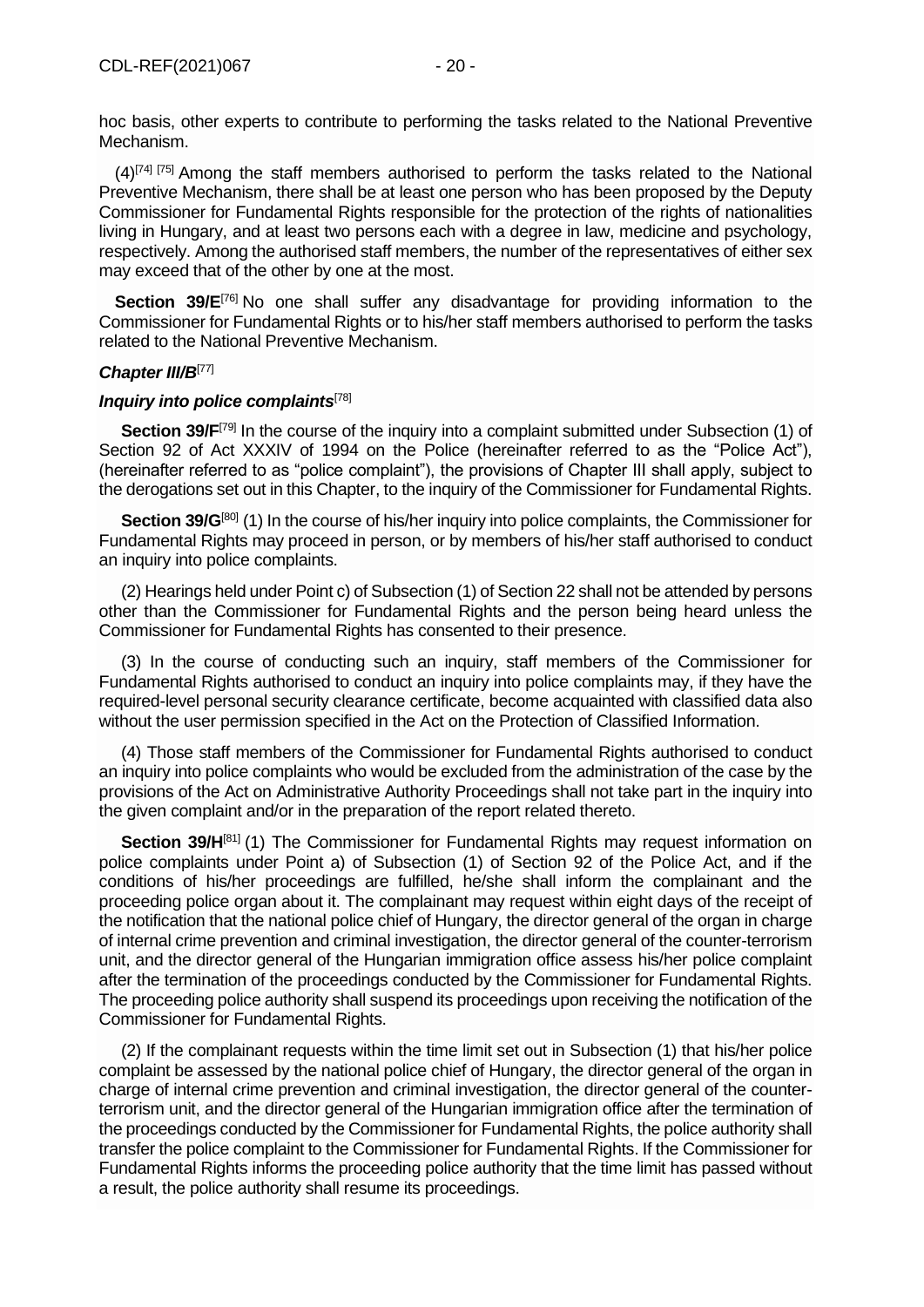(3) The national police chief of Hungary, the director general of the organ in charge of internal crime prevention and criminal investigation, the director general of the counter-terrorism unit, and the director general of the Hungarian immigration office shall send a monthly communication to the Commissioner for Fundamental Rights about police complaints under Point a) of Subsection (1) of Section 92 of the Police Act, which shall contain data specified by the Commissioner for Fundamental Rights.

**Section 39/I**<sup>[\[82\]](file://///obh/dfs/AJBH_NTK_Foosztaly/NemzetkÃ¶zi%20OsztÃ¡ly/HÃ¡tterek,%20tÃ¡jÃ©koztatÃ³%20anyagok,Ã¶sszefoglalÃ³k/TÃ¶rvÃ©nyek,szabÃ¡lyzatok-EN/The%20Ombudsman%20Act_EN_20210223%20(002).docx%23_ftn82)</sup> Police complaints under Point b) of Subsection (1) of Section 92 of the Police Act may be submitted to the Commissioner for Fundamental Rights within one year of the date of the police action.

**Section 39/J**<sup>[\[83\]](file://///obh/dfs/AJBH_NTK_Foosztaly/NemzetkÃ¶zi%20OsztÃ¡ly/HÃ¡tterek,%20tÃ¡jÃ©koztatÃ³%20anyagok,Ã¶sszefoglalÃ³k/TÃ¶rvÃ©nyek,szabÃ¡lyzatok-EN/The%20Ombudsman%20Act_EN_20210223%20(002).docx%23_ftn83)</sup> (1) The Commissioner for Fundamental Rights shall dismiss police complaints under Point b) of Subsection (1) of Section 92 of the Police Act, as well as police complaints transferred to the Commissioner for Fundamental Rights under Subsection (2) of Section 39/H without drafting a report thereon if:

- a. the police complaint was submitted late,
- b. it is manifestly unfounded, and making an inquiry is not justified on the grounds thereof,
- c. it is repeatedly submitted and does not contain new facts or data on the substance,
- d. the petitioner of the police complaint requested that his/her identity not be revealed, and the proceedings may not be conducted without this.

(2) The Commissioner for Fundamental Rights shall make a report on the inquiry that he/she has conducted; it shall contain the uncovered facts, and the findings and conclusions based on the facts, as well as the measure taken under Chapter III.

(3) If the inquiry establishes no impropriety related to a fundamental right, or does not affect a matter essential from the perspective of fundamental rights, the Commissioner for Fundamental Rights may dismiss the police complaint by the omission of making a report.

(4) The Commissioner for Fundamental Rights shall send his/her report or his/her dismissal under Subsection (3) to the national police chief of Hungary, the director general of the organ in charge of internal crime prevention and criminal investigation, the director general of the counter-terrorism unit, and the director general of the Hungarian immigration office.

**Section 39/K**<sup>[\[84\]](file://///obh/dfs/AJBH_NTK_Foosztaly/NemzetkÃ¶zi%20OsztÃ¡ly/HÃ¡tterek,%20tÃ¡jÃ©koztatÃ³%20anyagok,Ã¶sszefoglalÃ³k/TÃ¶rvÃ©nyek,szabÃ¡lyzatok-EN/The%20Ombudsman%20Act_EN_20210223%20(002).docx%23_ftn84)</sup> (1) In consideration of the report of the Commissioner for Fundamental Rights under Section 39/J, the national police chief of Hungary, the director general of the organ in charge of internal crime prevention and criminal investigation, the director general of the counter-terrorism unit, and the director general of the Hungarian immigration office shall decide about the police complaint through administrative authority proceedings within thirty-five days. The administrative time limit shall begin on the day following the receipt of the report of the Commissioner for Fundamental Rights.

(2) If the national police chief of Hungary, the director general of the organ in charge of internal crime prevention and criminal investigation, the director general of the counter-terrorism unit, and the director general of the Hungarian immigration office deviate from the report of the Commissioner for Fundamental rights in their respective decisions, they shall justify their derogation.

(3) In the course of actions brought to seek the judicial review of a decision of the national police chief of Hungary, the director general of the organ in charge of internal crime prevention and criminal investigation, the director general of the counter-terrorism unit, or the director general of the Hungarian immigration office under Subsections (1) and (2), the Commissioner for Fundamental Rights may participate in the proceedings as an intervener.

**Section 39/L**<sup>[\[85\]](file://///obh/dfs/AJBH_NTK_Foosztaly/NemzetkÃ¶zi%20OsztÃ¡ly/HÃ¡tterek,%20tÃ¡jÃ©koztatÃ³%20anyagok,Ã¶sszefoglalÃ³k/TÃ¶rvÃ©nyek,szabÃ¡lyzatok-EN/The%20Ombudsman%20Act_EN_20210223%20(002).docx%23_ftn85)</sup> (1) After making their decision, the national police chief of Hungary, the director general of the organ in charge of internal crime prevention and criminal investigation, the director general of the counter-terrorism unit, and the director general of the Hungarian immigration office shall publish the report of the Commissioner for Fundamental Rights – with the omission of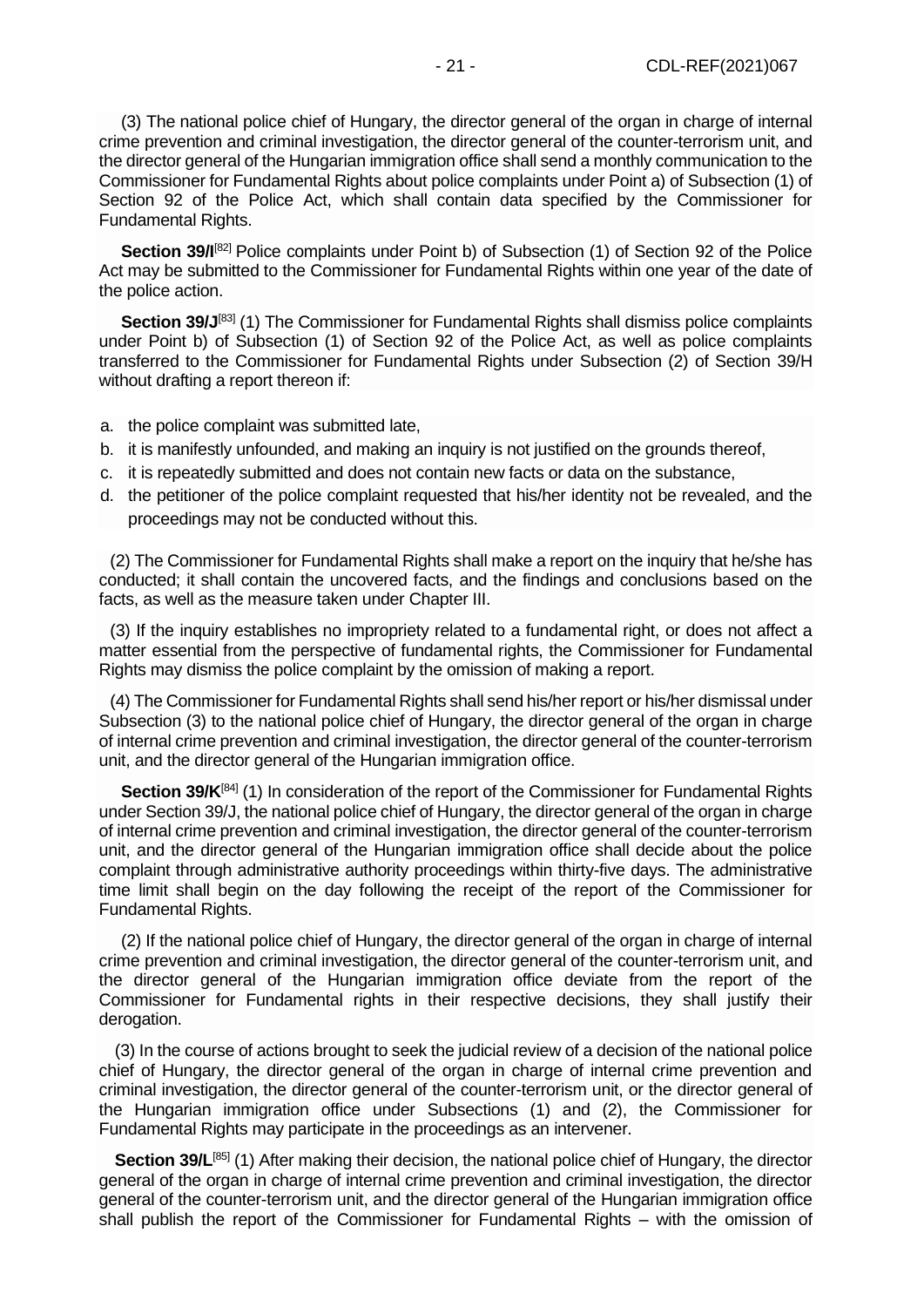personal identification data – on their respective websites except if the petitioner has previously objected to such disclosure in his/her police complaint.

(2) By sending their respective decisions, the national police chief of Hungary, the director general of the organ in charge of internal crime prevention and criminal investigation, the director general of the counter-terrorism unit, the director general of the Hungarian immigration office, and the officer of the entity taking a measure shall inform the Commissioner for Fundamental Rights in those matters in which the Commissioner for Fundamental Rights has made a report, or made recommendations for the issuing, amendment, or repeal of an instruction.

### *Chapter III/C***[\[86\]](file://///obh/dfs/AJBH_NTK_Foosztaly/NemzetkÃ¶zi%20OsztÃ¡ly/HÃ¡tterek,%20tÃ¡jÃ©koztatÃ³%20anyagok,Ã¶sszefoglalÃ³k/TÃ¶rvÃ©nyek,szabÃ¡lyzatok-EN/The%20Ombudsman%20Act_EN_20210223%20(002).docx%23_ftn86)**

## *Proceedings under "Ebktv."***[\[87\]](file://///obh/dfs/AJBH_NTK_Foosztaly/NemzetkÃ¶zi%20OsztÃ¡ly/HÃ¡tterek,%20tÃ¡jÃ©koztatÃ³%20anyagok,Ã¶sszefoglalÃ³k/TÃ¶rvÃ©nyek,szabÃ¡lyzatok-EN/The%20Ombudsman%20Act_EN_20210223%20(002).docx%23_ftn87)**

**Section 39/M[\[88\]](file://///obh/dfs/AJBH_NTK_Foosztaly/NemzetkÃ¶zi%20OsztÃ¡ly/HÃ¡tterek,%20tÃ¡jÃ©koztatÃ³%20anyagok,Ã¶sszefoglalÃ³k/TÃ¶rvÃ©nyek,szabÃ¡lyzatok-EN/The%20Ombudsman%20Act_EN_20210223%20(002).docx%23_ftn88) (1) In the course of performing his/her tasks specified in "Ebktv.", the Commissioner for Fundamental Rights shall proceed within the framework of an administrative authority proceeding.**

**(2) If, on the basis of the petition, both the proceeding under this Act and the proceeding under "Ebktv." may be instituted, the proceeding in line with the statement made by the petitioner shall be initiated. If, on the basis of the petitioner's statement, the petitioner requests the initiation of the proceeding under "Ebktv.", the petition shall be deemed as an application made under "Ebktv.".**

**(3) If the petitioner does not make a statement, or requests the initiation of both proceedings, the Commissioner for Fundamental Rights, with the exception specified in Subsection (4), shall initiate the proceeding under "Ebktv.", and he/she shall notify the petitioner thereof within 10 days, and the petition shall be deemed as an application made under "Ebktv.".**

**(4) If, in a case related to the enforcement of the rights of nationalities living in Hungary, the petitioner does not make a statement, or requests the initiation of both proceedings, the Commissioner for Fundamental Rights shall decide upon the proposal of his/her Deputy Commissioner for Fundamental Rights responsible for the protection of the rights of nationalities living in Hungary as to whether the initiation of the proceeding under this Act or that under "Ebktv." shall be deemed justified.**

**(5) The Commissioner for Fundamental Rights shall not examine the administrative decisions made in proceedings specified in Subsection (1) under this Act.**

**(6) The proceedings conducted under this Act shall not preclude that, after their conclusion, the Commissioner for Fundamental Rights, upon request or ex officio, launch a proceeding in the same case under the provisions of "Ebktv.".**

**(7) The performance of the tasks of the Commissioner for Fundamental Rights specified in "Ebktv." shall be carried out by a separate organisational unit of the Office designated for this purpose.**

**(8) The separate organisational unit of the Office specified in Subsection (7) shall cooperate with the Deputy Commissioner for Fundamental Rights responsible for the protection of the rights of nationalities living in Hungary in cases related to the enforcement of the rights of nationalities living in Hungary, and with the head of the separate organisational unit of the Office specified in Section 41(3a) in cases related to police measures and the omission thereof, and the use of coercive instruments and police complaints.**

**(9) In the course of performing his/her tasks specified in "Ebktv.", the Commissioner for Fundamental Rights may proceed in person or by way of the members of his/her staff authorised by him/her to proceed.**

#### *Chapter IV*

*The annual report of the Commissioner for Fundamental Rights*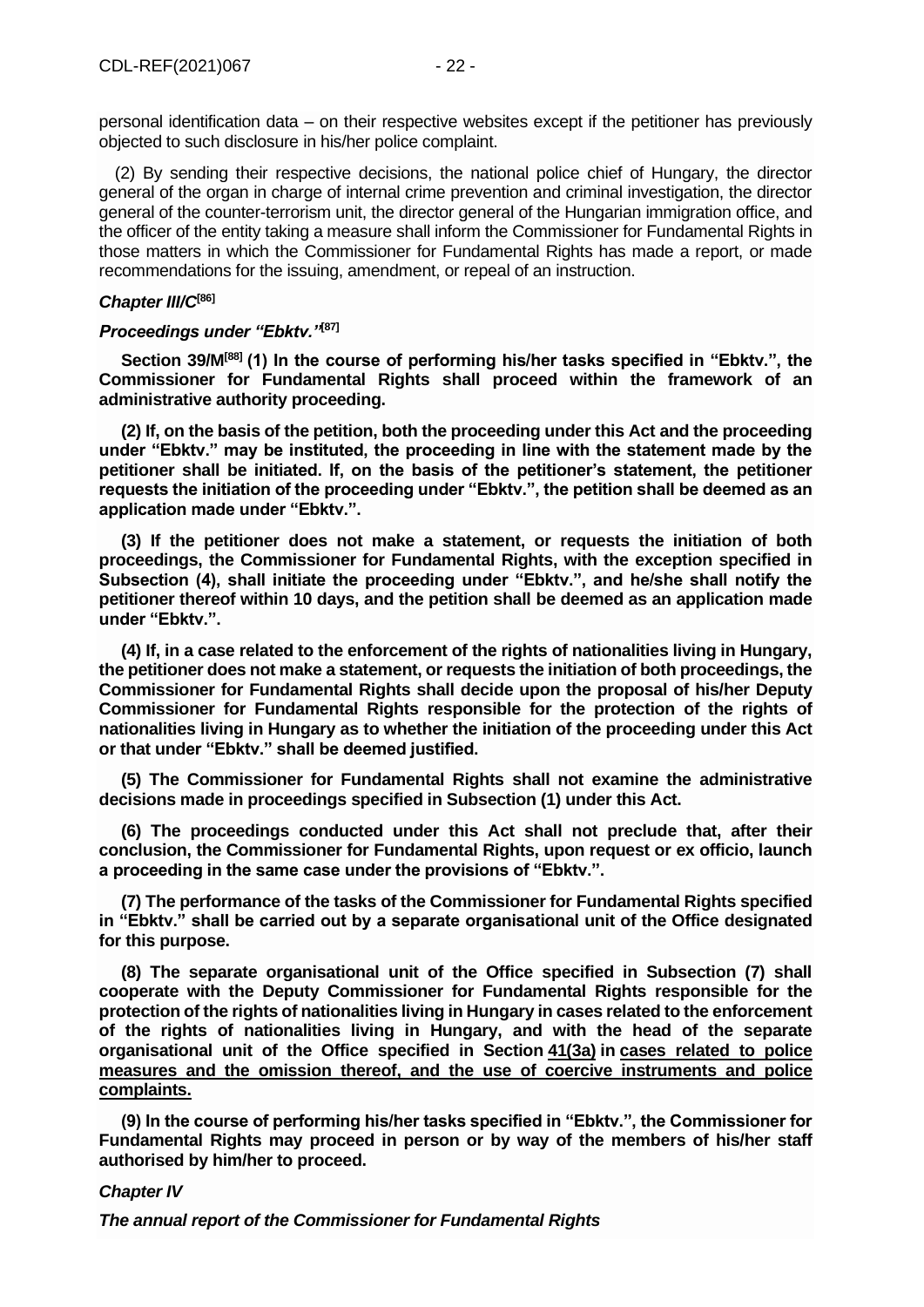**Section 40** (1) The Commissioner for Fundamental Rights shall submit his/her annual report to Parliament until 31 March of the calendar year following the reporting year.

(2) In his/her annual report the Commissioner for Fundamental Rights shall

*a)*[\[89\]](file://///obh/dfs/AJBH_NTK_Foosztaly/NemzetkÃ¶zi%20OsztÃ¡ly/HÃ¡tterek,%20tÃ¡jÃ©koztatÃ³%20anyagok,Ã¶sszefoglalÃ³k/TÃ¶rvÃ©nyek,szabÃ¡lyzatok-EN/The%20Ombudsman%20Act_EN_20210223%20(002).docx%23_ftn89) give information on his/her fundamental rights protection activities, presenting in separate chapters his/her activities under the stipulations of Subsections (2) and (3) of Section 1, Subsection (6) of Section 2, and Chapter III/B, respectively, and his/her activities conducted in connection with inquiring into public interest disclosures,

*b)* give information on the reception and outcomes of his/her initiatives and recommendations, and

*c)* evaluate the situation of fundamental rights on the basis of statistics compiled on the infringements related to fundamental rights.

(3) Parliament shall debate the report during the year of its submission.

(4) The report of the Commissioner for Fundamental Rights shall be published on the website of the Office after Parliament has passed a resolution on it.

#### *Chapter V*

#### *The Office of the Commissioner for Fundamental Rights*

**Section 41** (1) The administration and preparation related to the tasks of the Commissioner for Fundamental Rights shall be performed by the Office.

**(2)[\[90\]](file://///obh/dfs/AJBH_NTK_Foosztaly/NemzetkÃ¶zi%20OsztÃ¡ly/HÃ¡tterek,%20tÃ¡jÃ©koztatÃ³%20anyagok,Ã¶sszefoglalÃ³k/TÃ¶rvÃ©nyek,szabÃ¡lyzatok-EN/The%20Ombudsman%20Act_EN_20210223%20(002).docx%23_ftn90) [\[91\]](file://///obh/dfs/AJBH_NTK_Foosztaly/NemzetkÃ¶zi%20OsztÃ¡ly/HÃ¡tterek,%20tÃ¡jÃ©koztatÃ³%20anyagok,Ã¶sszefoglalÃ³k/TÃ¶rvÃ©nyek,szabÃ¡lyzatok-EN/The%20Ombudsman%20Act_EN_20210223%20(002).docx%23_ftn91) The Office shall be directed and managed by the Commissioner for Fundamental Rights. As to the public servants and employees employed by the Office, the provisions of Act CVII of 2019 on Organs with a Special Status and the Status of their Employees (hereinafter referred to as "Küt.") shall be duly applied.**

 $(2a)^{[92]}$  $(2a)^{[92]}$  $(2a)^{[92]}$  Subsection (2) of Section 5 of "Küt." is not applicable to the posts of the Office.

(3) The organisational and operational rules of the Office shall be established by way of a normative instruction by the Commissioner for Fundamental Rights.

 $(3a)^{[93]}$  $(3a)^{[93]}$  $(3a)^{[93]}$  [93] [\[94\]](file://///obh/dfs/AJBH_NTK_Foosztaly/NemzetkÃ¶zi%20OsztÃ¡ly/HÃ¡tterek,%20tÃ¡jÃ©koztatÃ³%20anyagok,Ã¶sszefoglalÃ³k/TÃ¶rvÃ©nyek,szabÃ¡lyzatok-EN/The%20Ombudsman%20Act_EN_20210223%20(002).docx%23_ftn94) Inquiries into petitions relating to police measures and the omission thereof, and the use of coercive instruments and police complaints shall be *performed by an independent organisational unit* **a separate organisational unit** of the Office.

## **(4)[\[95\]](file://///obh/dfs/AJBH_NTK_Foosztaly/NemzetkÃ¶zi%20OsztÃ¡ly/HÃ¡tterek,%20tÃ¡jÃ©koztatÃ³%20anyagok,Ã¶sszefoglalÃ³k/TÃ¶rvÃ©nyek,szabÃ¡lyzatok-EN/The%20Ombudsman%20Act_EN_20210223%20(002).docx%23_ftn95) The Office shall have a separate chapter in the central budget and the powers of the head of organ directing the chapter shall be exercised by the Commissioner for Fundamental Rights**.

(5)[\[96\]](file://///obh/dfs/AJBH_NTK_Foosztaly/NemzetkÃ¶zi%20OsztÃ¡ly/HÃ¡tterek,%20tÃ¡jÃ©koztatÃ³%20anyagok,Ã¶sszefoglalÃ³k/TÃ¶rvÃ©nyek,szabÃ¡lyzatok-EN/The%20Ombudsman%20Act_EN_20210223%20(002).docx%23_ftn96) The Commissioner for Fundamental Rights may, in the organisational and operational rules, transfer the right to issue an official copy to the Deputies and, in case of documents not containing any measures, to the Secretary General or a public servant of the Office employed in an executive post.

**Section 42** (1) Employer's rights over the Secretary General shall be exercised by the Commissioner for Fundamental Rights.

## **(1a)[\[97\]](file://///obh/dfs/AJBH_NTK_Foosztaly/NemzetkÃ¶zi%20OsztÃ¡ly/HÃ¡tterek,%20tÃ¡jÃ©koztatÃ³%20anyagok,Ã¶sszefoglalÃ³k/TÃ¶rvÃ©nyek,szabÃ¡lyzatok-EN/The%20Ombudsman%20Act_EN_20210223%20(002).docx%23_ftn97) The Secretary General shall perform – with the direction of the Commissioner for Fundamental Rights – the tasks specified in the organisational and operational rules of the Office**.

 $(2)^{[98]}$  $(2)^{[98]}$  $(2)^{[98]}$  The Secretary General shall be entitled to a salary identical to the upper limit of the Pay Scale applicable to permanent state secretaries under "Kit." and allowances identical to those of a permanent state secretary, as well as to twenty working days of supplementary executive leave in every calendar year.

(2a)[\[100\]](file://///obh/dfs/AJBH_NTK_Foosztaly/NemzetkÃ¶zi%20OsztÃ¡ly/HÃ¡tterek,%20tÃ¡jÃ©koztatÃ³%20anyagok,Ã¶sszefoglalÃ³k/TÃ¶rvÃ©nyek,szabÃ¡lyzatok-EN/The%20Ombudsman%20Act_EN_20210223%20(002).docx%23_ftn100) [\[101\]](file://///obh/dfs/AJBH_NTK_Foosztaly/NemzetkÃ¶zi%20OsztÃ¡ly/HÃ¡tterek,%20tÃ¡jÃ©koztatÃ³%20anyagok,Ã¶sszefoglalÃ³k/TÃ¶rvÃ©nyek,szabÃ¡lyzatok-EN/The%20Ombudsman%20Act_EN_20210223%20(002).docx%23_ftn101) The Secretary General shall be aided in his/her work by a Deputy Secretary General. The Deputy Secretary General shall be entitled to a salary identical to the upper limit of the Pay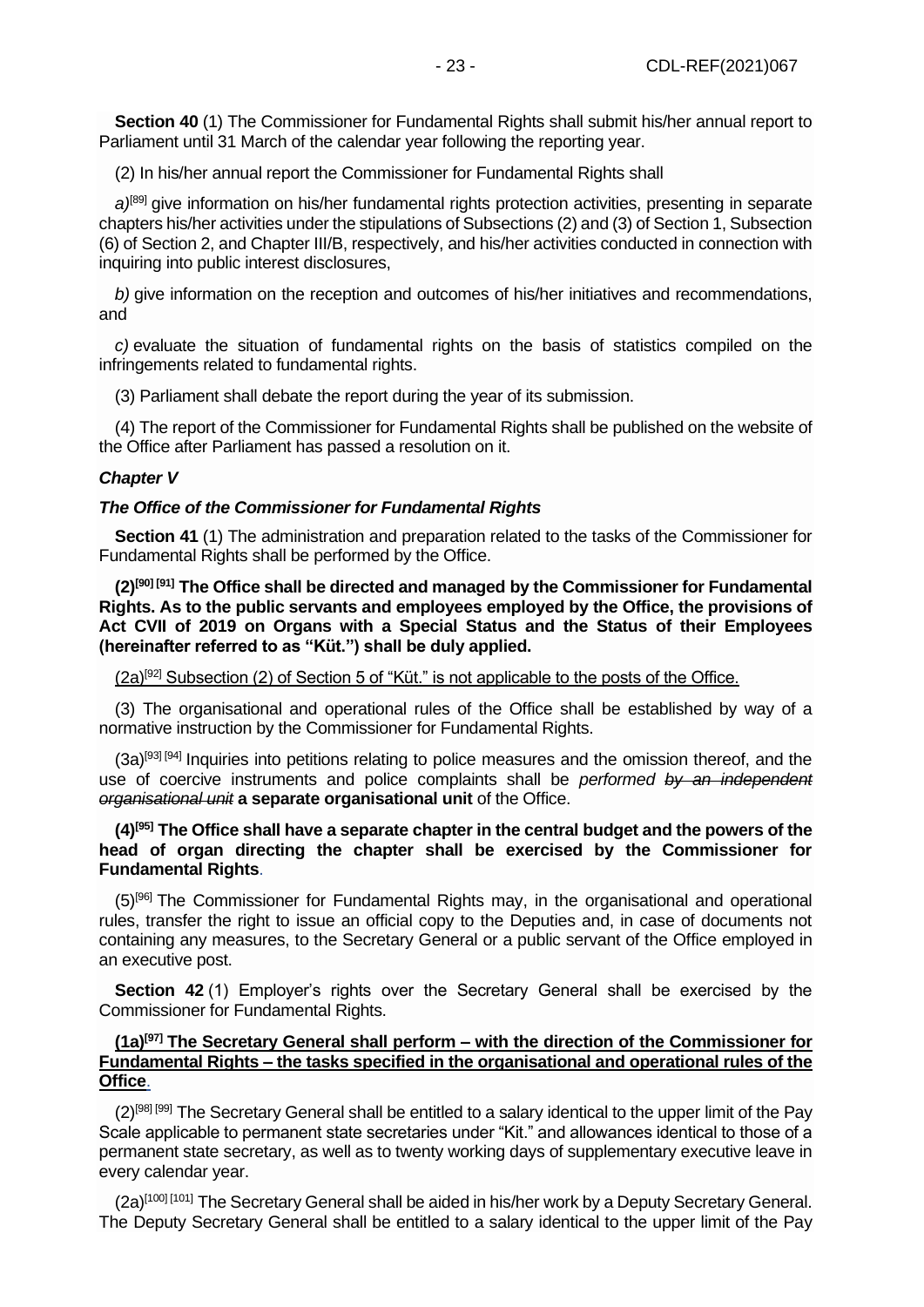Scale applicable to deputy secretaries of state under "Kit." and allowances identical to those of a deputy secretary of state, as well as to fifteen working days of supplementary executive leave in every calendar year.

(2b)[\[102\]](file://///obh/dfs/AJBH_NTK_Foosztaly/NemzetkÃ¶zi%20OsztÃ¡ly/HÃ¡tterek,%20tÃ¡jÃ©koztatÃ³%20anyagok,Ã¶sszefoglalÃ³k/TÃ¶rvÃ©nyek,szabÃ¡lyzatok-EN/The%20Ombudsman%20Act_EN_20210223%20(002).docx%23_ftn102) [\[103\]](file://///obh/dfs/AJBH_NTK_Foosztaly/NemzetkÃ¶zi%20OsztÃ¡ly/HÃ¡tterek,%20tÃ¡jÃ©koztatÃ³%20anyagok,Ã¶sszefoglalÃ³k/TÃ¶rvÃ©nyek,szabÃ¡lyzatok-EN/The%20Ombudsman%20Act_EN_20210223%20(002).docx%23_ftn103) Employer's rights over the head of *the independent organisational unit* **separate organisational unit** under Point a) of Subsection (3) of Section 41 shall be exercised by the Commissioner for Fundamental Rights.

(2c)[\[104\]](file://///obh/dfs/AJBH_NTK_Foosztaly/NemzetkÃ¶zi%20OsztÃ¡ly/HÃ¡tterek,%20tÃ¡jÃ©koztatÃ³%20anyagok,Ã¶sszefoglalÃ³k/TÃ¶rvÃ©nyek,szabÃ¡lyzatok-EN/The%20Ombudsman%20Act_EN_20210223%20(002).docx%23_ftn104) [\[105\]](file://///obh/dfs/AJBH_NTK_Foosztaly/NemzetkÃ¶zi%20OsztÃ¡ly/HÃ¡tterek,%20tÃ¡jÃ©koztatÃ³%20anyagok,Ã¶sszefoglalÃ³k/TÃ¶rvÃ©nyek,szabÃ¡lyzatok-EN/The%20Ombudsman%20Act_EN_20210223%20(002).docx%23_ftn105) The head of the *independent organisational unit* **separate organisational unit** under Point a) of Subsection (3) of Section 41 shall be entitled to a salary due to a deputy secretary of state according to the Pay Scale in Point I of Annex 1 of "Kit.", the amount of which shall be established by the entity exercising employer's rights. In addition, he/she shall be entitled to allowances identical to those of a deputy secretary of state, as well as to fifteen working days of supplementary executive leave in every calendar year.

(2d)[\[106\]](file://///obh/dfs/AJBH_NTK_Foosztaly/NemzetkÃ¶zi%20OsztÃ¡ly/HÃ¡tterek,%20tÃ¡jÃ©koztatÃ³%20anyagok,Ã¶sszefoglalÃ³k/TÃ¶rvÃ©nyek,szabÃ¡lyzatok-EN/The%20Ombudsman%20Act_EN_20210223%20(002).docx%23_ftn106) [\[107\]](file://///obh/dfs/AJBH_NTK_Foosztaly/NemzetkÃ¶zi%20OsztÃ¡ly/HÃ¡tterek,%20tÃ¡jÃ©koztatÃ³%20anyagok,Ã¶sszefoglalÃ³k/TÃ¶rvÃ©nyek,szabÃ¡lyzatok-EN/The%20Ombudsman%20Act_EN_20210223%20(002).docx%23_ftn107) During his/her activity, the head of the *independent organisational unit* **separate organisational unit** under Point a) of Subsection (3) of Section 41 shall bear the title of "Director of Police Complaints".

**(2e)[\[108\]](file://///obh/dfs/AJBH_NTK_Foosztaly/NemzetkÃ¶zi%20OsztÃ¡ly/HÃ¡tterek,%20tÃ¡jÃ©koztatÃ³%20anyagok,Ã¶sszefoglalÃ³k/TÃ¶rvÃ©nyek,szabÃ¡lyzatok-EN/The%20Ombudsman%20Act_EN_20210223%20(002).docx%23_ftn108) The Commissioner for Fundamental Rights shall exercise employer's rights over the head of the separate organisational unit under Subsection (7) of Section 39/M.**

**(2f)[\[109\]](file://///obh/dfs/AJBH_NTK_Foosztaly/NemzetkÃ¶zi%20OsztÃ¡ly/HÃ¡tterek,%20tÃ¡jÃ©koztatÃ³%20anyagok,Ã¶sszefoglalÃ³k/TÃ¶rvÃ©nyek,szabÃ¡lyzatok-EN/The%20Ombudsman%20Act_EN_20210223%20(002).docx%23_ftn109) The head of the separate organisational unit under Subsection (7) of Section 39/M shall be entitled to a salary identical to the upper limit of the Pay Scale applicable to permanent state secretaries of state under "Kit." and allowances identical to those of a permanent state secretary, as well as to twenty working days of supplementary executive leave in every calendar year**

**(2g)[\[110\]](file://///obh/dfs/AJBH_NTK_Foosztaly/NemzetkÃ¶zi%20OsztÃ¡ly/HÃ¡tterek,%20tÃ¡jÃ©koztatÃ³%20anyagok,Ã¶sszefoglalÃ³k/TÃ¶rvÃ©nyek,szabÃ¡lyzatok-EN/The%20Ombudsman%20Act_EN_20210223%20(002).docx%23_ftn110) During his/her activity, the head of the separate organisational unit under Subsection (7) of Section 39/M shall bear the title of "General Director for Equal Treatment".**

**(2h)[\[111\]](file://///obh/dfs/AJBH_NTK_Foosztaly/NemzetkÃ¶zi%20OsztÃ¡ly/HÃ¡tterek,%20tÃ¡jÃ©koztatÃ³%20anyagok,Ã¶sszefoglalÃ³k/TÃ¶rvÃ©nyek,szabÃ¡lyzatok-EN/The%20Ombudsman%20Act_EN_20210223%20(002).docx%23_ftn111) The head of the separate organisational unit under Subsection (7) of Section 39/M shall be aided in his/her work by a Deputy General Director. The Deputy General Director shall be entitled to a salary identical to the upper limit of the Pay Scale applicable to deputy secretaries of state under "Kit." and allowances identical to those of a deputy secretary of state, as well as to fifteen working days of supplementary executive leave per calendar year.**

**(3)[\[112\]](file://///obh/dfs/AJBH_NTK_Foosztaly/NemzetkÃ¶zi%20OsztÃ¡ly/HÃ¡tterek,%20tÃ¡jÃ©koztatÃ³%20anyagok,Ã¶sszefoglalÃ³k/TÃ¶rvÃ©nyek,szabÃ¡lyzatok-EN/The%20Ombudsman%20Act_EN_20210223%20(002).docx%23_ftn112) [\[113\]](file://///obh/dfs/AJBH_NTK_Foosztaly/NemzetkÃ¶zi%20OsztÃ¡ly/HÃ¡tterek,%20tÃ¡jÃ©koztatÃ³%20anyagok,Ã¶sszefoglalÃ³k/TÃ¶rvÃ©nyek,szabÃ¡lyzatok-EN/The%20Ombudsman%20Act_EN_20210223%20(002).docx%23_ftn113)** *Civil servants employed by the Office shall be appointed and dismissed by the Commissioner for Fundamental Rights; in other respects, the employer's rights over these public servants shall be exercised by the Secretary General.***The Commissioner for Fundamental Rights shall exercise employer's rights – with the exception of the right of appointment and the right of dismissal specified in Subsections (3a)–(3c) – over public servants employed by the Office.**

**(3a)[\[114\]](file://///obh/dfs/AJBH_NTK_Foosztaly/NemzetkÃ¶zi%20OsztÃ¡ly/HÃ¡tterek,%20tÃ¡jÃ©koztatÃ³%20anyagok,Ã¶sszefoglalÃ³k/TÃ¶rvÃ©nyek,szabÃ¡lyzatok-EN/The%20Ombudsman%20Act_EN_20210223%20(002).docx%23_ftn114) Public servants employed under Subsection (4) shall be appointed and dismissed by the deputy of the Commissioner for Fundamental Rights;** *in other respects the employer's rights over these public servants shall be exercised by the Secretary General*.

**(3b)[\[115\]](file://///obh/dfs/AJBH_NTK_Foosztaly/NemzetkÃ¶zi%20OsztÃ¡ly/HÃ¡tterek,%20tÃ¡jÃ©koztatÃ³%20anyagok,Ã¶sszefoglalÃ³k/TÃ¶rvÃ©nyek,szabÃ¡lyzatok-EN/The%20Ombudsman%20Act_EN_20210223%20(002).docx%23_ftn115)** *Civil servants employed under Subsection (4) shall be appointed and dismissed by the Deputy Commissioner for Fundamental Rights; in other respects the employer's rights over these public servants shall be exercised by the Secretary General*.**Public servants employed at the separate organisational unit under Subsection (3a) of Section 41 shall be appointed and dismissed by the head of the separate organisational unit under Subsection (3a) of Section 41, with the consent of the Commissioner for Fundamental Rights.**

**(3c)[\[116\]](file://///obh/dfs/AJBH_NTK_Foosztaly/NemzetkÃ¶zi%20OsztÃ¡ly/HÃ¡tterek,%20tÃ¡jÃ©koztatÃ³%20anyagok,Ã¶sszefoglalÃ³k/TÃ¶rvÃ©nyek,szabÃ¡lyzatok-EN/The%20Ombudsman%20Act_EN_20210223%20(002).docx%23_ftn116)** The contents of Subsection (3) shall be applicable to employees employed by the Office; the contents of Subsection (3a) shall be applicable to employees employed under Subsection (4); the contents of Subsection (3b) shall be applicable to employees employed at the independent organisational unit under Subsection (3a) of Section 41 on the understanding that 'appointment' shall designate the conclusion of the contract of employment and 'dismissal' shall designate the termination of employment.**Public servants employed at the separate organisational unit**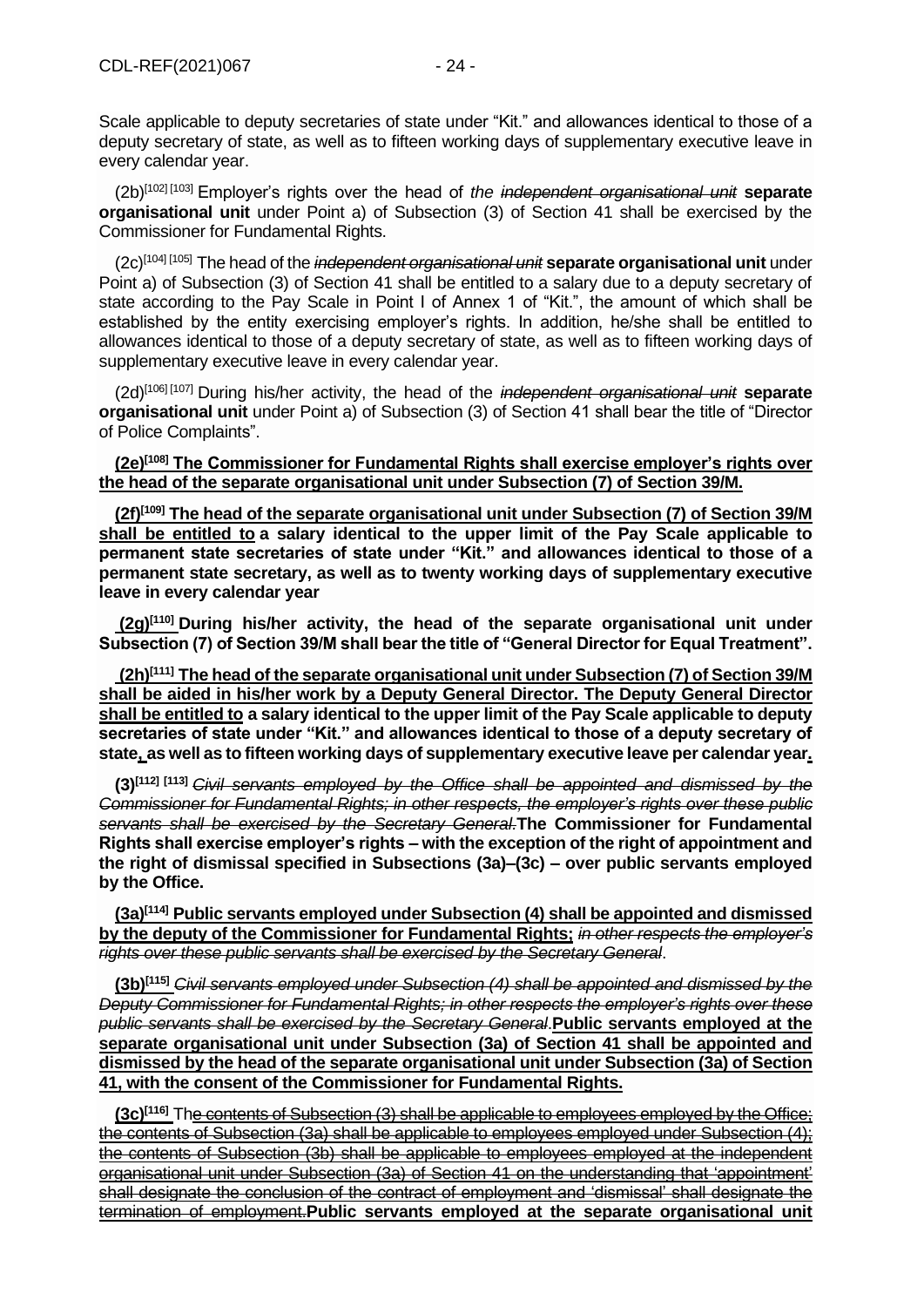**under Subsection (7) of Section 39/M shall be appointed and dismissed by the head of the separate organisational unit under Subsection (7) of Section 39/M, with the consent of the Commissioner for Fundamental Rights.**

**(3d)[\[117\]](file://///obh/dfs/AJBH_NTK_Foosztaly/NemzetkÃ¶zi%20OsztÃ¡ly/HÃ¡tterek,%20tÃ¡jÃ©koztatÃ³%20anyagok,Ã¶sszefoglalÃ³k/TÃ¶rvÃ©nyek,szabÃ¡lyzatok-EN/The%20Ombudsman%20Act_EN_20210223%20(002).docx%23_ftn117)** The Office shall endeavour to give due representation to women, ethnic, minority and disadvantaged groups within the staff of the Office **The contents of Subsection (3) shall be applicable to employees employed by the Office; the contents of Subsection (3a) shall be applicable to employees employed under Subsection (4); the contents of Subsection (3b) shall be applicable to employees employed at the separate organisational unit under Subsection (3a) of Section 41; the contents of Subsection (3c) shall be applicable to employees employed at the separate organisational unit under Subsection (7) of Section 39/M on the understanding that "appointment" shall designate the conclusion of the contract of employment, and "dismissal" shall designate the termination of employment.**

**(3e)[\[118\]](file://///obh/dfs/AJBH_NTK_Foosztaly/NemzetkÃ¶zi%20OsztÃ¡ly/HÃ¡tterek,%20tÃ¡jÃ©koztatÃ³%20anyagok,Ã¶sszefoglalÃ³k/TÃ¶rvÃ©nyek,szabÃ¡lyzatok-EN/The%20Ombudsman%20Act_EN_20210223%20(002).docx%23_ftn118) In the event that the Deputy Commissioner, the head of the separate organisational unit under Subsection (3a) of Section 41, or the head of the separate organisational unit under Subsection (7) of Section 39/M is prevented from attending to his/her duties, or if the relevant position or post is vacant, the right of appointment and the right of dismissal under Subsections (3a)–(3c), as well employer's rights under Subsection (3d), shall be exercised by the Commissioner for Fundamental Rights.**

**(3f)[\[119\]](file://///obh/dfs/AJBH_NTK_Foosztaly/NemzetkÃ¶zi%20OsztÃ¡ly/HÃ¡tterek,%20tÃ¡jÃ©koztatÃ³%20anyagok,Ã¶sszefoglalÃ³k/TÃ¶rvÃ©nyek,szabÃ¡lyzatok-EN/The%20Ombudsman%20Act_EN_20210223%20(002).docx%23_ftn119) The Office shall endeavour to give due representation to women, ethnic, minority and disadvantaged groups within the staff of the Office.**

 $(4)$ <sup>[\[120\]](file://///obh/dfs/AJBH_NTK_Foosztaly/NemzetkÃ¶zi%20OsztÃ¡ly/HÃ¡tterek,%20tÃ¡jÃ©koztatÃ³%20anyagok,Ã¶sszefoglalÃ³k/TÃ¶rvÃ©nyek,szabÃ¡lyzatok-EN/The%20Ombudsman%20Act_EN_20210223%20(002).docx%23_ftn120)</sup> The authorised number of posts of public servants and employees placed under the direction of the Deputy Commissioners for Fundamental Rights shall be determined in the organisational and operational rules.

#### *Chapter VI*

## *Final provisions*

#### 13. Authorising provisions

**Section 43** (1)<sup>[\[121\]](file://///obh/dfs/AJBH_NTK_Foosztaly/NemzetkÃ¶zi%20OsztÃ¡ly/HÃ¡tterek,%20tÃ¡jÃ©koztatÃ³%20anyagok,Ã¶sszefoglalÃ³k/TÃ¶rvÃ©nyek,szabÃ¡lyzatok-EN/The%20Ombudsman%20Act_EN_20210223%20(002).docx%23_ftn121)</sup> The Minister responsible for national defence shall be authorised to determine in a decree the rules governing the entry, stay and exit of the Commissioner for Fundamental Rights into, in and from the zones serving the operation of the Hungarian Defence Forces and of the military national security services.

(2) The Minister responsible for directing the law-enforcement organ shall be authorised to determine in a decree the rules governing the entry, stay and exit of the Commissioner for Fundamental Rights into, in and from the zones serving the operation of the law-enforcement organ.[\[122\]](file://///obh/dfs/AJBH_NTK_Foosztaly/NemzetkÃ¶zi%20OsztÃ¡ly/HÃ¡tterek,%20tÃ¡jÃ©koztatÃ³%20anyagok,Ã¶sszefoglalÃ³k/TÃ¶rvÃ©nyek,szabÃ¡lyzatok-EN/The%20Ombudsman%20Act_EN_20210223%20(002).docx%23_ftn122)

(3)[\[123\]](file://///obh/dfs/AJBH_NTK_Foosztaly/NemzetkÃ¶zi%20OsztÃ¡ly/HÃ¡tterek,%20tÃ¡jÃ©koztatÃ³%20anyagok,Ã¶sszefoglalÃ³k/TÃ¶rvÃ©nyek,szabÃ¡lyzatok-EN/The%20Ombudsman%20Act_EN_20210223%20(002).docx%23_ftn123) The Minister supervising the National Tax and Customs Administration shall be authorised to determine in a decree the rules governing the entry, stay and exit of the Commissioner for Fundamental Rights into, in and from the zones serving the operation of the organs of the National Tax and Customs Administration performing customs authority tasks, the Directorate General of Criminal Affairs of the National Tax and Customs Administration and its lower and middle-level organs.

14. Provision on entry into force

**Section 44** The present Act shall enter into force on 1 January 2012.

15. Transitional provisions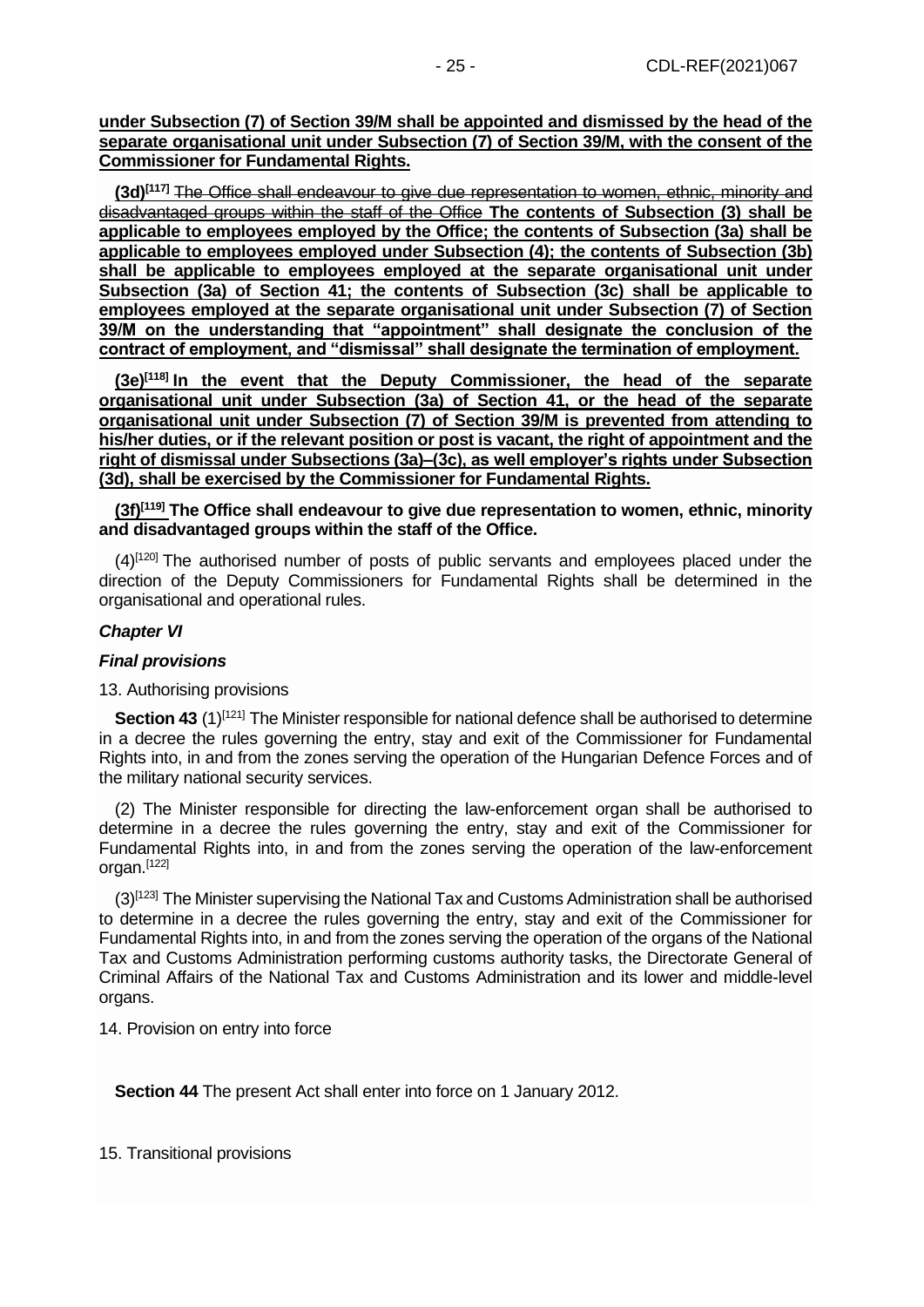**Section 45** (1) The Commissioner for Fundamental Rights shall be the legal successor of the Parliamentary Commissioner for Civil Rights, the Parliamentary Commissioner for National and Ethnic Minority Rights and the Parliamentary Commissioner for Future Generations.

(2) The present Act shall not affect the mandate of the Parliamentary Commissioner for Civil Rights who is in office at its entry into force, with the proviso that

*a)* the designation of his/her office shall be Commissioner for Fundamental Rights,

*b)* the provisions contained in Section 8, Section 9, and Sections 11 to 16 shall be applicable to his/her mandate, and

*c)* after the expiry of his/her mandate, he/she may be elected once Commissioner for Fundamental Rights.

(3) As of the entry into force of the present Act, the Parliamentary Commissioner for National and Ethnic Minority Rights in office shall become Deputy Commissioner for Fundamental Rights responsible for the protection of the rights of nationalities living in Hungary; the Parliamentary Commissioner for Future Generations in office shall become Deputy Commissioner for Fundamental Rights responsible for the protection of the interests of future generations; the provisions of the present Act relating to the Deputy Commissioners for Fundamental Rights shall be applicable to their mandate, with the proviso that

*a)* their mandate may terminate pursuant to Points *b)* to *g)* of Subsection (1) of Section 17, or upon termination of the mandate of the Commissioner for Fundamental Rights, and

*b)* after the expiry of their mandate, they may be elected once Deputy Commissioner for Fundamental Rights.

(4) The Office shall be the legal successor of the Office of the Parliamentary Commissioner.

 $(5)^{[124]}$  $(5)^{[124]}$  $(5)^{[124]}$ 

(6)[\[125\]](file://///obh/dfs/AJBH_NTK_Foosztaly/NemzetkÃ¶zi%20OsztÃ¡ly/HÃ¡tterek,%20tÃ¡jÃ©koztatÃ³%20anyagok,Ã¶sszefoglalÃ³k/TÃ¶rvÃ©nyek,szabÃ¡lyzatok-EN/The%20Ombudsman%20Act_EN_20210223%20(002).docx%23_ftn125)

**Section 45/A**<sup>[\[126\]](file://///obh/dfs/AJBH_NTK_Foosztaly/NemzetkÃ¶zi%20OsztÃ¡ly/HÃ¡tterek,%20tÃ¡jÃ©koztatÃ³%20anyagok,Ã¶sszefoglalÃ³k/TÃ¶rvÃ©nyek,szabÃ¡lyzatok-EN/The%20Ombudsman%20Act_EN_20210223%20(002).docx%23_ftn126)</sup> Section 34/A of the present Act, established by Act CCXI of 2012 on the amendment of certain justice-related acts, shall also be applicable in handling cases still running on 1 January 2013.

**Section 45/B**<sup>[\[127\]](file://///obh/dfs/AJBH_NTK_Foosztaly/NemzetkÃ¶zi%20OsztÃ¡ly/HÃ¡tterek,%20tÃ¡jÃ©koztatÃ³%20anyagok,Ã¶sszefoglalÃ³k/TÃ¶rvÃ©nyek,szabÃ¡lyzatok-EN/The%20Ombudsman%20Act_EN_20210223%20(002).docx%23_ftn127)</sup> If the Commissioner for Fundamental Rights had not taken on the electronic administration of affairs under Section 108, Subsection (2) of Act CCXXII of 2015 on the General Rules for Electronic Administration and Trust Services by 1 January 2018, it is Subsection (2) of Section 39, and Subsection (4) of Section 27 of this Act, effective until 31 December 2016, that shall be applicable, with regard to electronic communication, until 31 December 2017.

**Section 45/C**<sup>[\[128\]](file://///obh/dfs/AJBH_NTK_Foosztaly/NemzetkÃ¶zi%20OsztÃ¡ly/HÃ¡tterek,%20tÃ¡jÃ©koztatÃ³%20anyagok,Ã¶sszefoglalÃ³k/TÃ¶rvÃ©nyek,szabÃ¡lyzatok-EN/The%20Ombudsman%20Act_EN_20210223%20(002).docx%23_ftn128)</sup> The Independent Police Complaints Board shall cease to exist on 27 February 2020, and its tasks and competences shall be taken over by the Commissioner for Fundamental Rights.

**Section 45/D[\[129\]](file://///obh/dfs/AJBH_NTK_Foosztaly/NemzetkÃ¶zi%20OsztÃ¡ly/HÃ¡tterek,%20tÃ¡jÃ©koztatÃ³%20anyagok,Ã¶sszefoglalÃ³k/TÃ¶rvÃ©nyek,szabÃ¡lyzatok-EN/The%20Ombudsman%20Act_EN_20210223%20(002).docx%23_ftn129) (1) The Equal Treatment Authority, by way of merging into the Office of the Commissioner for Fundamental Rights, shall cease to exist as of 1 January 2021, and its general legal successor shall be the Commissioner for Fundamental Rights. In the case of public servants and employees of the Equal Treatment Authority, the provisions of "Küt." on legal succession in the person of employer shall be applied.**

**(2) The Commissioner for Fundamental Rights shall be entitled to process the data processed by the Equal Treatment Authority.**

**(3) In the case of administrative cases falling under the scope of "Ebktv.", the proceedings that are pending on 1 January 2021 shall be suspended until 31 January 2021.**

**(4) The administrative court actions brought against the decisions made under "Ebktv." that are pending on 1 January 2021 shall be suspended until 31 January 2021.**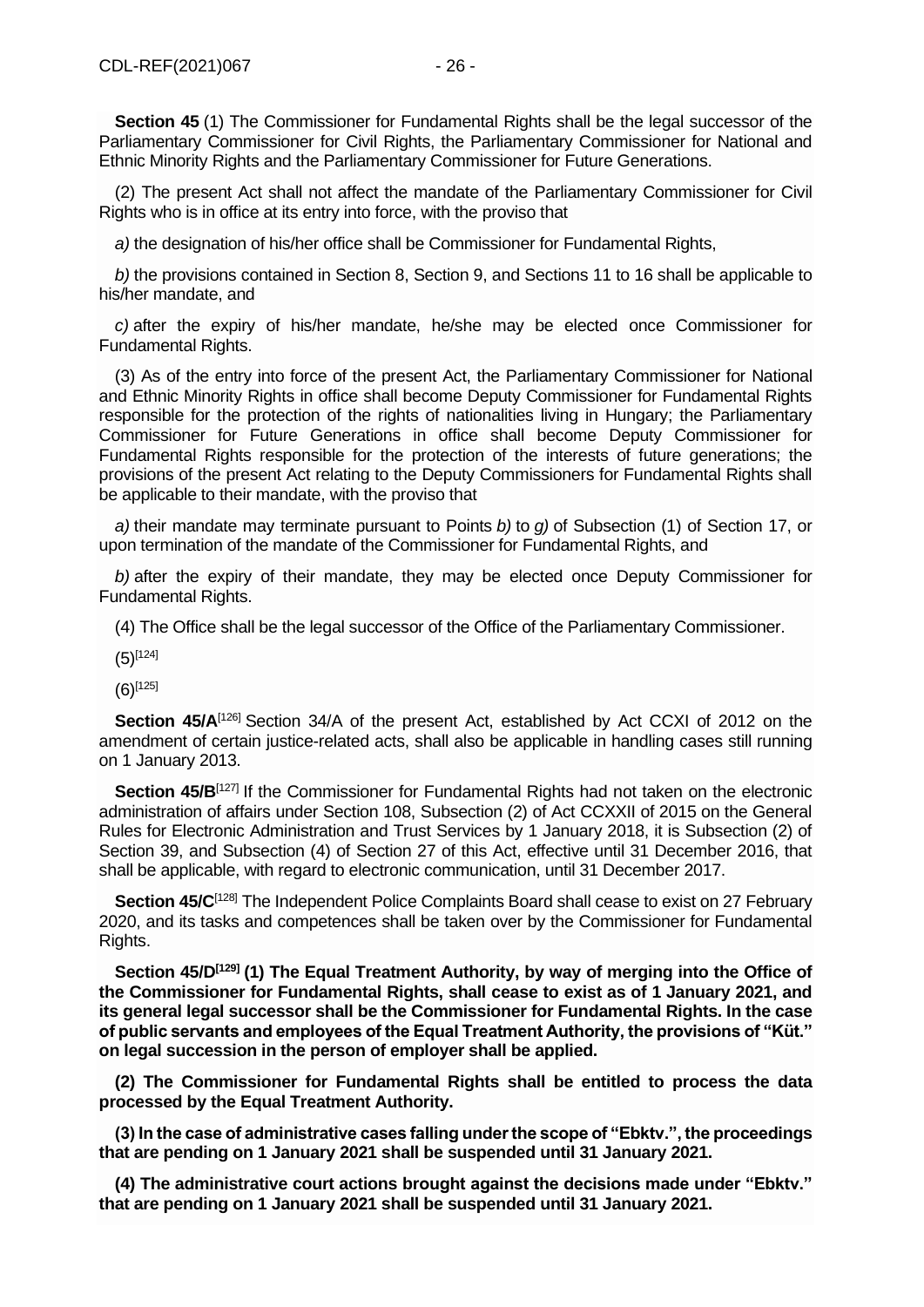16. Compliance with the requirement of the Fundamental Law on cardinality

**Section 46**<sup>[\[130\]](file://///obh/dfs/AJBH_NTK_Foosztaly/NemzetkÃ¶zi%20OsztÃ¡ly/HÃ¡tterek,%20tÃ¡jÃ©koztatÃ³%20anyagok,Ã¶sszefoglalÃ³k/TÃ¶rvÃ©nyek,szabÃ¡lyzatok-EN/The%20Ombudsman%20Act_EN_20210223%20(002).docx%23_ftn130)</sup> Subsection (3) of Section 2 of this Act shall qualify as cardinal pursuant to Point *g)* of Paragraph (2) of Article 24 of the Fundamental Law.

## **16/A.[\[131\]](file://///obh/dfs/AJBH_NTK_Foosztaly/NemzetkÃ¶zi%20OsztÃ¡ly/HÃ¡tterek,%20tÃ¡jÃ©koztatÃ³%20anyagok,Ã¶sszefoglalÃ³k/TÃ¶rvÃ©nyek,szabÃ¡lyzatok-EN/The%20Ombudsman%20Act_EN_20210223%20(002).docx%23_ftn131) Compliance with EU law**

**Section 46/A[\[132\]](file://///obh/dfs/AJBH_NTK_Foosztaly/NemzetkÃ¶zi%20OsztÃ¡ly/HÃ¡tterek,%20tÃ¡jÃ©koztatÃ³%20anyagok,Ã¶sszefoglalÃ³k/TÃ¶rvÃ©nyek,szabÃ¡lyzatok-EN/The%20Ombudsman%20Act_EN_20210223%20(002).docx%23_ftn132) This Act serves the purpose of compliance with the following legal acts of the European Union:**

*a)* **Directive 2010/41/EU of the European Parliament and of the Council of 7 July 2010 on the application of the principle of equal treatment between men and women engaged in an activity in a self-employed capacity and repealing Council Directive 86/613/EEC,**

*b)* **Council Directive 2000/43/EC of 29 June 2000 implementing the principle of equal treatment between persons irrespective of racial or ethnic origin,**

*c)* **Council Directive 2004/113/EC of 13 December 2004 implementing the principle of equal treatment between men and women in the access to and supply of goods and services, and**

*d)* **Directive 2006/54/EC of the European Parliament and of the Council of 5 July 2006 on the implementation of the principle of equal opportunities and equal treatment of men and women in matters of employment and occupation***.*

### 17. Amending provisions

Section 47<sup>[\[133\]](file://///obh/dfs/AJBH_NTK_Foosztaly/NemzetkÃ¶zi%20OsztÃ¡ly/HÃ¡tterek,%20tÃ¡jÃ©koztatÃ³%20anyagok,Ã¶sszefoglalÃ³k/TÃ¶rvÃ©nyek,szabÃ¡lyzatok-EN/The%20Ombudsman%20Act_EN_20210223%20(002).docx%23_ftn133)</sup>

**Section 48** (1)–(3)<sup>[\[134\]](file://///obh/dfs/AJBH_NTK_Foosztaly/NemzetkÃ¶zi%20OsztÃ¡ly/HÃ¡tterek,%20tÃ¡jÃ©koztatÃ³%20anyagok,Ã¶sszefoglalÃ³k/TÃ¶rvÃ©nyek,szabÃ¡lyzatok-EN/The%20Ombudsman%20Act_EN_20210223%20(002).docx%23_ftn134)</sup>

 $(4)$ [135]

 $(5)$ – $(16)$ <sup>[\[136\]](file://///obh/dfs/AJBH_NTK_Foosztaly/NemzetkÃ¶zi%20OsztÃ¡ly/HÃ¡tterek,%20tÃ¡jÃ©koztatÃ³%20anyagok,Ã¶sszefoglalÃ³k/TÃ¶rvÃ©nyek,szabÃ¡lyzatok-EN/The%20Ombudsman%20Act_EN_20210223%20(002).docx%23_ftn136)</sup>

18. Repealing provisions

**Sections 49–50**[\[137\]](file://///obh/dfs/AJBH_NTK_Foosztaly/NemzetkÃ¶zi%20OsztÃ¡ly/HÃ¡tterek,%20tÃ¡jÃ©koztatÃ³%20anyagok,Ã¶sszefoglalÃ³k/TÃ¶rvÃ©nyek,szabÃ¡lyzatok-EN/The%20Ombudsman%20Act_EN_20210223%20(002).docx%23_ftn137)

<sup>[\[2\]](file://///obh/dfs/AJBH_NTK_Foosztaly/NemzetkÃ¶zi%20OsztÃ¡ly/HÃ¡tterek,%20tÃ¡jÃ©koztatÃ³%20anyagok,Ã¶sszefoglalÃ³k/TÃ¶rvÃ©nyek,szabÃ¡lyzatok-EN/The%20Ombudsman%20Act_EN_20210223%20(002).docx%23_ftnref2)</sup> SHALL ENTER INTO FORCE WITH THE TEXT SPECIFIED IN SECTION 6(1) OF ACT CXLIII OF 2011.

[\[3\]](file://///obh/dfs/AJBH_NTK_Foosztaly/NemzetkÃ¶zi%20OsztÃ¡ly/HÃ¡tterek,%20tÃ¡jÃ©koztatÃ³%20anyagok,Ã¶sszefoglalÃ³k/TÃ¶rvÃ©nyek,szabÃ¡lyzatok-EN/The%20Ombudsman%20Act_EN_20210223%20(002).docx%23_ftnref3) SHALL ENTER INTO FORCE WITH THE TEXT SPECIFIED IN SECTION 6(2) OF ACT CXLIII OF 2011.

[\[4\]](file://///obh/dfs/AJBH_NTK_Foosztaly/NemzetkÃ¶zi%20OsztÃ¡ly/HÃ¡tterek,%20tÃ¡jÃ©koztatÃ³%20anyagok,Ã¶sszefoglalÃ³k/TÃ¶rvÃ©nyek,szabÃ¡lyzatok-EN/The%20Ombudsman%20Act_EN_20210223%20(002).docx%23_ftnref4) AMENDED BY: SECTION 1 OF ACT CLXXXVI OF 2012, SECTION 22(6) OF ACT LXXXIII OF 2013, AND SECTION 146(A) OF ACT CIX OF 2019

[\[5\]](file://///obh/dfs/AJBH_NTK_Foosztaly/NemzetkÃ¶zi%20OsztÃ¡ly/HÃ¡tterek,%20tÃ¡jÃ©koztatÃ³%20anyagok,Ã¶sszefoglalÃ³k/TÃ¶rvÃ©nyek,szabÃ¡lyzatok-EN/The%20Ombudsman%20Act_EN_20210223%20(002).docx%23_ftnref5) AMENDED BY: SECTION 1 OF ACT CLXXXVI OF 2012, SECTION 22(6) OF ACT LXXXIII OF 2013, SECTION 146(A) OF ACT CIX OF 2019, AND SECTION 14(A) OF ACT CXXVII OF 2020.

[\[6\]](file://///obh/dfs/AJBH_NTK_Foosztaly/NemzetkÃ¶zi%20OsztÃ¡ly/HÃ¡tterek,%20tÃ¡jÃ©koztatÃ³%20anyagok,Ã¶sszefoglalÃ³k/TÃ¶rvÃ©nyek,szabÃ¡lyzatok-EN/The%20Ombudsman%20Act_EN_20210223%20(002).docx%23_ftnref6) ESTABLISHED BY: SECTION 1 OF ACT CCXXIII OF 2013. EFFECTIVE: AS OF 19 DECEMBER 2013.

[\[7\]](file://///obh/dfs/AJBH_NTK_Foosztaly/NemzetkÃ¶zi%20OsztÃ¡ly/HÃ¡tterek,%20tÃ¡jÃ©koztatÃ³%20anyagok,Ã¶sszefoglalÃ³k/TÃ¶rvÃ©nyek,szabÃ¡lyzatok-EN/The%20Ombudsman%20Act_EN_20210223%20(002).docx%23_ftnref7) ESTABLISHED BY: SECTION 2 OF ACT CCXXIII OF 2013. EFFECTIVE: AS OF 19 DECEMBER 2013.

[\[8\]](file://///obh/dfs/AJBH_NTK_Foosztaly/NemzetkÃ¶zi%20OsztÃ¡ly/HÃ¡tterek,%20tÃ¡jÃ©koztatÃ³%20anyagok,Ã¶sszefoglalÃ³k/TÃ¶rvÃ©nyek,szabÃ¡lyzatok-EN/The%20Ombudsman%20Act_EN_20210223%20(002).docx%23_ftnref8) ENACTED BY: SECTION 8 OF ACT CXLIII OF 2011. EFFECTIVE: AS OF 1 JANUARY 2015.

[\[9\]](file://///obh/dfs/AJBH_NTK_Foosztaly/NemzetkÃ¶zi%20OsztÃ¡ly/HÃ¡tterek,%20tÃ¡jÃ©koztatÃ³%20anyagok,Ã¶sszefoglalÃ³k/TÃ¶rvÃ©nyek,szabÃ¡lyzatok-EN/The%20Ombudsman%20Act_EN_20210223%20(002).docx%23_ftnref9) ENACTED BY: SECTION 139 OF ACT CIX OF 2019. EFFECTIVE: AS OF 1 JANUARY 2020.

[\[10\]](file://///obh/dfs/AJBH_NTK_Foosztaly/NemzetkÃ¶zi%20OsztÃ¡ly/HÃ¡tterek,%20tÃ¡jÃ©koztatÃ³%20anyagok,Ã¶sszefoglalÃ³k/TÃ¶rvÃ©nyek,szabÃ¡lyzatok-EN/The%20Ombudsman%20Act_EN_20210223%20(002).docx%23_ftnref10) ENACTED BY: SECTION 9 OF ACT CXXVII OF 2020. EFFECTIVE AS OF: 1 JANUARY 2021.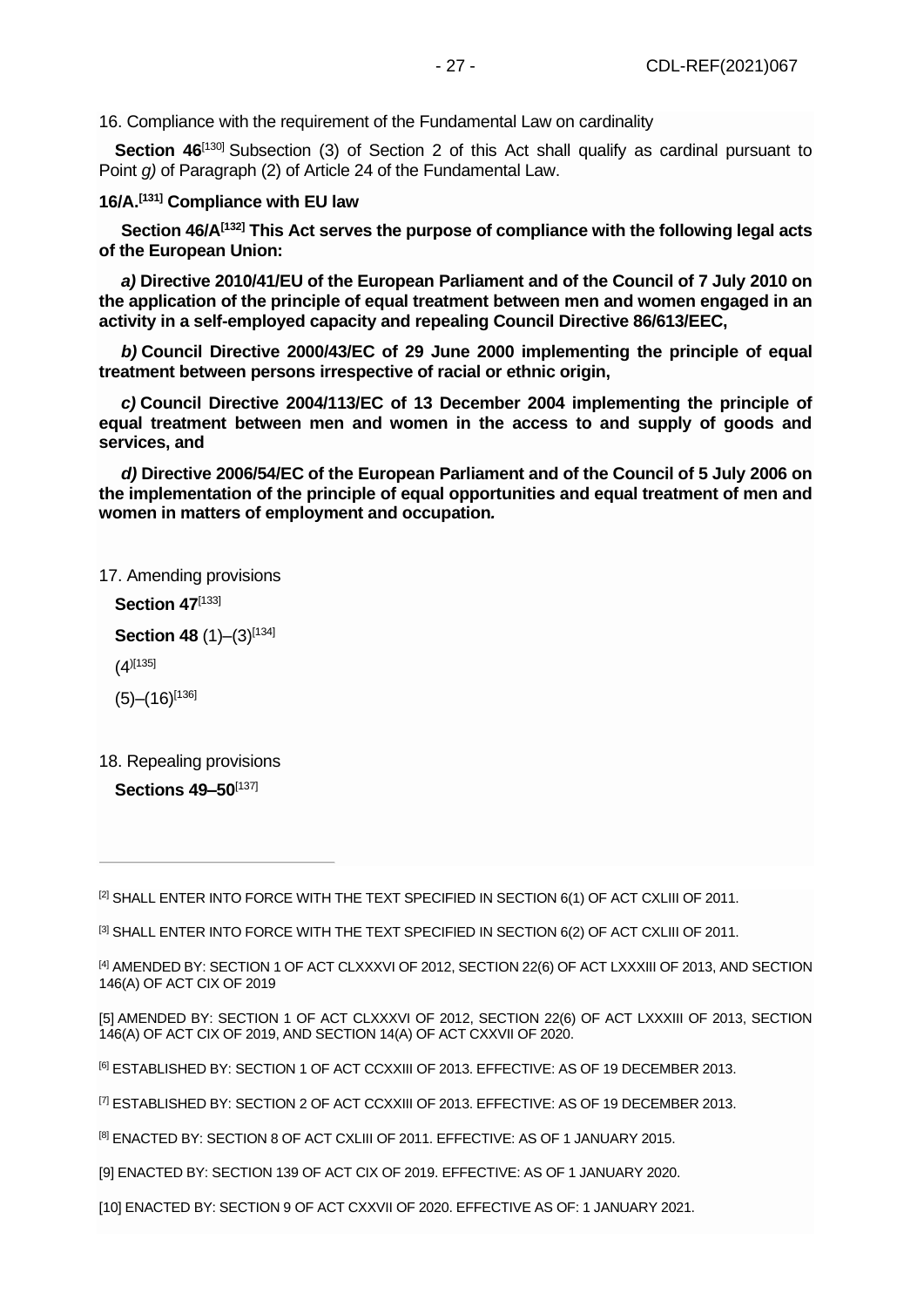[\[11\]](file://///obh/dfs/AJBH_NTK_Foosztaly/NemzetkÃ¶zi%20OsztÃ¡ly/HÃ¡tterek,%20tÃ¡jÃ©koztatÃ³%20anyagok,Ã¶sszefoglalÃ³k/TÃ¶rvÃ©nyek,szabÃ¡lyzatok-EN/The%20Ombudsman%20Act_EN_20210223%20(002).docx%23_ftnref11) ESTABLISHED BY: SECTION 3(1) OF ACT CCXXIII OF 2013. EFFECTIVE: AS OF 19 DECEMBER 2013.

[\[12\]](file://///obh/dfs/AJBH_NTK_Foosztaly/NemzetkÃ¶zi%20OsztÃ¡ly/HÃ¡tterek,%20tÃ¡jÃ©koztatÃ³%20anyagok,Ã¶sszefoglalÃ³k/TÃ¶rvÃ©nyek,szabÃ¡lyzatok-EN/The%20Ombudsman%20Act_EN_20210223%20(002).docx%23_ftnref12) ESTABLISHED BY: SECTION 3(1) OF ACT CCXXIII OF 2013. EFFECTIVE: AS OF 19 DECEMBER 2013.

[\[13\]](file://///obh/dfs/AJBH_NTK_Foosztaly/NemzetkÃ¶zi%20OsztÃ¡ly/HÃ¡tterek,%20tÃ¡jÃ©koztatÃ³%20anyagok,Ã¶sszefoglalÃ³k/TÃ¶rvÃ©nyek,szabÃ¡lyzatok-EN/The%20Ombudsman%20Act_EN_20210223%20(002).docx%23_ftnref13) ENACTED BY: SECTION 3(2) OF ACT CCXXIII OF 2013. EFFECTIVE: AS OF 19 DECEMBER 2013.

[\[14\]](file://///obh/dfs/AJBH_NTK_Foosztaly/NemzetkÃ¶zi%20OsztÃ¡ly/HÃ¡tterek,%20tÃ¡jÃ©koztatÃ³%20anyagok,Ã¶sszefoglalÃ³k/TÃ¶rvÃ©nyek,szabÃ¡lyzatok-EN/The%20Ombudsman%20Act_EN_20210223%20(002).docx%23_ftnref14) ENACTED BY: SECTION 3(2) OF ACT CCXXIII OF 2013. EFFECTIVE: AS OF 19 DECEMBER 2013.

[\[15\]](file://///obh/dfs/AJBH_NTK_Foosztaly/NemzetkÃ¶zi%20OsztÃ¡ly/HÃ¡tterek,%20tÃ¡jÃ©koztatÃ³%20anyagok,Ã¶sszefoglalÃ³k/TÃ¶rvÃ©nyek,szabÃ¡lyzatok-EN/The%20Ombudsman%20Act_EN_20210223%20(002).docx%23_ftnref15) ENACTED BY: SECTION 3(2) OF ACT CCXXIII OF 2013. EFFECTIVE: AS OF 19 DECEMBER 2013.

[\[16\]](file://///obh/dfs/AJBH_NTK_Foosztaly/NemzetkÃ¶zi%20OsztÃ¡ly/HÃ¡tterek,%20tÃ¡jÃ©koztatÃ³%20anyagok,Ã¶sszefoglalÃ³k/TÃ¶rvÃ©nyek,szabÃ¡lyzatok-EN/The%20Ombudsman%20Act_EN_20210223%20(002).docx%23_ftnref16) ESTABLISHED BY: SECTION 4(1) OF ACT CCXXIII OF 2013. EFFECTIVE: AS OF 19 DECEMBER 2013.

[\[17\]](file://///obh/dfs/AJBH_NTK_Foosztaly/NemzetkÃ¶zi%20OsztÃ¡ly/HÃ¡tterek,%20tÃ¡jÃ©koztatÃ³%20anyagok,Ã¶sszefoglalÃ³k/TÃ¶rvÃ©nyek,szabÃ¡lyzatok-EN/The%20Ombudsman%20Act_EN_20210223%20(002).docx%23_ftnref17) ESTABLISHED BY: SECTION 4(1) OF ACT CCXXIII OF 2013. EFFECTIVE: AS OF 19 DECEMBER 2013.

[\[18\]](file://///obh/dfs/AJBH_NTK_Foosztaly/NemzetkÃ¶zi%20OsztÃ¡ly/HÃ¡tterek,%20tÃ¡jÃ©koztatÃ³%20anyagok,Ã¶sszefoglalÃ³k/TÃ¶rvÃ©nyek,szabÃ¡lyzatok-EN/The%20Ombudsman%20Act_EN_20210223%20(002).docx%23_ftnref18) ENACTED BY: SECTION 4(2) OF ACT CCXXIII OF 2013. EFFECTIVE: AS OF 19 DECEMBER 2013.

[\[19\]](file://///obh/dfs/AJBH_NTK_Foosztaly/NemzetkÃ¶zi%20OsztÃ¡ly/HÃ¡tterek,%20tÃ¡jÃ©koztatÃ³%20anyagok,Ã¶sszefoglalÃ³k/TÃ¶rvÃ©nyek,szabÃ¡lyzatok-EN/The%20Ombudsman%20Act_EN_20210223%20(002).docx%23_ftnref19) ENACTED BY: SECTION 4(2) OF ACT CCXXIII OF 2013. EFFECTIVE: AS OF 19 DECEMBER 2013.

<sup>[\[20\]](file://///obh/dfs/AJBH_NTK_Foosztaly/NemzetkÃ¶zi%20OsztÃ¡ly/HÃ¡tterek,%20tÃ¡jÃ©koztatÃ³%20anyagok,Ã¶sszefoglalÃ³k/TÃ¶rvÃ©nyek,szabÃ¡lyzatok-EN/The%20Ombudsman%20Act_EN_20210223%20(002).docx%23_ftnref20)</sup> ENACTED BY: SECTION 4(2) OF ACT CCXXIII OF 2013. EFFECTIVE: AS OF 19 DECEMBER 2013.

 $[21]$  ENACTED BY: SECTION 5 OF ACT CCXXIII OF 2013. EFFECTIVE: AS OF 19 DECEMBER 2013.

[\[22\]](file://///obh/dfs/AJBH_NTK_Foosztaly/NemzetkÃ¶zi%20OsztÃ¡ly/HÃ¡tterek,%20tÃ¡jÃ©koztatÃ³%20anyagok,Ã¶sszefoglalÃ³k/TÃ¶rvÃ©nyek,szabÃ¡lyzatok-EN/The%20Ombudsman%20Act_EN_20210223%20(002).docx%23_ftnref22) SHALL ENTER INTO FORCE WITH THE TEXT SPECIFIED IN SECTION 410(1) OF ACT CCI OF 2011. AMENDED BY: SECTION 158(28) OF ACT XXXVI OF 2012.

[\[23\]](file://///obh/dfs/AJBH_NTK_Foosztaly/NemzetkÃ¶zi%20OsztÃ¡ly/HÃ¡tterek,%20tÃ¡jÃ©koztatÃ³%20anyagok,Ã¶sszefoglalÃ³k/TÃ¶rvÃ©nyek,szabÃ¡lyzatok-EN/The%20Ombudsman%20Act_EN_20210223%20(002).docx%23_ftnref23) SHALL ENTER INTO FORCE WITH THE TEXT SPECIFIED IN SECTION 410(1) OF ACT CCI OF 2011. AMENDED BY: SECTION 158(28) OF ACT XXXVI OF 2012, SECTION 35 OF ACT CLII OF 2020.

[\[24\]](file://///obh/dfs/AJBH_NTK_Foosztaly/NemzetkÃ¶zi%20OsztÃ¡ly/HÃ¡tterek,%20tÃ¡jÃ©koztatÃ³%20anyagok,Ã¶sszefoglalÃ³k/TÃ¶rvÃ©nyek,szabÃ¡lyzatok-EN/The%20Ombudsman%20Act_EN_20210223%20(002).docx%23_ftnref24) ENACTED BY: SECTION 6 OF ACT CCXXIII OF 2013. EFFECTIVE: AS OF 19 DECEMBER 2013.

[\[25\]](file://///obh/dfs/AJBH_NTK_Foosztaly/NemzetkÃ¶zi%20OsztÃ¡ly/HÃ¡tterek,%20tÃ¡jÃ©koztatÃ³%20anyagok,Ã¶sszefoglalÃ³k/TÃ¶rvÃ©nyek,szabÃ¡lyzatok-EN/The%20Ombudsman%20Act_EN_20210223%20(002).docx%23_ftnref25) ESTABLISHED BY: SECTION 78 OF ACT CI OF 2014. EFFECTIVE: AS OF 1 JANUARY 2015.

[\[26\]](file://///obh/dfs/AJBH_NTK_Foosztaly/NemzetkÃ¶zi%20OsztÃ¡ly/HÃ¡tterek,%20tÃ¡jÃ©koztatÃ³%20anyagok,Ã¶sszefoglalÃ³k/TÃ¶rvÃ©nyek,szabÃ¡lyzatok-EN/The%20Ombudsman%20Act_EN_20210223%20(002).docx%23_ftnref26) ESTABLISHED BY: SECTION 140(1) OF ACT CIX OF 2019. EFFECTIVE: AS OF 1 JANUARY 2020.

[\[27\]](file://///obh/dfs/AJBH_NTK_Foosztaly/NemzetkÃ¶zi%20OsztÃ¡ly/HÃ¡tterek,%20tÃ¡jÃ©koztatÃ³%20anyagok,Ã¶sszefoglalÃ³k/TÃ¶rvÃ©nyek,szabÃ¡lyzatok-EN/The%20Ombudsman%20Act_EN_20210223%20(002).docx%23_ftnref27) ENACTED BY: SECTION 140(1) OF ACT CIX OF 2019. EFFECTIVE: AS OF 1 JANUARY 2020.

[\[28\]](file://///obh/dfs/AJBH_NTK_Foosztaly/NemzetkÃ¶zi%20OsztÃ¡ly/HÃ¡tterek,%20tÃ¡jÃ©koztatÃ³%20anyagok,Ã¶sszefoglalÃ³k/TÃ¶rvÃ©nyek,szabÃ¡lyzatok-EN/The%20Ombudsman%20Act_EN_20210223%20(002).docx%23_ftnref28) ESTABLISHED BY: SECTION 140(2) OF ACT CIX OF 2019. EFFECTIVE: AS OF 1 JANUARY 2020.

[\[29\]](file://///obh/dfs/AJBH_NTK_Foosztaly/NemzetkÃ¶zi%20OsztÃ¡ly/HÃ¡tterek,%20tÃ¡jÃ©koztatÃ³%20anyagok,Ã¶sszefoglalÃ³k/TÃ¶rvÃ©nyek,szabÃ¡lyzatok-EN/The%20Ombudsman%20Act_EN_20210223%20(002).docx%23_ftnref29) ESTABLISHED BY: SECTION 140(2) OF ACT CIX OF 2019. EFFECTIVE: AS OF 1 JANUARY 2020. AMENDED BY: SECTION 62(A) OF ACT XIX OF 2020.

[\[30\]](file://///obh/dfs/AJBH_NTK_Foosztaly/NemzetkÃ¶zi%20OsztÃ¡ly/HÃ¡tterek,%20tÃ¡jÃ©koztatÃ³%20anyagok,Ã¶sszefoglalÃ³k/TÃ¶rvÃ©nyek,szabÃ¡lyzatok-EN/The%20Ombudsman%20Act_EN_20210223%20(002).docx%23_ftnref30) ENACTED BY: SECTION 140(2) OF ACT CIX OF 2019. EFFECTIVE: AS OF 1 JANUARY 2020.

[\[31\]](file://///obh/dfs/AJBH_NTK_Foosztaly/NemzetkÃ¶zi%20OsztÃ¡ly/HÃ¡tterek,%20tÃ¡jÃ©koztatÃ³%20anyagok,Ã¶sszefoglalÃ³k/TÃ¶rvÃ©nyek,szabÃ¡lyzatok-EN/The%20Ombudsman%20Act_EN_20210223%20(002).docx%23_ftnref31) REPEALED BY: SECTION 23 OF ACT LXXXI OF 2019. INOPERATIVE: AS OF 1 JANUARY 2020.

[\[32\]](file://///obh/dfs/AJBH_NTK_Foosztaly/NemzetkÃ¶zi%20OsztÃ¡ly/HÃ¡tterek,%20tÃ¡jÃ©koztatÃ³%20anyagok,Ã¶sszefoglalÃ³k/TÃ¶rvÃ©nyek,szabÃ¡lyzatok-EN/The%20Ombudsman%20Act_EN_20210223%20(002).docx%23_ftnref32) AMENDED BY: SECTION 365(A) OF ACT L OF 2017.

[\[33\]](file://///obh/dfs/AJBH_NTK_Foosztaly/NemzetkÃ¶zi%20OsztÃ¡ly/HÃ¡tterek,%20tÃ¡jÃ©koztatÃ³%20anyagok,Ã¶sszefoglalÃ³k/TÃ¶rvÃ©nyek,szabÃ¡lyzatok-EN/The%20Ombudsman%20Act_EN_20210223%20(002).docx%23_ftnref33) ESTABLISHED BY: SECTION 10(2) OF ACT CXXXI OF 2013. EFFECTIVE: AS OF 1 AUGUST 2013.

[\[34\]](file://///obh/dfs/AJBH_NTK_Foosztaly/NemzetkÃ¶zi%20OsztÃ¡ly/HÃ¡tterek,%20tÃ¡jÃ©koztatÃ³%20anyagok,Ã¶sszefoglalÃ³k/TÃ¶rvÃ©nyek,szabÃ¡lyzatok-EN/The%20Ombudsman%20Act_EN_20210223%20(002).docx%23_ftnref34) AMENDED BY: SECTION 365(B) OF ACT L OF 2017.

[\[35\]](file://///obh/dfs/AJBH_NTK_Foosztaly/NemzetkÃ¶zi%20OsztÃ¡ly/HÃ¡tterek,%20tÃ¡jÃ©koztatÃ³%20anyagok,Ã¶sszefoglalÃ³k/TÃ¶rvÃ©nyek,szabÃ¡lyzatok-EN/The%20Ombudsman%20Act_EN_20210223%20(002).docx%23_ftnref35) AMENDED BY: SECTION 365(C) OF ACT L OF 2017.

[\[36\]](file://///obh/dfs/AJBH_NTK_Foosztaly/NemzetkÃ¶zi%20OsztÃ¡ly/HÃ¡tterek,%20tÃ¡jÃ©koztatÃ³%20anyagok,Ã¶sszefoglalÃ³k/TÃ¶rvÃ©nyek,szabÃ¡lyzatok-EN/The%20Ombudsman%20Act_EN_20210223%20(002).docx%23_ftnref36) SHALL ENTER INTO FORCE WITH THE TEXT AMENDED BY SECTION 7(A) OF ACT CXLIII OF 2011.

[\[37\]](file://///obh/dfs/AJBH_NTK_Foosztaly/NemzetkÃ¶zi%20OsztÃ¡ly/HÃ¡tterek,%20tÃ¡jÃ©koztatÃ³%20anyagok,Ã¶sszefoglalÃ³k/TÃ¶rvÃ©nyek,szabÃ¡lyzatok-EN/The%20Ombudsman%20Act_EN_20210223%20(002).docx%23_ftnref37) ESTABLISHED BY: SECTION 34 OF ACT CV OF 2019. EFFECTIVE: AS OF 1 JANUARY 2020.

[\[38\]](file://///obh/dfs/AJBH_NTK_Foosztaly/NemzetkÃ¶zi%20OsztÃ¡ly/HÃ¡tterek,%20tÃ¡jÃ©koztatÃ³%20anyagok,Ã¶sszefoglalÃ³k/TÃ¶rvÃ©nyek,szabÃ¡lyzatok-EN/The%20Ombudsman%20Act_EN_20210223%20(002).docx%23_ftnref38) AMENDED BY: SECTION 290(B) OF ACT CXCVII OF 2017.

[\[39\]](file://///obh/dfs/AJBH_NTK_Foosztaly/NemzetkÃ¶zi%20OsztÃ¡ly/HÃ¡tterek,%20tÃ¡jÃ©koztatÃ³%20anyagok,Ã¶sszefoglalÃ³k/TÃ¶rvÃ©nyek,szabÃ¡lyzatok-EN/The%20Ombudsman%20Act_EN_20210223%20(002).docx%23_ftnref39) AMENDED BY: SECTION 290(C) AND SECTION 291(A) OF ACT CXCVII OF 2017.

[\[40\]](file://///obh/dfs/AJBH_NTK_Foosztaly/NemzetkÃ¶zi%20OsztÃ¡ly/HÃ¡tterek,%20tÃ¡jÃ©koztatÃ³%20anyagok,Ã¶sszefoglalÃ³k/TÃ¶rvÃ©nyek,szabÃ¡lyzatok-EN/The%20Ombudsman%20Act_EN_20210223%20(002).docx%23_ftnref40) AMENDED BY: SECTION 290(B) OF ACT CXCVII OF 2017.

[\[41\]](file://///obh/dfs/AJBH_NTK_Foosztaly/NemzetkÃ¶zi%20OsztÃ¡ly/HÃ¡tterek,%20tÃ¡jÃ©koztatÃ³%20anyagok,Ã¶sszefoglalÃ³k/TÃ¶rvÃ©nyek,szabÃ¡lyzatok-EN/The%20Ombudsman%20Act_EN_20210223%20(002).docx%23_ftnref41) ESTABLISHED BY: SECTION 166 OF ACT LXVIII OF 2016. EFFECTIVE: AS OF 1 JULY 2017.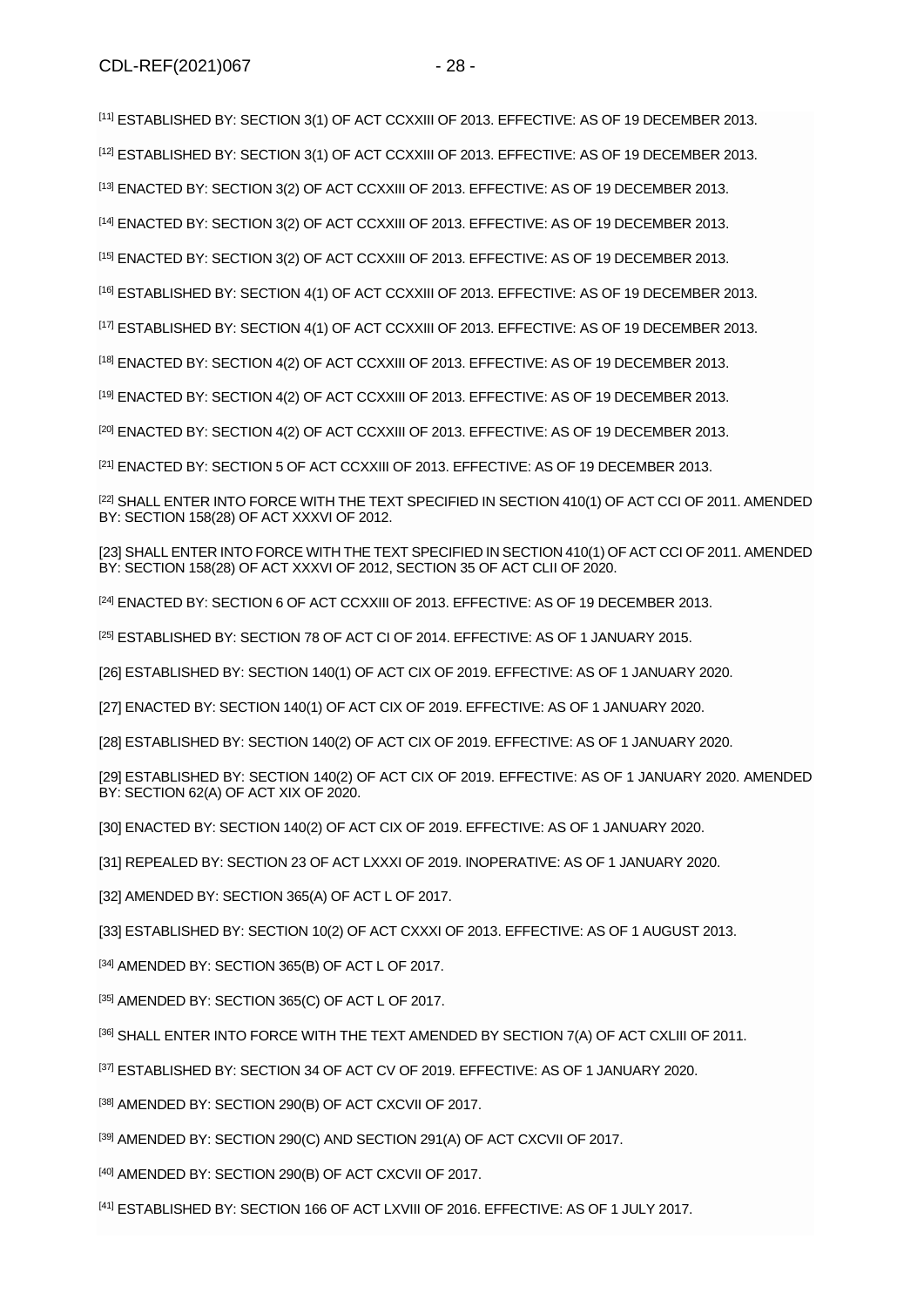[\[43\]](file://///obh/dfs/AJBH_NTK_Foosztaly/NemzetkÃ¶zi%20OsztÃ¡ly/HÃ¡tterek,%20tÃ¡jÃ©koztatÃ³%20anyagok,Ã¶sszefoglalÃ³k/TÃ¶rvÃ©nyek,szabÃ¡lyzatok-EN/The%20Ombudsman%20Act_EN_20210223%20(002).docx%23_ftnref43) ESTABLISHED BY: SECTION 289(1) OF ACT CXCVII OF 2017. EFFECTIVE: AS OF 1 JULY 2018.

[\[44\]](file://///obh/dfs/AJBH_NTK_Foosztaly/NemzetkÃ¶zi%20OsztÃ¡ly/HÃ¡tterek,%20tÃ¡jÃ©koztatÃ³%20anyagok,Ã¶sszefoglalÃ³k/TÃ¶rvÃ©nyek,szabÃ¡lyzatok-EN/The%20Ombudsman%20Act_EN_20210223%20(002).docx%23_ftnref44) AMENDED BY: SECTION 290(D) OF ACT CXCVII OF 2017.

[\[45\]](file://///obh/dfs/AJBH_NTK_Foosztaly/NemzetkÃ¶zi%20OsztÃ¡ly/HÃ¡tterek,%20tÃ¡jÃ©koztatÃ³%20anyagok,Ã¶sszefoglalÃ³k/TÃ¶rvÃ©nyek,szabÃ¡lyzatok-EN/The%20Ombudsman%20Act_EN_20210223%20(002).docx%23_ftnref45) REPEALED BY: SECTION 69(3) OF ACT CXXI OF 2016. INOPERATIVE: AS OF 1 JANUARY 2017.

[\[46\]](file://///obh/dfs/AJBH_NTK_Foosztaly/NemzetkÃ¶zi%20OsztÃ¡ly/HÃ¡tterek,%20tÃ¡jÃ©koztatÃ³%20anyagok,Ã¶sszefoglalÃ³k/TÃ¶rvÃ©nyek,szabÃ¡lyzatok-EN/The%20Ombudsman%20Act_EN_20210223%20(002).docx%23_ftnref46) ESTABLISHED BY: SECTION 289(2) OF ACT CXCVII OF 2017. EFFECTIVE: AS OF 1 JULY 2018.

[\[47\]](file://///obh/dfs/AJBH_NTK_Foosztaly/NemzetkÃ¶zi%20OsztÃ¡ly/HÃ¡tterek,%20tÃ¡jÃ©koztatÃ³%20anyagok,Ã¶sszefoglalÃ³k/TÃ¶rvÃ©nyek,szabÃ¡lyzatok-EN/The%20Ombudsman%20Act_EN_20210223%20(002).docx%23_ftnref47) SHALL ENTER INTO FORCE WITH THE TEXT SPECIFIED IN SECTION 408 OF ACT CCI OF 2011.

[\[48\]](file://///obh/dfs/AJBH_NTK_Foosztaly/NemzetkÃ¶zi%20OsztÃ¡ly/HÃ¡tterek,%20tÃ¡jÃ©koztatÃ³%20anyagok,Ã¶sszefoglalÃ³k/TÃ¶rvÃ©nyek,szabÃ¡lyzatok-EN/The%20Ombudsman%20Act_EN_20210223%20(002).docx%23_ftnref48) AMENDED BY: SECTION 291(B) OF ACT CXCVII OF 2017.

[\[49\]](file://///obh/dfs/AJBH_NTK_Foosztaly/NemzetkÃ¶zi%20OsztÃ¡ly/HÃ¡tterek,%20tÃ¡jÃ©koztatÃ³%20anyagok,Ã¶sszefoglalÃ³k/TÃ¶rvÃ©nyek,szabÃ¡lyzatok-EN/The%20Ombudsman%20Act_EN_20210223%20(002).docx%23_ftnref49) AMENDED BY: SECTION 365(D) OF ACT L OF 2017.

[\[50\]](file://///obh/dfs/AJBH_NTK_Foosztaly/NemzetkÃ¶zi%20OsztÃ¡ly/HÃ¡tterek,%20tÃ¡jÃ©koztatÃ³%20anyagok,Ã¶sszefoglalÃ³k/TÃ¶rvÃ©nyek,szabÃ¡lyzatok-EN/The%20Ombudsman%20Act_EN_20210223%20(002).docx%23_ftnref50) ENACTED BY: SECTION 72(1) OF ACT CCXI OF 2012. EFFECTIVE: AS OF 1 JANUARY 2013.

[\[51\]](file://///obh/dfs/AJBH_NTK_Foosztaly/NemzetkÃ¶zi%20OsztÃ¡ly/HÃ¡tterek,%20tÃ¡jÃ©koztatÃ³%20anyagok,Ã¶sszefoglalÃ³k/TÃ¶rvÃ©nyek,szabÃ¡lyzatok-EN/The%20Ombudsman%20Act_EN_20210223%20(002).docx%23_ftnref51) AMENDED BY: SECTION 50(A) OF ACT CXXVII OF 2019.

[\[52\]](file://///obh/dfs/AJBH_NTK_Foosztaly/NemzetkÃ¶zi%20OsztÃ¡ly/HÃ¡tterek,%20tÃ¡jÃ©koztatÃ³%20anyagok,Ã¶sszefoglalÃ³k/TÃ¶rvÃ©nyek,szabÃ¡lyzatok-EN/The%20Ombudsman%20Act_EN_20210223%20(002).docx%23_ftnref52) REPEALED BY: SECTION 50(B) OF ACT CXXVII OF 2019. INOPERATIVE: AS OF 1 JANUARY 2020.

[\[53\]](file://///obh/dfs/AJBH_NTK_Foosztaly/NemzetkÃ¶zi%20OsztÃ¡ly/HÃ¡tterek,%20tÃ¡jÃ©koztatÃ³%20anyagok,Ã¶sszefoglalÃ³k/TÃ¶rvÃ©nyek,szabÃ¡lyzatok-EN/The%20Ombudsman%20Act_EN_20210223%20(002).docx%23_ftnref53) AMENDED BY: SECTION 290(E) OF ACT CXCVII OF 2017.

[\[54\]](file://///obh/dfs/AJBH_NTK_Foosztaly/NemzetkÃ¶zi%20OsztÃ¡ly/HÃ¡tterek,%20tÃ¡jÃ©koztatÃ³%20anyagok,Ã¶sszefoglalÃ³k/TÃ¶rvÃ©nyek,szabÃ¡lyzatok-EN/The%20Ombudsman%20Act_EN_20210223%20(002).docx%23_ftnref54) ENACTED BY: SECTION 21(1) OF ACT CLXV OF 2013. EFFECTIVE: AS OF 1 JANUARY 2014.

[\[55\]](file://///obh/dfs/AJBH_NTK_Foosztaly/NemzetkÃ¶zi%20OsztÃ¡ly/HÃ¡tterek,%20tÃ¡jÃ©koztatÃ³%20anyagok,Ã¶sszefoglalÃ³k/TÃ¶rvÃ©nyek,szabÃ¡lyzatok-EN/The%20Ombudsman%20Act_EN_20210223%20(002).docx%23_ftnref55) ENACTED BY: SECTION 21(1) OF ACT CLXV OF 2013. EFFECTIVE: AS OF 1 JANUARY 2014.

[\[56\]](file://///obh/dfs/AJBH_NTK_Foosztaly/NemzetkÃ¶zi%20OsztÃ¡ly/HÃ¡tterek,%20tÃ¡jÃ©koztatÃ³%20anyagok,Ã¶sszefoglalÃ³k/TÃ¶rvÃ©nyek,szabÃ¡lyzatok-EN/The%20Ombudsman%20Act_EN_20210223%20(002).docx%23_ftnref56) ENACTED BY: SECTION 21(1) OF ACT CLXV OF 2013. EFFECTIVE: AS OF 1 JANUARY 2014.

[\[57\]](file://///obh/dfs/AJBH_NTK_Foosztaly/NemzetkÃ¶zi%20OsztÃ¡ly/HÃ¡tterek,%20tÃ¡jÃ©koztatÃ³%20anyagok,Ã¶sszefoglalÃ³k/TÃ¶rvÃ©nyek,szabÃ¡lyzatok-EN/The%20Ombudsman%20Act_EN_20210223%20(002).docx%23_ftnref57) ENACTED BY: SECTION 21(1) OF ACT CLXV OF 2013. EFFECTIVE: AS OF 1 JANUARY 2014.

[\[58\]](file://///obh/dfs/AJBH_NTK_Foosztaly/NemzetkÃ¶zi%20OsztÃ¡ly/HÃ¡tterek,%20tÃ¡jÃ©koztatÃ³%20anyagok,Ã¶sszefoglalÃ³k/TÃ¶rvÃ©nyek,szabÃ¡lyzatok-EN/The%20Ombudsman%20Act_EN_20210223%20(002).docx%23_ftnref58) ENACTED BY: SECTION 21(1) OF ACT CLXV OF 2013. EFFECTIVE: AS OF 1 JANUARY 2014.

[\[59\]](file://///obh/dfs/AJBH_NTK_Foosztaly/NemzetkÃ¶zi%20OsztÃ¡ly/HÃ¡tterek,%20tÃ¡jÃ©koztatÃ³%20anyagok,Ã¶sszefoglalÃ³k/TÃ¶rvÃ©nyek,szabÃ¡lyzatok-EN/The%20Ombudsman%20Act_EN_20210223%20(002).docx%23_ftnref59) ENACTED BY: SECTION 21(1) OF ACT CLXV OF 2013. EFFECTIVE: AS OF 1 JANUARY 2014. AMENDED BY: SECTION 62(B) OF ACT XIX OF 2020.

[\[60\]](file://///obh/dfs/AJBH_NTK_Foosztaly/NemzetkÃ¶zi%20OsztÃ¡ly/HÃ¡tterek,%20tÃ¡jÃ©koztatÃ³%20anyagok,Ã¶sszefoglalÃ³k/TÃ¶rvÃ©nyek,szabÃ¡lyzatok-EN/The%20Ombudsman%20Act_EN_20210223%20(002).docx%23_ftnref60) ENACTED BY: SECTION 46 OF ACT CIX OF 2014. EFFECTIVE: AS OF 1 FEBRUARY 2015.

[\[61\]](file://///obh/dfs/AJBH_NTK_Foosztaly/NemzetkÃ¶zi%20OsztÃ¡ly/HÃ¡tterek,%20tÃ¡jÃ©koztatÃ³%20anyagok,Ã¶sszefoglalÃ³k/TÃ¶rvÃ©nyek,szabÃ¡lyzatok-EN/The%20Ombudsman%20Act_EN_20210223%20(002).docx%23_ftnref61) ENACTED BY: SECTION 46 OF ACT CIX OF 2014. EFFECTIVE: AS OF 1 FEBRUARY 2015.

[\[62\]](file://///obh/dfs/AJBH_NTK_Foosztaly/NemzetkÃ¶zi%20OsztÃ¡ly/HÃ¡tterek,%20tÃ¡jÃ©koztatÃ³%20anyagok,Ã¶sszefoglalÃ³k/TÃ¶rvÃ©nyek,szabÃ¡lyzatok-EN/The%20Ombudsman%20Act_EN_20210223%20(002).docx%23_ftnref62) AMENDED BY: SECTION 62(B) OF ACT XIX OF 2020.

[\[63\]](file://///obh/dfs/AJBH_NTK_Foosztaly/NemzetkÃ¶zi%20OsztÃ¡ly/HÃ¡tterek,%20tÃ¡jÃ©koztatÃ³%20anyagok,Ã¶sszefoglalÃ³k/TÃ¶rvÃ©nyek,szabÃ¡lyzatok-EN/The%20Ombudsman%20Act_EN_20210223%20(002).docx%23_ftnref63) AMENDED BY: SECTION 69(2) OF ACT CXXI OF 2016.

[\[64\]](file://///obh/dfs/AJBH_NTK_Foosztaly/NemzetkÃ¶zi%20OsztÃ¡ly/HÃ¡tterek,%20tÃ¡jÃ©koztatÃ³%20anyagok,Ã¶sszefoglalÃ³k/TÃ¶rvÃ©nyek,szabÃ¡lyzatok-EN/The%20Ombudsman%20Act_EN_20210223%20(002).docx%23_ftnref64) ENACTED BY: SECTION 9 OF ACT CXLIII OF 2011. EFFECTIVE: AS OF 1 JANUARY 2015.

[\[65\]](file://///obh/dfs/AJBH_NTK_Foosztaly/NemzetkÃ¶zi%20OsztÃ¡ly/HÃ¡tterek,%20tÃ¡jÃ©koztatÃ³%20anyagok,Ã¶sszefoglalÃ³k/TÃ¶rvÃ©nyek,szabÃ¡lyzatok-EN/The%20Ombudsman%20Act_EN_20210223%20(002).docx%23_ftnref65) ENACTED BY: SECTION 9 OF ACT CXLIII OF 2011. EFFECTIVE: AS OF 1 JANUARY 2015.

[\[66\]](file://///obh/dfs/AJBH_NTK_Foosztaly/NemzetkÃ¶zi%20OsztÃ¡ly/HÃ¡tterek,%20tÃ¡jÃ©koztatÃ³%20anyagok,Ã¶sszefoglalÃ³k/TÃ¶rvÃ©nyek,szabÃ¡lyzatok-EN/The%20Ombudsman%20Act_EN_20210223%20(002).docx%23_ftnref66) ENACTED BY: SECTION 9 OF ACT CXLIII OF 2011. EFFECTIVE: AS OF 1 JANUARY 2015.

[\[67\]](file://///obh/dfs/AJBH_NTK_Foosztaly/NemzetkÃ¶zi%20OsztÃ¡ly/HÃ¡tterek,%20tÃ¡jÃ©koztatÃ³%20anyagok,Ã¶sszefoglalÃ³k/TÃ¶rvÃ©nyek,szabÃ¡lyzatok-EN/The%20Ombudsman%20Act_EN_20210223%20(002).docx%23_ftnref67) ENACTED BY: SECTION 9 OF ACT CXLIII OF 2011. EFFECTIVE: AS OF 1 JANUARY 2015.

[\[68\]](file://///obh/dfs/AJBH_NTK_Foosztaly/NemzetkÃ¶zi%20OsztÃ¡ly/HÃ¡tterek,%20tÃ¡jÃ©koztatÃ³%20anyagok,Ã¶sszefoglalÃ³k/TÃ¶rvÃ©nyek,szabÃ¡lyzatok-EN/The%20Ombudsman%20Act_EN_20210223%20(002).docx%23_ftnref68) SHALL BECOME EFFECTIVE WITH THE TEXT AMENDED BY SECTION 9(2) OF ACT CCXXIII OF 2013.

[\[69\]](file://///obh/dfs/AJBH_NTK_Foosztaly/NemzetkÃ¶zi%20OsztÃ¡ly/HÃ¡tterek,%20tÃ¡jÃ©koztatÃ³%20anyagok,Ã¶sszefoglalÃ³k/TÃ¶rvÃ©nyek,szabÃ¡lyzatok-EN/The%20Ombudsman%20Act_EN_20210223%20(002).docx%23_ftnref69) SHALL NOT ENTER INTO FORCE BY VIRTUE OF SECTION 9(1) OF ACT CCXXIII OF 2013.

[\[70\]](file://///obh/dfs/AJBH_NTK_Foosztaly/NemzetkÃ¶zi%20OsztÃ¡ly/HÃ¡tterek,%20tÃ¡jÃ©koztatÃ³%20anyagok,Ã¶sszefoglalÃ³k/TÃ¶rvÃ©nyek,szabÃ¡lyzatok-EN/The%20Ombudsman%20Act_EN_20210223%20(002).docx%23_ftnref70) ENACTED BY: SECTION 9 OF ACT CXLIII OF 2011. EFFECTIVE: AS OF 1 JANUARY 2015.

[\[71\]](file://///obh/dfs/AJBH_NTK_Foosztaly/NemzetkÃ¶zi%20OsztÃ¡ly/HÃ¡tterek,%20tÃ¡jÃ©koztatÃ³%20anyagok,Ã¶sszefoglalÃ³k/TÃ¶rvÃ©nyek,szabÃ¡lyzatok-EN/The%20Ombudsman%20Act_EN_20210223%20(002).docx%23_ftnref71) ENACTED BY: SECTION 9 OF ACT CXLIII OF 2011. EFFECTIVE: AS OF 1 JANUARY 2015.

[\[72\]](file://///obh/dfs/AJBH_NTK_Foosztaly/NemzetkÃ¶zi%20OsztÃ¡ly/HÃ¡tterek,%20tÃ¡jÃ©koztatÃ³%20anyagok,Ã¶sszefoglalÃ³k/TÃ¶rvÃ©nyek,szabÃ¡lyzatok-EN/The%20Ombudsman%20Act_EN_20210223%20(002).docx%23_ftnref72) SHALL BECOME EFFECTIVE WITH THE TEXT AMENDED BY SECTION 9(3) OF ACT CCXXIII OF 2013.

[\[73\]](file://///obh/dfs/AJBH_NTK_Foosztaly/NemzetkÃ¶zi%20OsztÃ¡ly/HÃ¡tterek,%20tÃ¡jÃ©koztatÃ³%20anyagok,Ã¶sszefoglalÃ³k/TÃ¶rvÃ©nyek,szabÃ¡lyzatok-EN/The%20Ombudsman%20Act_EN_20210223%20(002).docx%23_ftnref73) ESTABLISHED BY: SECTION 59 OF ACT XIX OF 2020. EFFECTIVE AS OF: 11 APRIL 2020.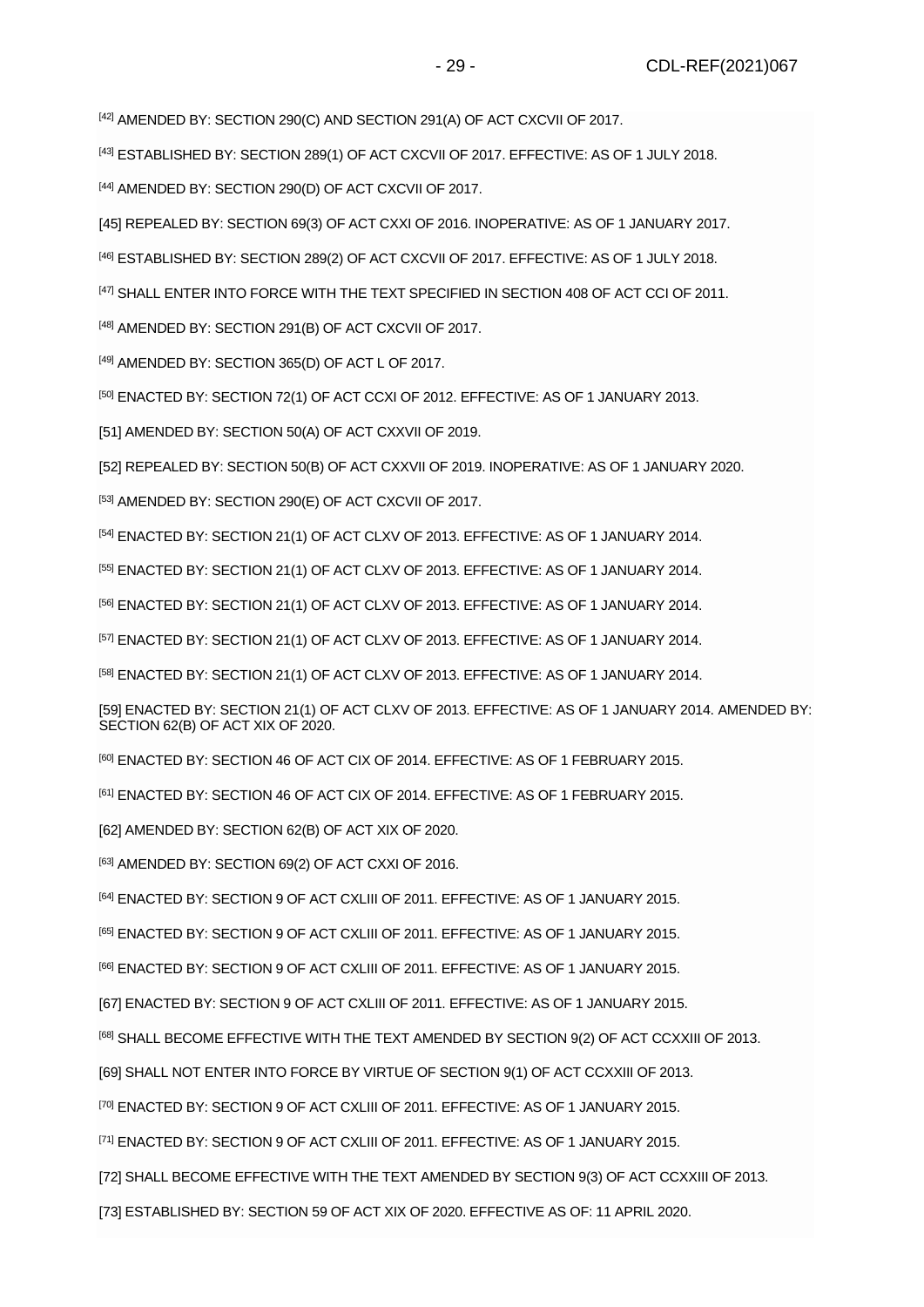[\[74\]](file://///obh/dfs/AJBH_NTK_Foosztaly/NemzetkÃ¶zi%20OsztÃ¡ly/HÃ¡tterek,%20tÃ¡jÃ©koztatÃ³%20anyagok,Ã¶sszefoglalÃ³k/TÃ¶rvÃ©nyek,szabÃ¡lyzatok-EN/The%20Ombudsman%20Act_EN_20210223%20(002).docx%23_ftnref74) SHALL BECOME EFFECTIVE WITH THE TEXT AMENDED BY SECTION 9(4) OF ACT CCXXIII OF 2013. [\[75\]](file://///obh/dfs/AJBH_NTK_Foosztaly/NemzetkÃ¶zi%20OsztÃ¡ly/HÃ¡tterek,%20tÃ¡jÃ©koztatÃ³%20anyagok,Ã¶sszefoglalÃ³k/TÃ¶rvÃ©nyek,szabÃ¡lyzatok-EN/The%20Ombudsman%20Act_EN_20210223%20(002).docx%23_ftnref75) ESTABLISHED BY: SECTION 59 OF ACT XIX OF 2020. EFFECTIVE AS OF: 11 APRIL 2020. [\[76\]](file://///obh/dfs/AJBH_NTK_Foosztaly/NemzetkÃ¶zi%20OsztÃ¡ly/HÃ¡tterek,%20tÃ¡jÃ©koztatÃ³%20anyagok,Ã¶sszefoglalÃ³k/TÃ¶rvÃ©nyek,szabÃ¡lyzatok-EN/The%20Ombudsman%20Act_EN_20210223%20(002).docx%23_ftnref76) ENACTED BY: SECTION 9 OF ACT CXLIII OF 2011. EFFECTIVE: AS OF 1 JANUARY 2015. [\[77\]](file://///obh/dfs/AJBH_NTK_Foosztaly/NemzetkÃ¶zi%20OsztÃ¡ly/HÃ¡tterek,%20tÃ¡jÃ©koztatÃ³%20anyagok,Ã¶sszefoglalÃ³k/TÃ¶rvÃ©nyek,szabÃ¡lyzatok-EN/The%20Ombudsman%20Act_EN_20210223%20(002).docx%23_ftnref77) ENACTED BY: SECTION 141 OF ACT CIX OF 2019. EFFECTIVE: AS OF 27 FEBRUARY 2020. [\[78\]](file://///obh/dfs/AJBH_NTK_Foosztaly/NemzetkÃ¶zi%20OsztÃ¡ly/HÃ¡tterek,%20tÃ¡jÃ©koztatÃ³%20anyagok,Ã¶sszefoglalÃ³k/TÃ¶rvÃ©nyek,szabÃ¡lyzatok-EN/The%20Ombudsman%20Act_EN_20210223%20(002).docx%23_ftnref78) ENACTED BY: SECTION 141 OF ACT CIX OF 2019. EFFECTIVE: AS OF 27 FEBRUARY 2020. [\[79\]](file://///obh/dfs/AJBH_NTK_Foosztaly/NemzetkÃ¶zi%20OsztÃ¡ly/HÃ¡tterek,%20tÃ¡jÃ©koztatÃ³%20anyagok,Ã¶sszefoglalÃ³k/TÃ¶rvÃ©nyek,szabÃ¡lyzatok-EN/The%20Ombudsman%20Act_EN_20210223%20(002).docx%23_ftnref79) ENACTED BY: SECTION 141 OF ACT CIX OF 2019. EFFECTIVE: AS OF 27 FEBRUARY 2020. [\[80\]](file://///obh/dfs/AJBH_NTK_Foosztaly/NemzetkÃ¶zi%20OsztÃ¡ly/HÃ¡tterek,%20tÃ¡jÃ©koztatÃ³%20anyagok,Ã¶sszefoglalÃ³k/TÃ¶rvÃ©nyek,szabÃ¡lyzatok-EN/The%20Ombudsman%20Act_EN_20210223%20(002).docx%23_ftnref80) ENACTED BY: SECTION 141 OF ACT CIX OF 2019. EFFECTIVE: AS OF 27 FEBRUARY 2020. [\[81\]](file://///obh/dfs/AJBH_NTK_Foosztaly/NemzetkÃ¶zi%20OsztÃ¡ly/HÃ¡tterek,%20tÃ¡jÃ©koztatÃ³%20anyagok,Ã¶sszefoglalÃ³k/TÃ¶rvÃ©nyek,szabÃ¡lyzatok-EN/The%20Ombudsman%20Act_EN_20210223%20(002).docx%23_ftnref81) ENACTED BY: SECTION 141 OF ACT CIX OF 2019. EFFECTIVE: AS OF 27 FEBRUARY 2020. [\[82\]](file://///obh/dfs/AJBH_NTK_Foosztaly/NemzetkÃ¶zi%20OsztÃ¡ly/HÃ¡tterek,%20tÃ¡jÃ©koztatÃ³%20anyagok,Ã¶sszefoglalÃ³k/TÃ¶rvÃ©nyek,szabÃ¡lyzatok-EN/The%20Ombudsman%20Act_EN_20210223%20(002).docx%23_ftnref82) ENACTED BY: SECTION 141 OF ACT CIX OF 2019. EFFECTIVE: AS OF 27 FEBRUARY 2020. [\[83\]](file://///obh/dfs/AJBH_NTK_Foosztaly/NemzetkÃ¶zi%20OsztÃ¡ly/HÃ¡tterek,%20tÃ¡jÃ©koztatÃ³%20anyagok,Ã¶sszefoglalÃ³k/TÃ¶rvÃ©nyek,szabÃ¡lyzatok-EN/The%20Ombudsman%20Act_EN_20210223%20(002).docx%23_ftnref83) ENACTED BY: SECTION 141 OF ACT CIX OF 2019. EFFECTIVE: AS OF 27 FEBRUARY 2020. [\[84\]](file://///obh/dfs/AJBH_NTK_Foosztaly/NemzetkÃ¶zi%20OsztÃ¡ly/HÃ¡tterek,%20tÃ¡jÃ©koztatÃ³%20anyagok,Ã¶sszefoglalÃ³k/TÃ¶rvÃ©nyek,szabÃ¡lyzatok-EN/The%20Ombudsman%20Act_EN_20210223%20(002).docx%23_ftnref84) ENACTED BY: SECTION 141 OF ACT CIX OF 2019. EFFECTIVE: AS OF 27 FEBRUARY 2020. [\[85\]](file://///obh/dfs/AJBH_NTK_Foosztaly/NemzetkÃ¶zi%20OsztÃ¡ly/HÃ¡tterek,%20tÃ¡jÃ©koztatÃ³%20anyagok,Ã¶sszefoglalÃ³k/TÃ¶rvÃ©nyek,szabÃ¡lyzatok-EN/The%20Ombudsman%20Act_EN_20210223%20(002).docx%23_ftnref85) ENACTED BY: SECTION 141 OF ACT CIX OF 2019. EFFECTIVE: AS OF 27 FEBRUARY 2020. [\[86\]](file://///obh/dfs/AJBH_NTK_Foosztaly/NemzetkÃ¶zi%20OsztÃ¡ly/HÃ¡tterek,%20tÃ¡jÃ©koztatÃ³%20anyagok,Ã¶sszefoglalÃ³k/TÃ¶rvÃ©nyek,szabÃ¡lyzatok-EN/The%20Ombudsman%20Act_EN_20210223%20(002).docx%23_ftnref86) ENACTED BY: SECTION 10 OF ACT CXXVII OF 2020. EFFECTIVE AS OF: 1 JANUARY 2021. [\[87\]](file://///obh/dfs/AJBH_NTK_Foosztaly/NemzetkÃ¶zi%20OsztÃ¡ly/HÃ¡tterek,%20tÃ¡jÃ©koztatÃ³%20anyagok,Ã¶sszefoglalÃ³k/TÃ¶rvÃ©nyek,szabÃ¡lyzatok-EN/The%20Ombudsman%20Act_EN_20210223%20(002).docx%23_ftnref87) ENACTED BY: SECTION 10 OF ACT CXXVII OF 2020. EFFECTIVE AS OF: 1 JANUARY 2021. [\[88\]](file://///obh/dfs/AJBH_NTK_Foosztaly/NemzetkÃ¶zi%20OsztÃ¡ly/HÃ¡tterek,%20tÃ¡jÃ©koztatÃ³%20anyagok,Ã¶sszefoglalÃ³k/TÃ¶rvÃ©nyek,szabÃ¡lyzatok-EN/The%20Ombudsman%20Act_EN_20210223%20(002).docx%23_ftnref88) ENACTED BY: SECTION 10 OF ACT CXXVII OF 2020. EFFECTIVE AS OF: 1 JANUARY 2021. [\[89\]](file://///obh/dfs/AJBH_NTK_Foosztaly/NemzetkÃ¶zi%20OsztÃ¡ly/HÃ¡tterek,%20tÃ¡jÃ©koztatÃ³%20anyagok,Ã¶sszefoglalÃ³k/TÃ¶rvÃ©nyek,szabÃ¡lyzatok-EN/The%20Ombudsman%20Act_EN_20210223%20(002).docx%23_ftnref89) ESTABLISHED BY: SECTION 142 OF ACT CIX OF 2019. EFFECTIVE: AS OF 27 FEBRUARY 2020. [\[90\]](file://///obh/dfs/AJBH_NTK_Foosztaly/NemzetkÃ¶zi%20OsztÃ¡ly/HÃ¡tterek,%20tÃ¡jÃ©koztatÃ³%20anyagok,Ã¶sszefoglalÃ³k/TÃ¶rvÃ©nyek,szabÃ¡lyzatok-EN/The%20Ombudsman%20Act_EN_20210223%20(002).docx%23_ftnref90) ESTABLISHED BY: SECTION 108 OF ACT CVII OF 2019. EFFECTIVE: AS OF 1 JANUARY 2020. [\[91\]](file://///obh/dfs/AJBH_NTK_Foosztaly/NemzetkÃ¶zi%20OsztÃ¡ly/HÃ¡tterek,%20tÃ¡jÃ©koztatÃ³%20anyagok,Ã¶sszefoglalÃ³k/TÃ¶rvÃ©nyek,szabÃ¡lyzatok-EN/The%20Ombudsman%20Act_EN_20210223%20(002).docx%23_ftnref91) ESTABLISHED BY: SECTION 36(1) OF ACT CLXV OF 2020. EFFECTIVE AS OF: 1 JANUARY 2021. [\[92\]](file://///obh/dfs/AJBH_NTK_Foosztaly/NemzetkÃ¶zi%20OsztÃ¡ly/HÃ¡tterek,%20tÃ¡jÃ©koztatÃ³%20anyagok,Ã¶sszefoglalÃ³k/TÃ¶rvÃ©nyek,szabÃ¡lyzatok-EN/The%20Ombudsman%20Act_EN_20210223%20(002).docx%23_ftnref92) ENACTED BY: SECTION 60 OF ACT XIX OF 2020. EFFECTIVE: AS OF 11 APRIL 2020. [\[93\]](file://///obh/dfs/AJBH_NTK_Foosztaly/NemzetkÃ¶zi%20OsztÃ¡ly/HÃ¡tterek,%20tÃ¡jÃ©koztatÃ³%20anyagok,Ã¶sszefoglalÃ³k/TÃ¶rvÃ©nyek,szabÃ¡lyzatok-EN/The%20Ombudsman%20Act_EN_20210223%20(002).docx%23_ftnref93) ENACTED BY: SECTION 143 OF ACT CIX OF 2019. EFFECTIVE: AS OF 27 FEBRUARY 2020. [\[94\]](file://///obh/dfs/AJBH_NTK_Foosztaly/NemzetkÃ¶zi%20OsztÃ¡ly/HÃ¡tterek,%20tÃ¡jÃ©koztatÃ³%20anyagok,Ã¶sszefoglalÃ³k/TÃ¶rvÃ©nyek,szabÃ¡lyzatok-EN/The%20Ombudsman%20Act_EN_20210223%20(002).docx%23_ftnref94) ENACTED BY: SECTION 143 OF ACT CIX OF 2019. AMENDED BY: SECTION 14(B) OF ACT CXXVII OF 2020. [\[95\]](file://///obh/dfs/AJBH_NTK_Foosztaly/NemzetkÃ¶zi%20OsztÃ¡ly/HÃ¡tterek,%20tÃ¡jÃ©koztatÃ³%20anyagok,Ã¶sszefoglalÃ³k/TÃ¶rvÃ©nyek,szabÃ¡lyzatok-EN/The%20Ombudsman%20Act_EN_20210223%20(002).docx%23_ftnref95) ESTABLISHED BY: SECTION 36(2) OF ACT CLXV OF 2020. EFFECTIVE AS OF: 1 JANUARY 2021. [\[96\]](file://///obh/dfs/AJBH_NTK_Foosztaly/NemzetkÃ¶zi%20OsztÃ¡ly/HÃ¡tterek,%20tÃ¡jÃ©koztatÃ³%20anyagok,Ã¶sszefoglalÃ³k/TÃ¶rvÃ©nyek,szabÃ¡lyzatok-EN/The%20Ombudsman%20Act_EN_20210223%20(002).docx%23_ftnref96) AMENDED BY: SECTION 62(D) OF ACT XIX OF 2020.

[\[97\]](file://///obh/dfs/AJBH_NTK_Foosztaly/NemzetkÃ¶zi%20OsztÃ¡ly/HÃ¡tterek,%20tÃ¡jÃ©koztatÃ³%20anyagok,Ã¶sszefoglalÃ³k/TÃ¶rvÃ©nyek,szabÃ¡lyzatok-EN/The%20Ombudsman%20Act_EN_20210223%20(002).docx%23_ftnref97) ENACTED BY: SECTION 37 OF ACT CLXV OF 2020. EFFECTIVE: AS OF 1 JANUARY 2021.

[\[98\]](file://///obh/dfs/AJBH_NTK_Foosztaly/NemzetkÃ¶zi%20OsztÃ¡ly/HÃ¡tterek,%20tÃ¡jÃ©koztatÃ³%20anyagok,Ã¶sszefoglalÃ³k/TÃ¶rvÃ©nyek,szabÃ¡lyzatok-EN/The%20Ombudsman%20Act_EN_20210223%20(002).docx%23_ftnref98) ESTABLISHED BY: SECTION 144(1) OF ACT CIX OF 2019. EFFECTIVE: AS OF 27 FEBRUARY 2020.

[\[99\]](file://///obh/dfs/AJBH_NTK_Foosztaly/NemzetkÃ¶zi%20OsztÃ¡ly/HÃ¡tterek,%20tÃ¡jÃ©koztatÃ³%20anyagok,Ã¶sszefoglalÃ³k/TÃ¶rvÃ©nyek,szabÃ¡lyzatok-EN/The%20Ombudsman%20Act_EN_20210223%20(002).docx%23_ftnref99) ESTABLISHED BY: SECTION 61(1) OF ACT XIX OF 2020. EFFECTIVE AS OF: 11 APRIL 2020.

[\[100\]](file://///obh/dfs/AJBH_NTK_Foosztaly/NemzetkÃ¶zi%20OsztÃ¡ly/HÃ¡tterek,%20tÃ¡jÃ©koztatÃ³%20anyagok,Ã¶sszefoglalÃ³k/TÃ¶rvÃ©nyek,szabÃ¡lyzatok-EN/The%20Ombudsman%20Act_EN_20210223%20(002).docx%23_ftnref100) ENACTED BY: SECTION 144(1) OF ACT CIX OF 2019. EFFECTIVE: AS OF 27 FEBRUARY 2020.

[\[101\]](file://///obh/dfs/AJBH_NTK_Foosztaly/NemzetkÃ¶zi%20OsztÃ¡ly/HÃ¡tterek,%20tÃ¡jÃ©koztatÃ³%20anyagok,Ã¶sszefoglalÃ³k/TÃ¶rvÃ©nyek,szabÃ¡lyzatok-EN/The%20Ombudsman%20Act_EN_20210223%20(002).docx%23_ftnref101) ESTABLISHED BY: SECTION 61(1) OF ACT XIX OF 2020. EFFECTIVE AS OF: 11 APRIL 2020.

[\[102\]](file://///obh/dfs/AJBH_NTK_Foosztaly/NemzetkÃ¶zi%20OsztÃ¡ly/HÃ¡tterek,%20tÃ¡jÃ©koztatÃ³%20anyagok,Ã¶sszefoglalÃ³k/TÃ¶rvÃ©nyek,szabÃ¡lyzatok-EN/The%20Ombudsman%20Act_EN_20210223%20(002).docx%23_ftnref102) ENACTED BY: SECTION 144(1) OF ACT CIX OF 2019. EFFECTIVE: AS OF 27 FEBRUARY 2020.

[\[103\]](file://///obh/dfs/AJBH_NTK_Foosztaly/NemzetkÃ¶zi%20OsztÃ¡ly/HÃ¡tterek,%20tÃ¡jÃ©koztatÃ³%20anyagok,Ã¶sszefoglalÃ³k/TÃ¶rvÃ©nyek,szabÃ¡lyzatok-EN/The%20Ombudsman%20Act_EN_20210223%20(002).docx%23_ftnref103) ENACTED BY: SECTION 144(1) OF ACT CIX OF 2019. AMENDED BY: SECTION 14(C) OF ACT CXXVII OF 2020.

[\[104\]](file://///obh/dfs/AJBH_NTK_Foosztaly/NemzetkÃ¶zi%20OsztÃ¡ly/HÃ¡tterek,%20tÃ¡jÃ©koztatÃ³%20anyagok,Ã¶sszefoglalÃ³k/TÃ¶rvÃ©nyek,szabÃ¡lyzatok-EN/The%20Ombudsman%20Act_EN_20210223%20(002).docx%23_ftnref104) ENACTED BY: SECTION 144(1) OF ACT CIX OF 2019. EFFECTIVE: AS OF 27 FEBRUARY 2020.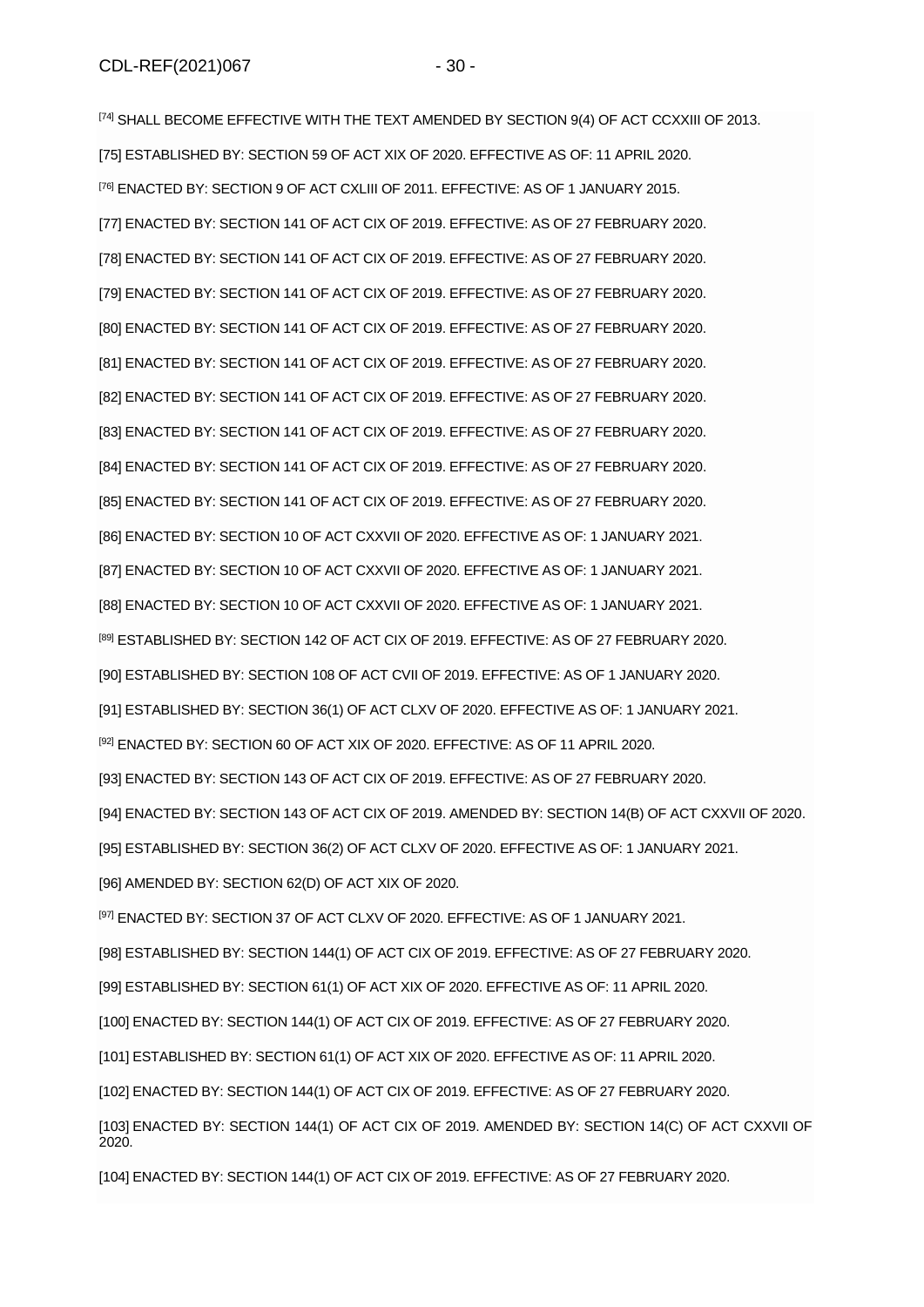[\[105\]](file://///obh/dfs/AJBH_NTK_Foosztaly/NemzetkÃ¶zi%20OsztÃ¡ly/HÃ¡tterek,%20tÃ¡jÃ©koztatÃ³%20anyagok,Ã¶sszefoglalÃ³k/TÃ¶rvÃ©nyek,szabÃ¡lyzatok-EN/The%20Ombudsman%20Act_EN_20210223%20(002).docx%23_ftnref105) ESTABLISHED BY: SECTION 61(2) OF ACT XIX OF 2020. AMENDED BY: SECTION 14(C) OF ACT CXXVII OF 2020.

[\[106\]](file://///obh/dfs/AJBH_NTK_Foosztaly/NemzetkÃ¶zi%20OsztÃ¡ly/HÃ¡tterek,%20tÃ¡jÃ©koztatÃ³%20anyagok,Ã¶sszefoglalÃ³k/TÃ¶rvÃ©nyek,szabÃ¡lyzatok-EN/The%20Ombudsman%20Act_EN_20210223%20(002).docx%23_ftnref106) ENACTED BY: SECTION 144(1) OF ACT CIX OF 2019. EFFECTIVE: AS OF 27 FEBRUARY 2020.

[\[107\]](file://///obh/dfs/AJBH_NTK_Foosztaly/NemzetkÃ¶zi%20OsztÃ¡ly/HÃ¡tterek,%20tÃ¡jÃ©koztatÃ³%20anyagok,Ã¶sszefoglalÃ³k/TÃ¶rvÃ©nyek,szabÃ¡lyzatok-EN/The%20Ombudsman%20Act_EN_20210223%20(002).docx%23_ftnref107) ENACTED BY: SECTION 144(1) OF ACT CIX OF 2019. AMENDED BY: SECTION 14(C) OF ACT CXXVII OF 2020.

[\[108\]](file://///obh/dfs/AJBH_NTK_Foosztaly/NemzetkÃ¶zi%20OsztÃ¡ly/HÃ¡tterek,%20tÃ¡jÃ©koztatÃ³%20anyagok,Ã¶sszefoglalÃ³k/TÃ¶rvÃ©nyek,szabÃ¡lyzatok-EN/The%20Ombudsman%20Act_EN_20210223%20(002).docx%23_ftnref108) ENACTED BY: SECTION 11(1) OF ACT CXXVII OF 2020. EFFECTIVE: AS OF 1 JANUARY 2021.

[\[109\]](file://///obh/dfs/AJBH_NTK_Foosztaly/NemzetkÃ¶zi%20OsztÃ¡ly/HÃ¡tterek,%20tÃ¡jÃ©koztatÃ³%20anyagok,Ã¶sszefoglalÃ³k/TÃ¶rvÃ©nyek,szabÃ¡lyzatok-EN/The%20Ombudsman%20Act_EN_20210223%20(002).docx%23_ftnref109) ENACTED BY SECTION 11(1) OF ACT CXXVII OF 2020. EFFECTIVE: AS OF 1 JANUARY 2021.

[\[110\]](file://///obh/dfs/AJBH_NTK_Foosztaly/NemzetkÃ¶zi%20OsztÃ¡ly/HÃ¡tterek,%20tÃ¡jÃ©koztatÃ³%20anyagok,Ã¶sszefoglalÃ³k/TÃ¶rvÃ©nyek,szabÃ¡lyzatok-EN/The%20Ombudsman%20Act_EN_20210223%20(002).docx%23_ftnref110) ENACTED BY SECTION 11(1) OF ACT CXXVII OF 2020. EFFECTIVE: AS OF 1 JANUARY 2021.

[\[111\]](file://///obh/dfs/AJBH_NTK_Foosztaly/NemzetkÃ¶zi%20OsztÃ¡ly/HÃ¡tterek,%20tÃ¡jÃ©koztatÃ³%20anyagok,Ã¶sszefoglalÃ³k/TÃ¶rvÃ©nyek,szabÃ¡lyzatok-EN/The%20Ombudsman%20Act_EN_20210223%20(002).docx%23_ftnref111) ENACTED BY SECTION 11(1) OF ACT CXXVII OF 2020. EFFECTIVE: AS OF 1 JANUARY 2021.

[\[112\]](file://///obh/dfs/AJBH_NTK_Foosztaly/NemzetkÃ¶zi%20OsztÃ¡ly/HÃ¡tterek,%20tÃ¡jÃ©koztatÃ³%20anyagok,Ã¶sszefoglalÃ³k/TÃ¶rvÃ©nyek,szabÃ¡lyzatok-EN/The%20Ombudsman%20Act_EN_20210223%20(002).docx%23_ftnref112) ESTABLISHED BY: SECTION 144(2) OF ACT CIX OF 2019. EFFECTIVE: AS OF 27 FEBRUARY 2020.

[\[113\]](file://///obh/dfs/AJBH_NTK_Foosztaly/NemzetkÃ¶zi%20OsztÃ¡ly/HÃ¡tterek,%20tÃ¡jÃ©koztatÃ³%20anyagok,Ã¶sszefoglalÃ³k/TÃ¶rvÃ©nyek,szabÃ¡lyzatok-EN/The%20Ombudsman%20Act_EN_20210223%20(002).docx%23_ftnref113) ESTABLISHED BY SECTION 11(2) OF ACT CXXVII OF 2020. EFFECTIVE: AS OF 1 JANUARY 2021.

[\[114\]](file://///obh/dfs/AJBH_NTK_Foosztaly/NemzetkÃ¶zi%20OsztÃ¡ly/HÃ¡tterek,%20tÃ¡jÃ©koztatÃ³%20anyagok,Ã¶sszefoglalÃ³k/TÃ¶rvÃ©nyek,szabÃ¡lyzatok-EN/The%20Ombudsman%20Act_EN_20210223%20(002).docx%23_ftnref114) ESTABLISHED BY SECTION 11(2) OF ACT CXXVII OF 2020. EFFECTIVE: AS OF 1 JANUARY 2021.

[\[115\]](file://///obh/dfs/AJBH_NTK_Foosztaly/NemzetkÃ¶zi%20OsztÃ¡ly/HÃ¡tterek,%20tÃ¡jÃ©koztatÃ³%20anyagok,Ã¶sszefoglalÃ³k/TÃ¶rvÃ©nyek,szabÃ¡lyzatok-EN/The%20Ombudsman%20Act_EN_20210223%20(002).docx%23_ftnref115) ESTABLISHED BY SECTION 11(2) OF ACT CXXVII OF 2020. EFFECTIVE: AS OF 1 JANUARY 2021.

[\[116\]](file://///obh/dfs/AJBH_NTK_Foosztaly/NemzetkÃ¶zi%20OsztÃ¡ly/HÃ¡tterek,%20tÃ¡jÃ©koztatÃ³%20anyagok,Ã¶sszefoglalÃ³k/TÃ¶rvÃ©nyek,szabÃ¡lyzatok-EN/The%20Ombudsman%20Act_EN_20210223%20(002).docx%23_ftnref116) ESTABLISHED BY SECTION 11(2) OF ACT CXXVII OF 2020. EFFECTIVE: AS OF 1 JANUARY 2021.

[\[117\]](file://///obh/dfs/AJBH_NTK_Foosztaly/NemzetkÃ¶zi%20OsztÃ¡ly/HÃ¡tterek,%20tÃ¡jÃ©koztatÃ³%20anyagok,Ã¶sszefoglalÃ³k/TÃ¶rvÃ©nyek,szabÃ¡lyzatok-EN/The%20Ombudsman%20Act_EN_20210223%20(002).docx%23_ftnref117) ESTABLISHED BY SECTION 11(2) OF ACT CXXVII OF 2020. EFFECTIVE: AS OF 1 JANUARY 2021.

[\[118\]](file://///obh/dfs/AJBH_NTK_Foosztaly/NemzetkÃ¶zi%20OsztÃ¡ly/HÃ¡tterek,%20tÃ¡jÃ©koztatÃ³%20anyagok,Ã¶sszefoglalÃ³k/TÃ¶rvÃ©nyek,szabÃ¡lyzatok-EN/The%20Ombudsman%20Act_EN_20210223%20(002).docx%23_ftnref118) ENACTED BY SECTION 11(3) OF ACT CXXVII OF 2020. EFFECTIVE: AS OF 1 JANUARY 2021.

[\[119\]](file://///obh/dfs/AJBH_NTK_Foosztaly/NemzetkÃ¶zi%20OsztÃ¡ly/HÃ¡tterek,%20tÃ¡jÃ©koztatÃ³%20anyagok,Ã¶sszefoglalÃ³k/TÃ¶rvÃ©nyek,szabÃ¡lyzatok-EN/The%20Ombudsman%20Act_EN_20210223%20(002).docx%23_ftnref119) ENACTED BY SECTION 11(3) OF ACT CXXVII OF 2020. EFFECTIVE: AS OF 1 JANUARY 2021.

[\[120\]](file://///obh/dfs/AJBH_NTK_Foosztaly/NemzetkÃ¶zi%20OsztÃ¡ly/HÃ¡tterek,%20tÃ¡jÃ©koztatÃ³%20anyagok,Ã¶sszefoglalÃ³k/TÃ¶rvÃ©nyek,szabÃ¡lyzatok-EN/The%20Ombudsman%20Act_EN_20210223%20(002).docx%23_ftnref120) AMENDED BY: SECTION 62(E) OF ACT XIX OF 2020.

[\[121\]](file://///obh/dfs/AJBH_NTK_Foosztaly/NemzetkÃ¶zi%20OsztÃ¡ly/HÃ¡tterek,%20tÃ¡jÃ©koztatÃ³%20anyagok,Ã¶sszefoglalÃ³k/TÃ¶rvÃ©nyek,szabÃ¡lyzatok-EN/The%20Ombudsman%20Act_EN_20210223%20(002).docx%23_ftnref121) AMENDED BY: SECTION 5(2) OF ACT CLXXI OF 2011.

[\[122\]](file://///obh/dfs/AJBH_NTK_Foosztaly/NemzetkÃ¶zi%20OsztÃ¡ly/HÃ¡tterek,%20tÃ¡jÃ©koztatÃ³%20anyagok,Ã¶sszefoglalÃ³k/TÃ¶rvÃ©nyek,szabÃ¡lyzatok-EN/The%20Ombudsman%20Act_EN_20210223%20(002).docx%23_ftnref122) SEE: BM (MINISTRY OF THE INTERIOR) DECREE NO. 62/2012 (11 DECEMBER), HM (MINISTRY OF DEFENCE) DECREE NO. 18/2018 (15 DECEMBER).

[\[123\]](file://///obh/dfs/AJBH_NTK_Foosztaly/NemzetkÃ¶zi%20OsztÃ¡ly/HÃ¡tterek,%20tÃ¡jÃ©koztatÃ³%20anyagok,Ã¶sszefoglalÃ³k/TÃ¶rvÃ©nyek,szabÃ¡lyzatok-EN/The%20Ombudsman%20Act_EN_20210223%20(002).docx%23_ftnref123) AMENDED BY: SECTION 53(B) OF ACT CXCI OF 2015.

[\[124\]](file://///obh/dfs/AJBH_NTK_Foosztaly/NemzetkÃ¶zi%20OsztÃ¡ly/HÃ¡tterek,%20tÃ¡jÃ©koztatÃ³%20anyagok,Ã¶sszefoglalÃ³k/TÃ¶rvÃ©nyek,szabÃ¡lyzatok-EN/The%20Ombudsman%20Act_EN_20210223%20(002).docx%23_ftnref124) REPEALED BY: ACT CLXV OF 2020. INOPERATIVE: AS OF 1 JANUARY 2021.

[\[125\]](file://///obh/dfs/AJBH_NTK_Foosztaly/NemzetkÃ¶zi%20OsztÃ¡ly/HÃ¡tterek,%20tÃ¡jÃ©koztatÃ³%20anyagok,Ã¶sszefoglalÃ³k/TÃ¶rvÃ©nyek,szabÃ¡lyzatok-EN/The%20Ombudsman%20Act_EN_20210223%20(002).docx%23_ftnref125) REPEALED BY: SECTION 146(B) OF ACT CIX OF 2019. INOPERATIVE: AS OF 27 FEBRUARY 2020.

[\[126\]](file://///obh/dfs/AJBH_NTK_Foosztaly/NemzetkÃ¶zi%20OsztÃ¡ly/HÃ¡tterek,%20tÃ¡jÃ©koztatÃ³%20anyagok,Ã¶sszefoglalÃ³k/TÃ¶rvÃ©nyek,szabÃ¡lyzatok-EN/The%20Ombudsman%20Act_EN_20210223%20(002).docx%23_ftnref126) ENACTED BY: SECTION 72(2) OF ACT CCXI OF 2012. EFFECTIVE: AS OF 1 JANUARY 2013.

[\[127\]](file://///obh/dfs/AJBH_NTK_Foosztaly/NemzetkÃ¶zi%20OsztÃ¡ly/HÃ¡tterek,%20tÃ¡jÃ©koztatÃ³%20anyagok,Ã¶sszefoglalÃ³k/TÃ¶rvÃ©nyek,szabÃ¡lyzatok-EN/The%20Ombudsman%20Act_EN_20210223%20(002).docx%23_ftnref127) ENACTED BY: SECTION 69(1) OF ACT CXXI OF 2016. EFFECTIVE: AS OF 1 JANUARY 2017.

[\[128\]](file://///obh/dfs/AJBH_NTK_Foosztaly/NemzetkÃ¶zi%20OsztÃ¡ly/HÃ¡tterek,%20tÃ¡jÃ©koztatÃ³%20anyagok,Ã¶sszefoglalÃ³k/TÃ¶rvÃ©nyek,szabÃ¡lyzatok-EN/The%20Ombudsman%20Act_EN_20210223%20(002).docx%23_ftnref128) ENACTED BY: SECTION 145 OF ACT CIX OF 2019. EFFECTIVE: AS OF 27 FEBRUARY 2020.

[\[129\]](file://///obh/dfs/AJBH_NTK_Foosztaly/NemzetkÃ¶zi%20OsztÃ¡ly/HÃ¡tterek,%20tÃ¡jÃ©koztatÃ³%20anyagok,Ã¶sszefoglalÃ³k/TÃ¶rvÃ©nyek,szabÃ¡lyzatok-EN/The%20Ombudsman%20Act_EN_20210223%20(002).docx%23_ftnref129) ENACTED BY: SECTION 12 OF ACT CXXVII OF 2020. EFFECTIVE AS OF 1 JANUARY 2021.

[\[130\]](file://///obh/dfs/AJBH_NTK_Foosztaly/NemzetkÃ¶zi%20OsztÃ¡ly/HÃ¡tterek,%20tÃ¡jÃ©koztatÃ³%20anyagok,Ã¶sszefoglalÃ³k/TÃ¶rvÃ©nyek,szabÃ¡lyzatok-EN/The%20Ombudsman%20Act_EN_20210223%20(002).docx%23_ftnref130) ESTABLISHED BY: SECTION 8 OF ACT CCXXIII OF 2013. EFFECTIVE: AS OF 19 DECEMBER 2013.

[\[131\]](file://///obh/dfs/AJBH_NTK_Foosztaly/NemzetkÃ¶zi%20OsztÃ¡ly/HÃ¡tterek,%20tÃ¡jÃ©koztatÃ³%20anyagok,Ã¶sszefoglalÃ³k/TÃ¶rvÃ©nyek,szabÃ¡lyzatok-EN/The%20Ombudsman%20Act_EN_20210223%20(002).docx%23_ftnref131) ENACTED BY: SECTION 13 OF ACT CXXVII OF 2020. EFFECTIVE AS OF: 1 JANUARY 2021.

[\[132\]](file://///obh/dfs/AJBH_NTK_Foosztaly/NemzetkÃ¶zi%20OsztÃ¡ly/HÃ¡tterek,%20tÃ¡jÃ©koztatÃ³%20anyagok,Ã¶sszefoglalÃ³k/TÃ¶rvÃ©nyek,szabÃ¡lyzatok-EN/The%20Ombudsman%20Act_EN_20210223%20(002).docx%23_ftnref132) ENACTED BY: SECTION 13 OF ACT CXXVII OF 2020. EFFECTIVE AS OF: 1 JANUARY 2021.

[\[133\]](file://///obh/dfs/AJBH_NTK_Foosztaly/NemzetkÃ¶zi%20OsztÃ¡ly/HÃ¡tterek,%20tÃ¡jÃ©koztatÃ³%20anyagok,Ã¶sszefoglalÃ³k/TÃ¶rvÃ©nyek,szabÃ¡lyzatok-EN/The%20Ombudsman%20Act_EN_20210223%20(002).docx%23_ftnref133) REPEALED BY: SECTION 12 OF ACT CXXX OF 2010. INOPERATIVE: AS OF 2 JANUARY 2012.

[\[134\]](file://///obh/dfs/AJBH_NTK_Foosztaly/NemzetkÃ¶zi%20OsztÃ¡ly/HÃ¡tterek,%20tÃ¡jÃ©koztatÃ³%20anyagok,Ã¶sszefoglalÃ³k/TÃ¶rvÃ©nyek,szabÃ¡lyzatok-EN/The%20Ombudsman%20Act_EN_20210223%20(002).docx%23_ftnref134) REPEALED BY: SECTION 12 OF ACT CXXX OF 2010. INOPERATIVE: AS OF 2 JANUARY 2012.

[\[135\]](file://///obh/dfs/AJBH_NTK_Foosztaly/NemzetkÃ¶zi%20OsztÃ¡ly/HÃ¡tterek,%20tÃ¡jÃ©koztatÃ³%20anyagok,Ã¶sszefoglalÃ³k/TÃ¶rvÃ©nyek,szabÃ¡lyzatok-EN/The%20Ombudsman%20Act_EN_20210223%20(002).docx%23_ftnref135) SHALL NOT ENTER INTO FORCE BY VIRTUE OF SECTION 410(2) OF ACT CCI OF 2011.